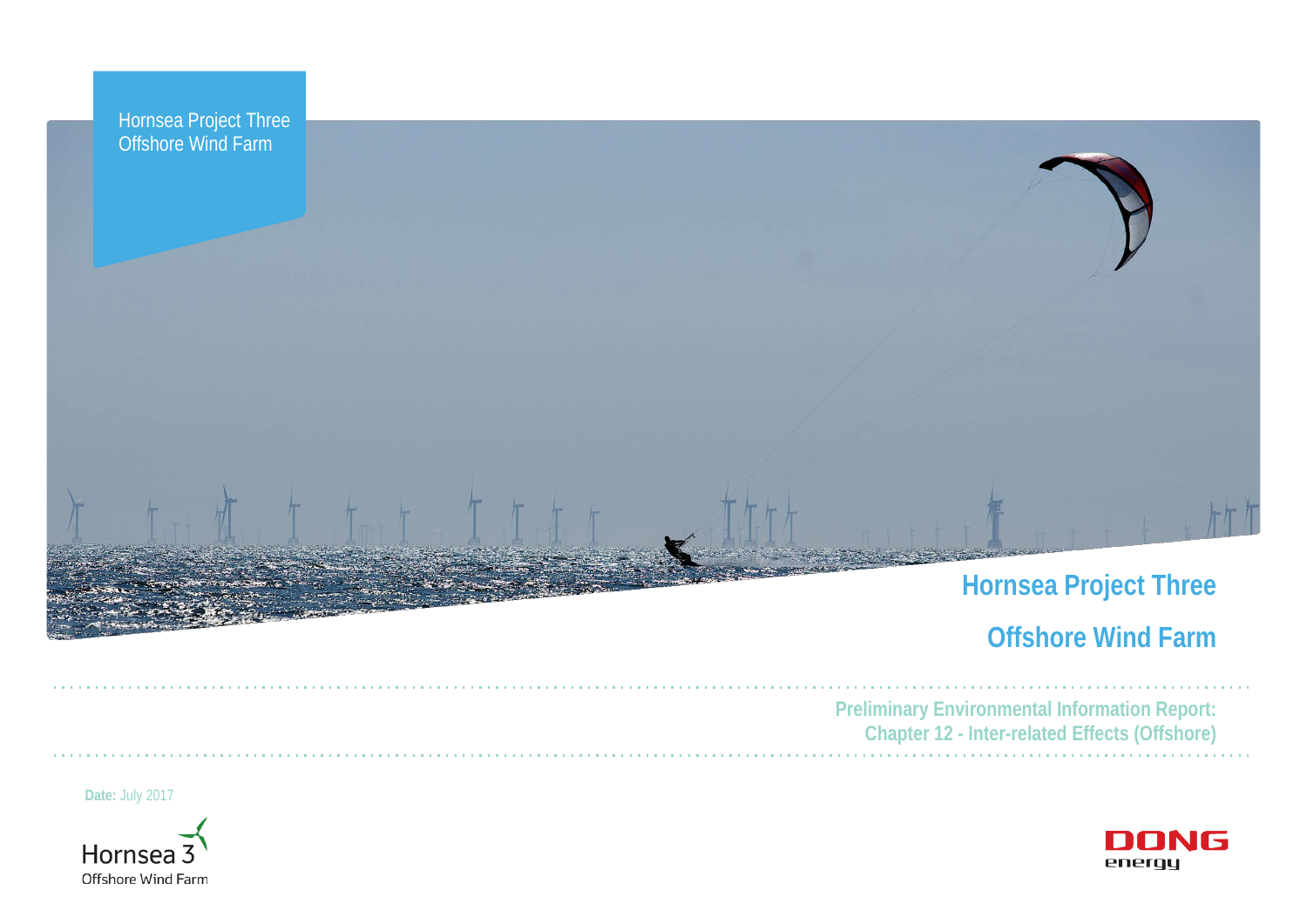



**Environmental Impact Assessment** 

**Preliminary Environmental Information Report**

**Volume 2**

**Chapter 12 – Inter-related Effects (Offshore)**

Report Number: P6.2.12

Version: Final

Date: July 2017

This report is also downloadable from the Hornsea Project Three offshore wind farm website at: [www.dongenergy.co.uk/hornseaproject3](http://www.dongenergy.co.uk/hornseaproject3)

DONG Energy Power (UK) Ltd.

5 Howick Place,

London, SW1P 1WG

© DONG Energy Power (UK) Ltd, 2017. All rights reserved

Front cover picture: Kite surfer near one of DONG Energy's UK offshore wind farms © DONG Energy Hornsea Project Three (UK) Ltd., 2016.

**Liability**

This report has been prepared by RPS, with all reasonable skill, care and diligence within the terms of their contracts with DONG Energy Power (UK) Ltd.

Prepared by: RPS Checked by: Julian Carolan Accepted by: Sophie Banham Approved by: Stuart Livesey

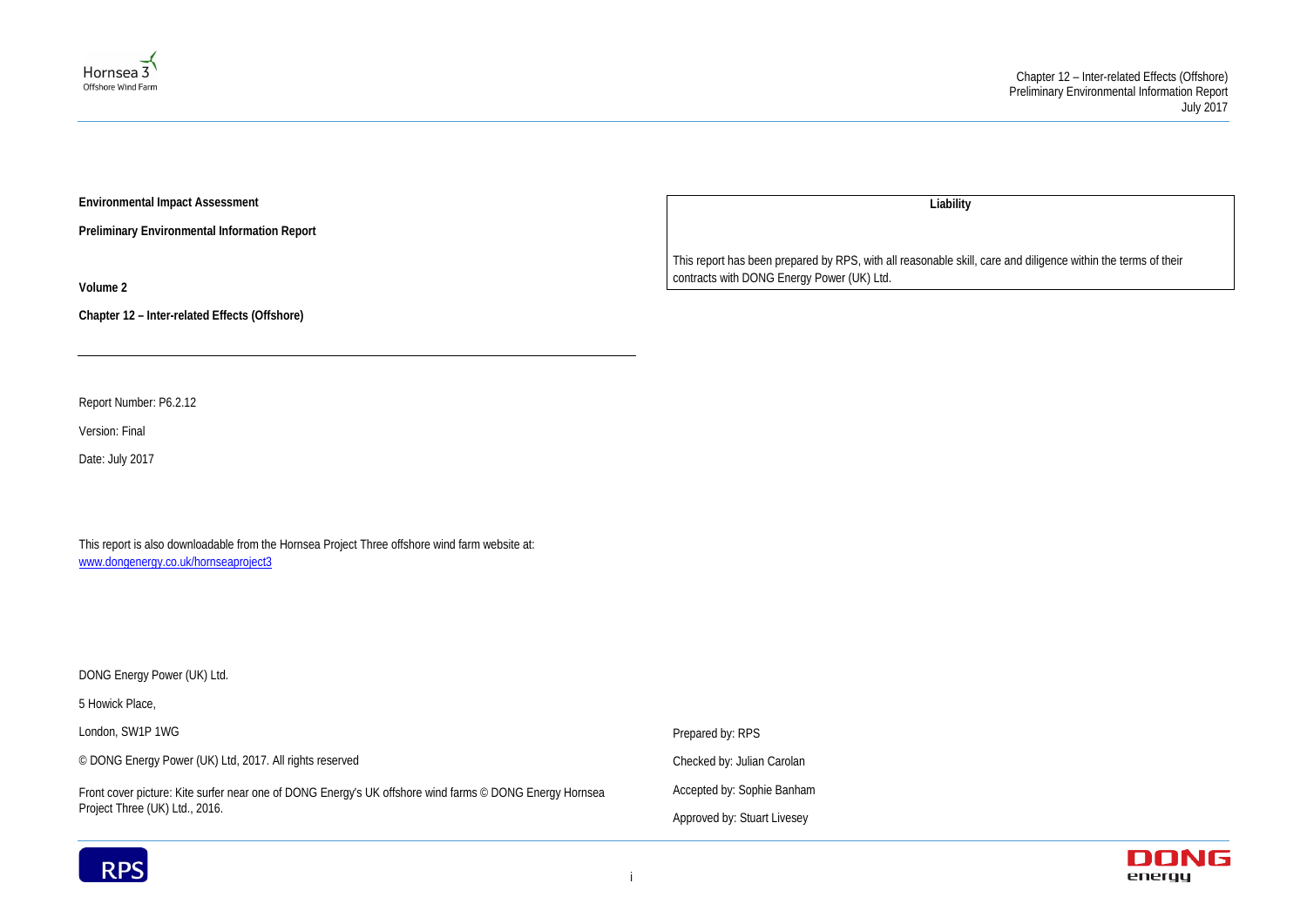| consultation activities undertaken for Hornsea<br>. 3                                                                                                                                                                                                                                                |
|------------------------------------------------------------------------------------------------------------------------------------------------------------------------------------------------------------------------------------------------------------------------------------------------------|
| fects assessment for Hornsea Three4<br>related effects.<br>6<br>ent UK coastlines (to Hornsea Three) from<br>project (project lifetime effects) and from multiple<br>ffects).<br>8<br>c subtidal and intertidal ecology from individual<br>roject lifetime effects) and from multiple effects<br>.10 |
| ad shellfish ecology from individual effects<br>fetime effects) and from multiple effects interacting<br>13                                                                                                                                                                                          |
| e mammals from individual effects occurring<br>cts) and from multiple effects interacting across<br>16                                                                                                                                                                                               |
| re ornithology from individual effects occurring<br>ects) and from multiple effects interacting across<br>19                                                                                                                                                                                         |
| ercial fisheries from individual effects occurring<br>cts) and from multiple effects interacting across<br>21                                                                                                                                                                                        |
| ng and navigation from individual effects occurring<br>ects) and from multiple effects interacting across<br>.24                                                                                                                                                                                     |
| on, Military and Communication from individual<br>roject lifetime effects) and from multiple effects<br>. 26                                                                                                                                                                                         |
| e archaeology from individual effects occurring<br>ects) and from multiple effects interacting across<br>$\dots 29$                                                                                                                                                                                  |
| ape and visual resources from individual effects<br>fetime effects) and from multiple effects interacting<br>.31                                                                                                                                                                                     |
| ructure and other users from individual effects<br>fetime effects) and from multiple effects interacting                                                                                                                                                                                             |



# Hornsea 3

# **Table of Contents**

# **List of Tables**

| Table 12.1:  | Summary of key consultation issues raised during consultation activities undertaken for Hornsea                                                                                                               |
|--------------|---------------------------------------------------------------------------------------------------------------------------------------------------------------------------------------------------------------|
| Table 12.2:  | Summary of staged approach to the inter-related effects assessment for Hornsea Three4                                                                                                                         |
| Table 12.3:  | PEIR topics not included in the Hornsea Three inter-related effects assessment. 5                                                                                                                             |
| Table 12.4:  |                                                                                                                                                                                                               |
| Table 12.5:  | Summary of potential inter-related effects on adjacent UK coastlines (to Hornsea Three) from                                                                                                                  |
|              | individual effects occurring across all phases of the project (project lifetime effects) and from multiple                                                                                                    |
|              |                                                                                                                                                                                                               |
| Table 12.6:  | Summary of potential inter-related effects on benthic subtidal and intertidal ecology from individual                                                                                                         |
|              | effects occurring across all phases of the project (project lifetime effects) and from multiple effects                                                                                                       |
|              |                                                                                                                                                                                                               |
| Table 12.7:  | Summary of potential inter-related effects on fish and shellfish ecology from individual effects                                                                                                              |
|              | occurring across all phases of the project (project lifetime effects) and from multiple effects interacting                                                                                                   |
|              |                                                                                                                                                                                                               |
| Table 12.8:  | Summary of potential inter-related effects on marine mammals from individual effects occurring                                                                                                                |
|              | across all phases of the project (project lifetime effects) and from multiple effects interacting across                                                                                                      |
|              |                                                                                                                                                                                                               |
| Table 12.9:  | Summary of potential inter-related effects on offshore ornithology from individual effects occurring                                                                                                          |
|              | across all phases of the project (project lifetime effects) and from multiple effects interacting across                                                                                                      |
|              |                                                                                                                                                                                                               |
| Table 12.10: | Summary of potential inter-related effects on commercial fisheries from individual effects occurring                                                                                                          |
|              | across all phases of the project (project lifetime effects) and from multiple effects interacting across                                                                                                      |
|              |                                                                                                                                                                                                               |
| Table 12.11: | Summary of potential inter-related effects on shipping and navigation from individual effects occurring                                                                                                       |
|              | across all phases of the project (project lifetime effects) and from multiple effects interacting across                                                                                                      |
| Table 12.12: |                                                                                                                                                                                                               |
|              | Summary of potential inter-related effects on Aviation, Military and Communication from individual<br>effects occurring across all phases of the project (project lifetime effects) and from multiple effects |
|              |                                                                                                                                                                                                               |
|              | Table 12.13: Summary of potential inter-related effects on marine archaeology from individual effects occurring                                                                                               |
|              | across all phases of the project (project lifetime effects) and from multiple effects interacting across                                                                                                      |
|              | 29                                                                                                                                                                                                            |
| Table 12.14: | Summary of potential inter-related effects on seascape and visual resources from individual effects                                                                                                           |
|              | occurring across all phases of the project (project lifetime effects) and from multiple effects interacting                                                                                                   |
|              |                                                                                                                                                                                                               |
| Table 12.15: | Summary of potential inter-related effects on infrastructure and other users from individual effects                                                                                                          |
|              | occurring across all phases of the project (project lifetime effects) and from multiple effects interacting                                                                                                   |
|              |                                                                                                                                                                                                               |
|              |                                                                                                                                                                                                               |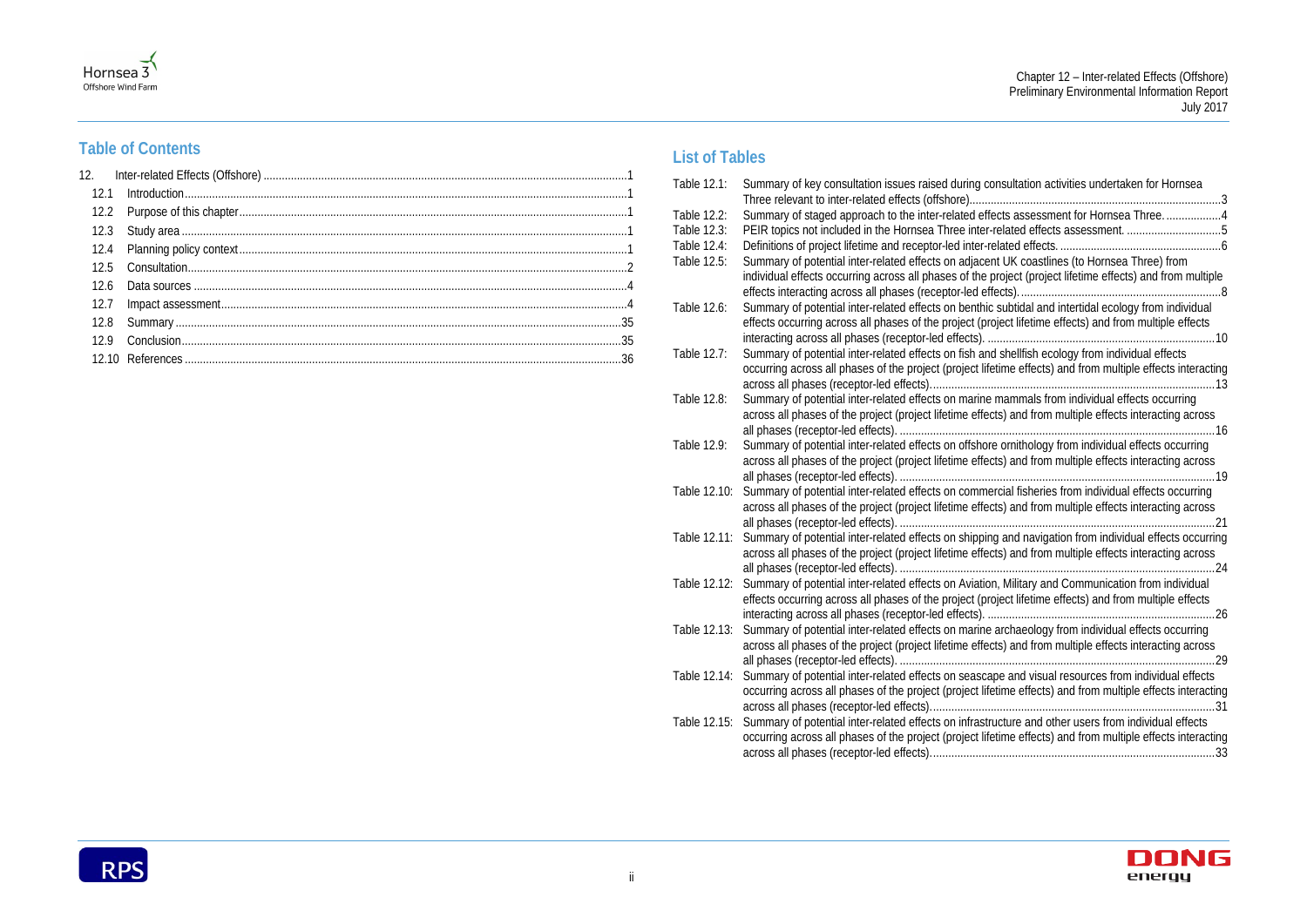| scription             |
|-----------------------|
|                       |
|                       |
|                       |
|                       |
|                       |
| tion in the North Sea |
|                       |
|                       |
|                       |
|                       |
|                       |
|                       |
|                       |
|                       |
|                       |
|                       |
|                       |
|                       |
| astructure            |
| rastructure           |
|                       |
| $\mathsf{P}$ lan      |
|                       |
|                       |
|                       |
|                       |





# **Glossary**

| <b>Term</b>                             | <b>Definition</b>                                                                                                                                                                                                                                                                                                                                        |
|-----------------------------------------|----------------------------------------------------------------------------------------------------------------------------------------------------------------------------------------------------------------------------------------------------------------------------------------------------------------------------------------------------------|
| Helicopter Main Route (HMR)             | Routes which are established to facilitate safe helicopter flights in Instrument Flight Rules (IFR)<br>conditions (i.e., when flight cannot be completed in visual conditions).                                                                                                                                                                          |
| <b>High Voltage Alternating Current</b> | High voltage alternating current is the bulk transmission of electricity by alternating current (AC),<br>whereby the flow of electric charge periodically reverses direction.                                                                                                                                                                            |
| Hydrodynamic                            | Of or relating to the motion of fluids and the forces acting on solid bodies immersed in fluids and in<br>motion relative to them.                                                                                                                                                                                                                       |
| Inter-related effects                   | Multiple effects on the same receptor arising from Hornsea Three. These occur either where a single<br>effect acts on a receptor over time to produce a potential additive effect or where a number of separate<br>effects, such as noise and habitat loss, affect a single receptor, for example marine mammals.                                        |
| Intertidal                              | An area of a seashore that is covered at high tide and uncovered at low tide.                                                                                                                                                                                                                                                                            |
| Nursery habitat                         | Habitats where high numbers of juveniles of a species occur, having a greater level of productivity per<br>unit area than other juvenile habitats.                                                                                                                                                                                                       |
| Morphological                           | Of or relating to the form, shape and structure of landforms                                                                                                                                                                                                                                                                                             |
| Safety Zone                             | A marine zone demarcated for the purposes of safety around a possibly hazardous installation or<br>works/construction area.                                                                                                                                                                                                                              |
| Seascape character                      | The distinct and recognisable pattern of elements that occurs consistently in a particular type of<br>seascape and how this is perceived by people and it reflects particular combinations of current sea<br>use and human activity. It creates the particular sense of place of different areas of the seascape.                                        |
| Sediment transport                      | The movement of a mass of sedimentary material by the forces of currents and waves. The sediment<br>in motion can comprise fine material (silts and muds), sands and gravels. Potential sediment transport<br>is the full amount of sediment that could be expected to move under a given combination of waves and<br>currents, i.e. not supply limited. |
| Seismic Survey                          | The technique involves releasing pulses of acoustic energy along designated lines, the energy<br>penetrates the sub-surface rocks and is reflected back to the surface where it can be detected by<br>acoustic transducers and relayed to a recording vessel.                                                                                            |
| Spawning                                | The release or deposition of eggs and sperm, usually into water, by aquatic animals.                                                                                                                                                                                                                                                                     |

# **Acronyms**

| Acronym       | <b>Description</b>                                                      |
|---------------|-------------------------------------------------------------------------|
| AEZ           | Archaeological Exclusion Zone                                           |
| AfL           | Agreement for Lease                                                     |
| <b>ATC</b>    | Air Traffic Control                                                     |
| CoCP          | Code of Construction Practice                                           |
| <b>DCO</b>    | Development Consent Order                                               |
| <b>DEPONS</b> | Disturbance Effects on the Harbour Porpoise Population in the North Sea |
| EIA           | <b>Environmental Impact Assessment</b>                                  |
| <b>EMF</b>    | Electromagnetic Fields                                                  |
| <b>ERCoP</b>  | <b>Emergency Response Cooperation Plan</b>                              |
| <b>FLO</b>    | <b>Fisheries Liaison Officer</b>                                        |
| <b>HMR</b>    | Helicopter Main Route                                                   |
| <b>HVAC</b>   | <b>High Voltage Alternating Current</b>                                 |
| <b>IMC</b>    | Instrument Meteorological Conditions                                    |
| <b>JNCC</b>   | Joint Nature Conservation Committee                                     |
| <b>MMO</b>    | Marine Management Organisation                                          |
| <b>MPS</b>    | Marine Policy Statement                                                 |
| <b>NPS</b>    | National Policy Statement                                               |
| NPS EN-1      | Overarching National Policy Statement for Energy                        |
| NPS EN-3      | National Policy Statement for Renewable Energy Infrastructure           |
| NPS EN-5      | National Policy Statement for Electricity Networks Infrastructure       |
| <b>NTM</b>    | Notice to Mariners                                                      |
| <b>PEMMP</b>  | Project Environmental Management and Monitoring Plan                    |
| <b>PINS</b>   | Planning Inspectorate                                                   |
| <b>REWS</b>   | Radar Early Warning System                                              |
| <b>SAR</b>    | Search and Rescue                                                       |
| SoS           | Secretary of State                                                      |
|               |                                                                         |

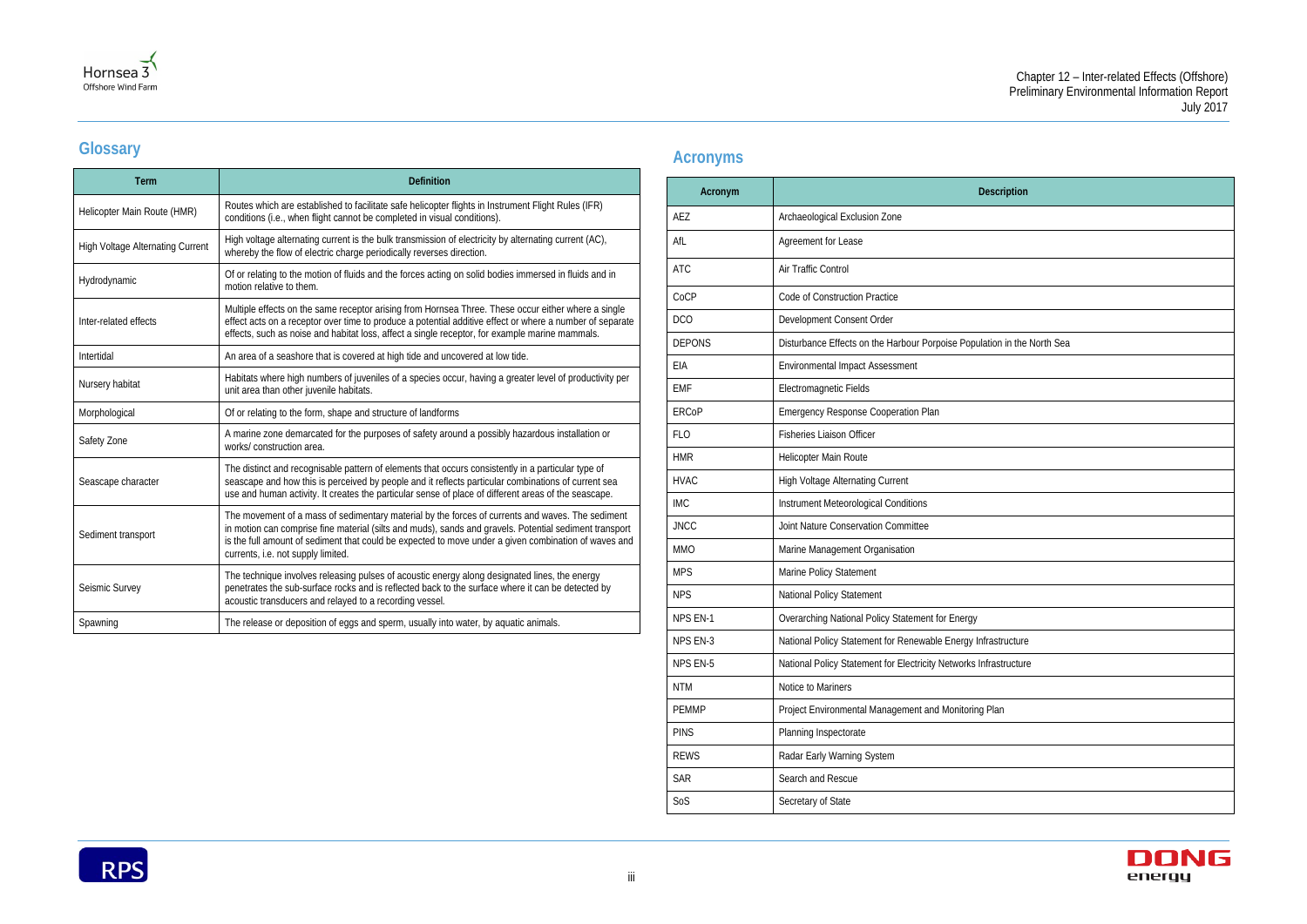



| <b>Acronym</b> | <b>Description</b>                       |  |
|----------------|------------------------------------------|--|
| <b>SSC</b>     | <b>Suspended Sediment Concentrations</b> |  |
| <b>VOR</b>     | Valued Ornithological Receptor           |  |

# **Units**

| Unit | <b>Description</b> |
|------|--------------------|
| km   | kilometre          |
| m    | metre              |

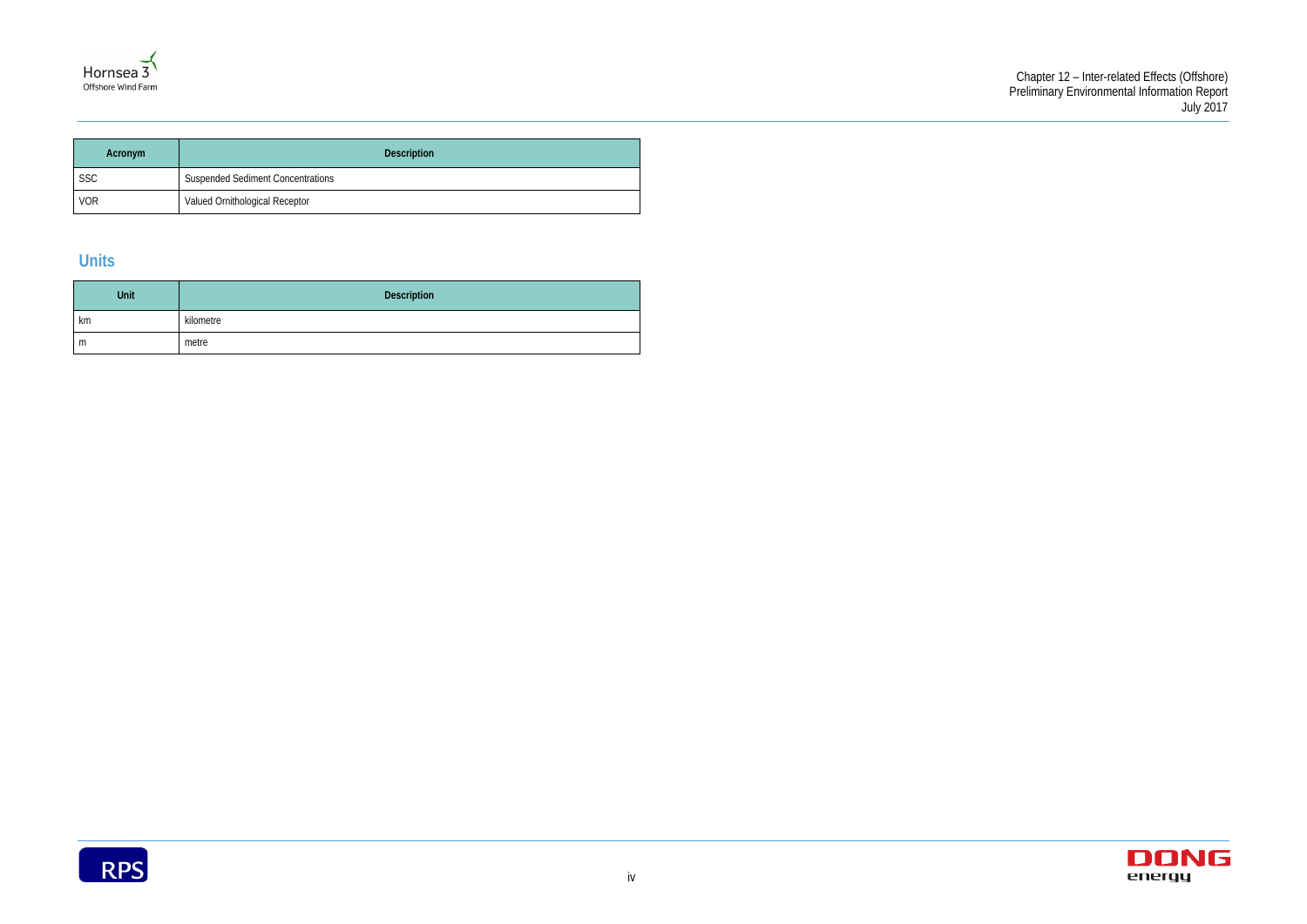



# <span id="page-5-0"></span>**12. Inter-related Effects (Offshore)**

### <span id="page-5-1"></span>**12.1 Introduction**

- 12.1.1.1 This chapter of the Preliminary Environmental Information Report (PEIR) presents the findings to date of the Environmental Impact Assessment (EIA) for the potential impacts of the Hornsea Project Three offshore wind farm (hereafter referred to as Hornsea Three) in relation to inter-related effects (offshore). Specifically, this chapter considers the potential impacts of Hornsea Three seaward of Mean High Water Springs (MHWS) during its construction, operation and maintenance and decommissioning phases. The assessment of inter-related effects on onshore receptors is presented in volume 3, chapter 11 Interrelated Effects (Onshore).
- 12.1.1.2 The detailed technical information which underpins the impact assessments presented in this chapter is contained within volume 1, chapter 3: project description, volume 2, chapters 1 to 11 and their supporting annexes. These chapters provide a detailed characterisation of the physical, biological and human environment of Hornsea Three and the wider southern North Sea, based on existing literature sources, surveys of the former Hornsea Zone and specifically of Hornsea Three, and includes information on receptors of importance and of conservation value.

# <span id="page-5-2"></span>**12.2 Purpose of this chapter**

- 12.2.1.1 The primary purpose of the Environmental Statement is to support the Development Consent Order (DCO) application for Hornsea Three under the Planning Act 2008 (the 2008 Act). This PEIR constitutes the Preliminary Environmental Information for Hornsea Three and sets out the findings of the EIA to date to support pre-application consultation activities required under the 2008 Act. The EIA will be finalised following completion of pre-application consultation and the Environmental Statement will accompany the application to the Secretary of State for Development Consent.
- 12.2.1.2 The PEIR will form the basis for Phase 2 Consultation which will commence on 27 July and conclude on 20 September 2017. At this point, comments received on the PEIR will be reviewed and incorporated (where appropriate) into the Environmental Statement, which will be submitted in support of the application for Development Consent scheduled for the second quarter of 2018.
- 12.2.1.3 In particular, this PEIR chapter:
	- Presents the receptor groups considered within the inter-related assessment;
	- Presents the potential for effects on receptor groups across the three key project phases (construction, operation and maintenance and decommissioning); and
	- Presents the potential for multiple effects on a receptor group, as presented within the topic specific chapter, to interact to create inter-related effects.

<span id="page-5-5"></span>

- Volume 2, chapter 1: Marine Processes;
- Volume 2, chapter 2: Benthic Subtidal and Intertidal Ecology;
- Volume 2, chapter 3: Fish and Shellfish Ecology;
- Volume 2, chapter 4: Marine Mammals;
- Volume 2, chapter 5: Offshore Ornithology;
- Volume 2, chapter 6: Commercial Fisheries;
- Volume 2, chapter 7: Shipping and Navigation;
- Volume 2, chapter 8: Aviation, Military and Communication;
- Volume 2, chapter 9: Marine Archaeology;
- Volume 2, chapter 10: Seascape and Visual Resources; and
- Volume 2, chapter 11: Infrastructure and Other Users.

# <span id="page-5-3"></span>**12.3 Study area**

12.3.1.1 Due to the differing spatial extent of effects experienced by different offshore receptors, the study area for potential inter-related effects (offshore) varies according to topic and receptor. The potential interrelated effects (offshore) considered in this chapter are, therefore, also limited to the study areas defined in each of the topic specific chapters outlined in paragraph [12.2.1.4.](#page-5-5) The rationale for the exclusion of other topics from further inter-related effects assessment is presented in section [12.7](#page-8-1) (see Table 12.3).

# <span id="page-5-4"></span>**12.4 Planning policy context**

- 12.4.1.1 Guidance on the issues to be assessed for offshore renewable energy developments is contained in Overarching National Policy Statement (NPS) for Energy (NPS EN-1; DECC, 2011a), the NPS for Renewable Energy Infrastructure (NPS EN-3, DECC, 2011b), the NPS for Electricity Networks Infrastructure (NPS EN-5, DECC, 2011c), and the Marine Policy Statement (MPS; HM Government, 2011).
- 12.4.1.2 This chapter of the PEIR has been compiled following advice from PINS on the need to ensure that interrelated effects are fully addressed in any Environmental Statement accompanying a DCO application. This advice was outlined in Advice Note 9 issued by PINS in April 2012 (PINS, 2012a), which states the following in paragraph 3 of page 7:

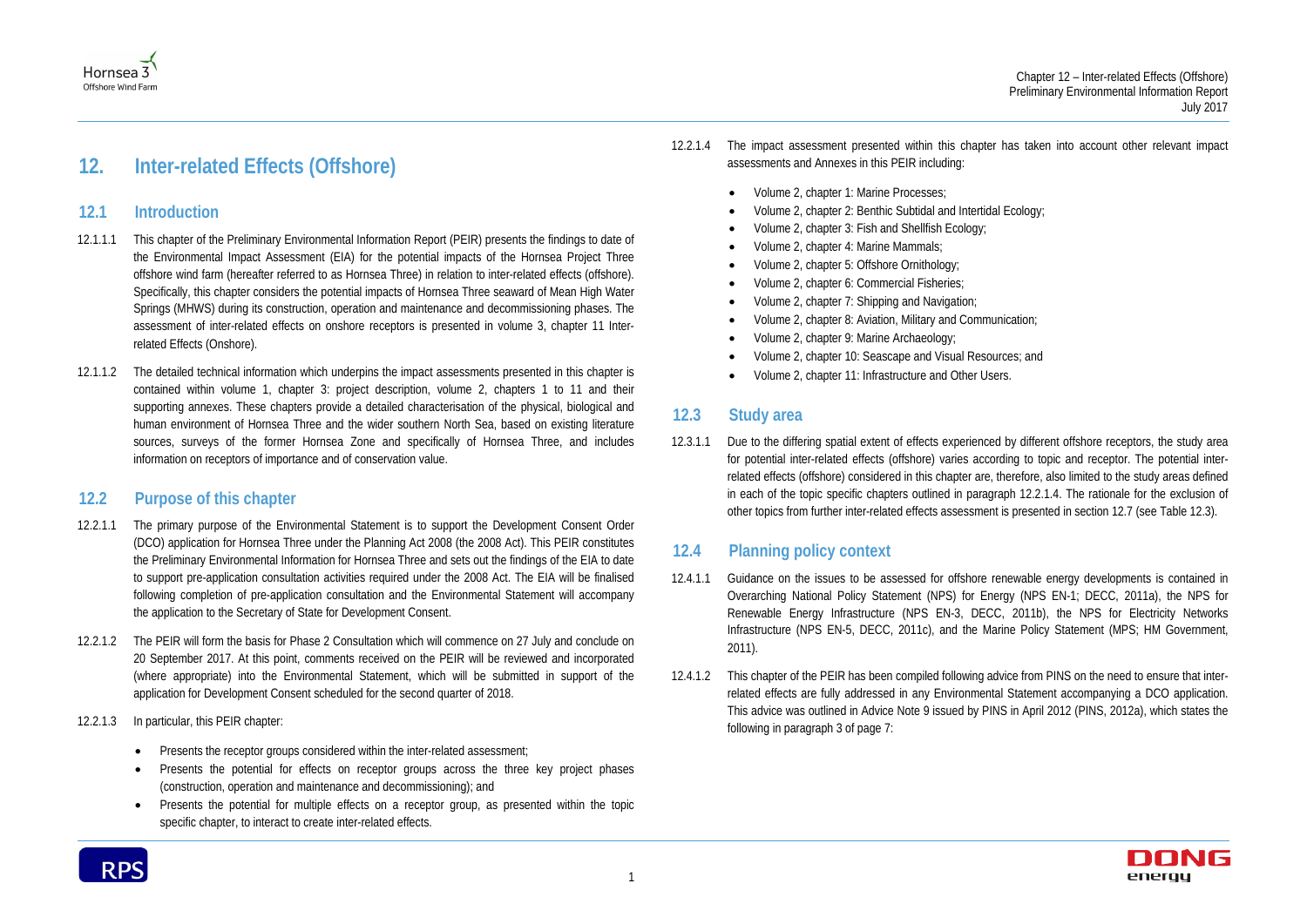



"*The Environmental Statement should not be a series of separate unrelated topic reports. The interrelationship between aspects of the proposed development should be assessed and careful consideration should be given by the developer to explain how interrelationships have been assessed in order to address the environmental impacts of the proposal as a whole. It need not necessarily follow that the maximum adverse impact in terms of any one topic impact would automatically result in the maximum potential impact when a number of topic impacts are considered collectively. In addition, individual impacts may not be significant but could become significant when their inter-relationship is assessed. It will be for the developer to demonstrate that the likely significant impacts of the project have been properly assessed*."

#### 12.4.1.3 Section 4.2.6 of NPS EN-1 also states that:

"*The Infrastructure Planning Commission (IPC) should consider how the accumulation of, and interrelationship between, effects might affect the environment, economy and community as a whole, even though they may be acceptable when considered on an individual basis with mitigation measures in place*."

# <span id="page-6-0"></span>**12.5 Consultation**

12.5.1.1 A summary of the key issues raised during consultation specific to inter-related effects (offshore) is outlined in [Table 12.1](#page-7-0) below, together with how these issues have been considered in the production of this PEIR.

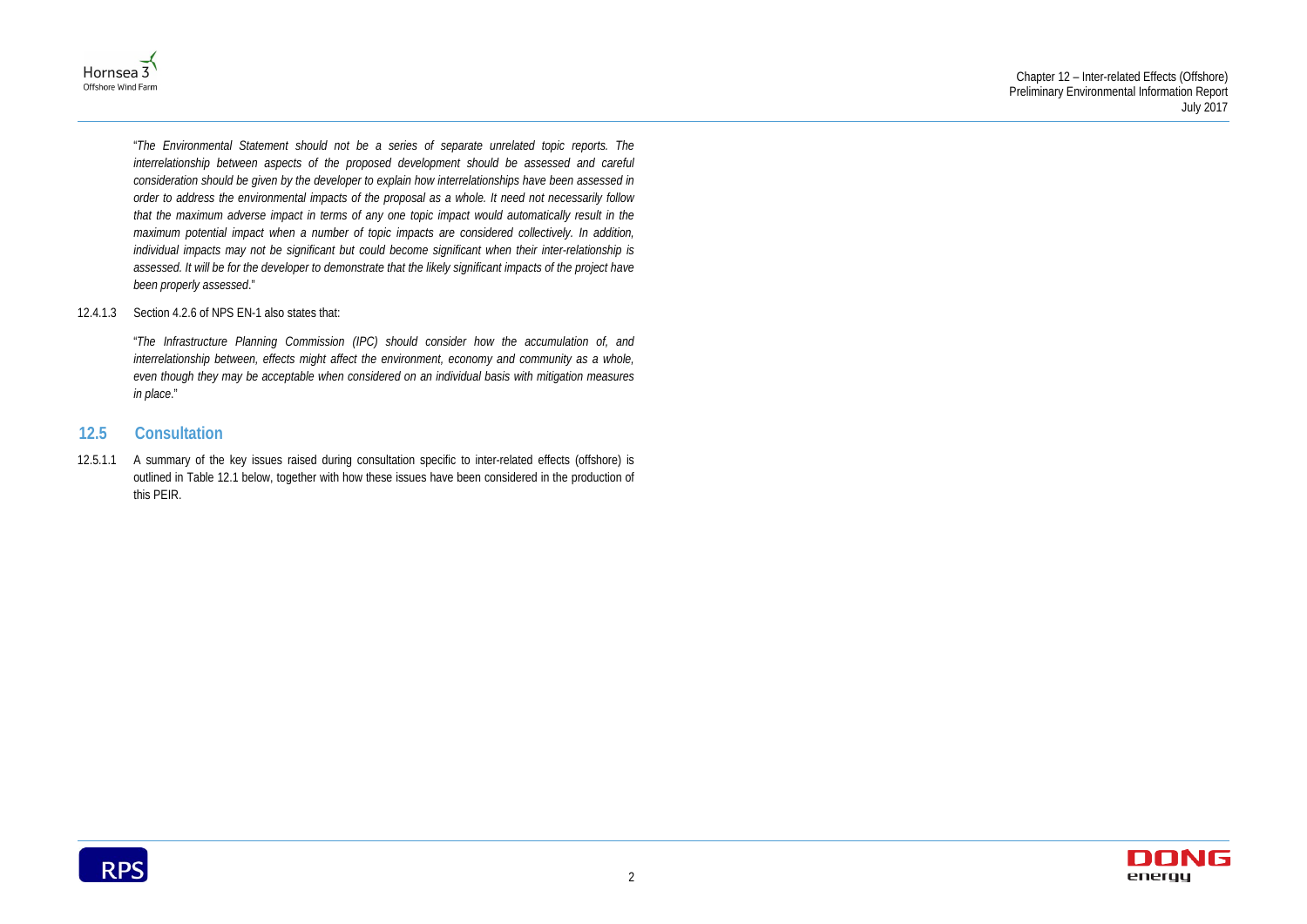**e raised and/or where considered in this chapter** 

ts for the defined receptor groups are presented in [Table 12.5](#page-12-0) to

ts for the defined receptor groups are presented in [Table 12.5](#page-12-0) to

een to provide a descriptive assessment of the scope for these incorporating qualitative and, where reasonably possible, potentially create additional effects that may be of greater al effects acting in isolation on a given receptor.

In practice assessment of how individual impacts may interact has not always  $\kappa$  of a clear, proven method for doing this. Therefore, in most sment has been undertaken based on the knowledge and

ignificant' this has been defined in the relevant topic chapters lertaking the Inter-related effects assessment. The definitions can be found within chapters 1 to 11 of volume 2.

the defined receptor groups are presented in [Table 12.5](#page-12-0) to

ormation in section 12.7.2. Onshore inter-related effects are ter 11.

ts for the defined receptor groups are presented in [Table 12.5](#page-12-0) to

ormation in section 12.7.2. Onshore inter-related effects are ter 11: Inter-related Effects (Onshore)

are acknowledged and where such linked relationships arise ithin the individual topic chapters (see section 12.7.1) and for ed for each receptor group, where applicable, in Section 12.7.2



#### **Table 12.1: Summary of key consultation issues raised during consultation activities undertaken for Hornsea Three relevant to inter-related effects (offshore).**

<span id="page-7-0"></span>

| Date          | Consultee and type of response    | <b>Issues raised</b>                                                                                                                                                                                                                                                                                                                                                                                                                                                                                                                                                                                                                                                                                               | Response to issu                                                                                                                                                                                                                                                                                                                                                                |
|---------------|-----------------------------------|--------------------------------------------------------------------------------------------------------------------------------------------------------------------------------------------------------------------------------------------------------------------------------------------------------------------------------------------------------------------------------------------------------------------------------------------------------------------------------------------------------------------------------------------------------------------------------------------------------------------------------------------------------------------------------------------------------------------|---------------------------------------------------------------------------------------------------------------------------------------------------------------------------------------------------------------------------------------------------------------------------------------------------------------------------------------------------------------------------------|
| December 2016 | PINS - Scoping Opinion            | The Secretary of State recommends that in order to assist the decision making process, the<br>Applicant may wish to consider the use of tables to identify and collate the residual impacts<br>after mitigation on the basis of specialist topics, inter-relationships and cumulative impacts<br>and to demonstrate how the assessment has taken account of this Opinion and other<br>responses to consultation.                                                                                                                                                                                                                                                                                                   | The inter-related assessments<br>Table 12.15                                                                                                                                                                                                                                                                                                                                    |
| December 2016 | PINS - Scoping Opinion            | The EIA Regulations state that information submitted within the ES includes a description of<br>the development, including a description of the aspects of the environment likely to be<br>significantly affected by the development, including, in particular, population, fauna, flora,<br>soil, water, air, climatic factors, material assets, including the architectural and<br>archaeological heritage, landscape and the interrelationship between the above factors.                                                                                                                                                                                                                                       | The inter-related assessments<br>Table 12.15.                                                                                                                                                                                                                                                                                                                                   |
| December 2016 | PINS - Scoping Opinion            | The Secretary of State considers it is imperative for the ES to define the meaning of<br>'significant' in the context of each of the specialist topics and for significant impacts to be<br>clearly identified. The Secretary of State recommends that the criteria should be set out fully<br>and that the ES should set out clearly the interpretation of 'significant' in terms of each of the<br>EIA topics. Quantitative criteria should be used where available. The Secretary of State<br>considers that this should also apply to the consideration of cumulative impacts and impact<br>inter-relationships.                                                                                               | The approach adopted has be<br>individual effects to combine,<br>quantitative assessments to p<br>significance than the individua<br>In practice, quantitative asses<br>been possible due to the lack<br>instances a qualitative assess<br>experience of the authors.<br>In terms of the definition of 'si<br>that have been utilised in und<br>for each specialist EIA topic c |
| December 2016 | PINS - Scoping Opinion            | The inter-relationship between aspects of the environments likely to be significantly affected<br>is a requirement of the EIA Regulations (see Schedule 4 Part 1 of the EIA Regulations).<br>These occur where a number of separate impacts, e.g. noise and air quality, affect a single<br>receptor such as fauna.                                                                                                                                                                                                                                                                                                                                                                                                | The inter-related assessments<br>Table 12.15.                                                                                                                                                                                                                                                                                                                                   |
| December 2016 | PINS - Scoping Opinion            | The Secretary of State considers that the inter-relationships between factors must be<br>assessed in order to address the environmental impacts of the proposal as a whole. This will<br>help to ensure that the ES is not a series of separate reports collated into one document, but<br>rather a comprehensive assessment drawing together the environmental impacts of the<br>proposed development. This is particularly important when considering impacts in terms of<br>any permutations or parameters to the proposed development.                                                                                                                                                                         | This chapter presents this info<br>presented in volume 3, chapte<br>The inter-related assessments<br>Table 12.15.                                                                                                                                                                                                                                                               |
| December 2016 | PINS - Scoping Opinion            | The Secretary of State considers that the ES should not be a series of disparate reports and<br>stresses the importance of considering inter-relationships between factors and cumulative<br>impacts.                                                                                                                                                                                                                                                                                                                                                                                                                                                                                                              | This chapter presents this info<br>presented in volume 3, chapte                                                                                                                                                                                                                                                                                                                |
| November 2016 | Natural England - Scoping Opinion | We note that EIA should consider the environment as a whole, and not as a discrete set of<br>individually sensitive receptors. Within the scoping report there is a section (5.6) on inter-<br>related effects where the Applicant has outlined suggestions regarding the assessment of<br>linkages between receptors, and how impacts on one receptor may influence others e.g.<br>such as impacts to fish which may be important as prey species for birds and marine<br>mammals. We consider that such inter-relationships are likely to be key in interpreting the<br>environmental impacts of the development and welcome the applicant's intention to integrate<br>these aspects as part of the EIA process. | Linkages between receptors a<br>these have been assessed wi<br>completeness are summarise<br>of this chapter                                                                                                                                                                                                                                                                    |

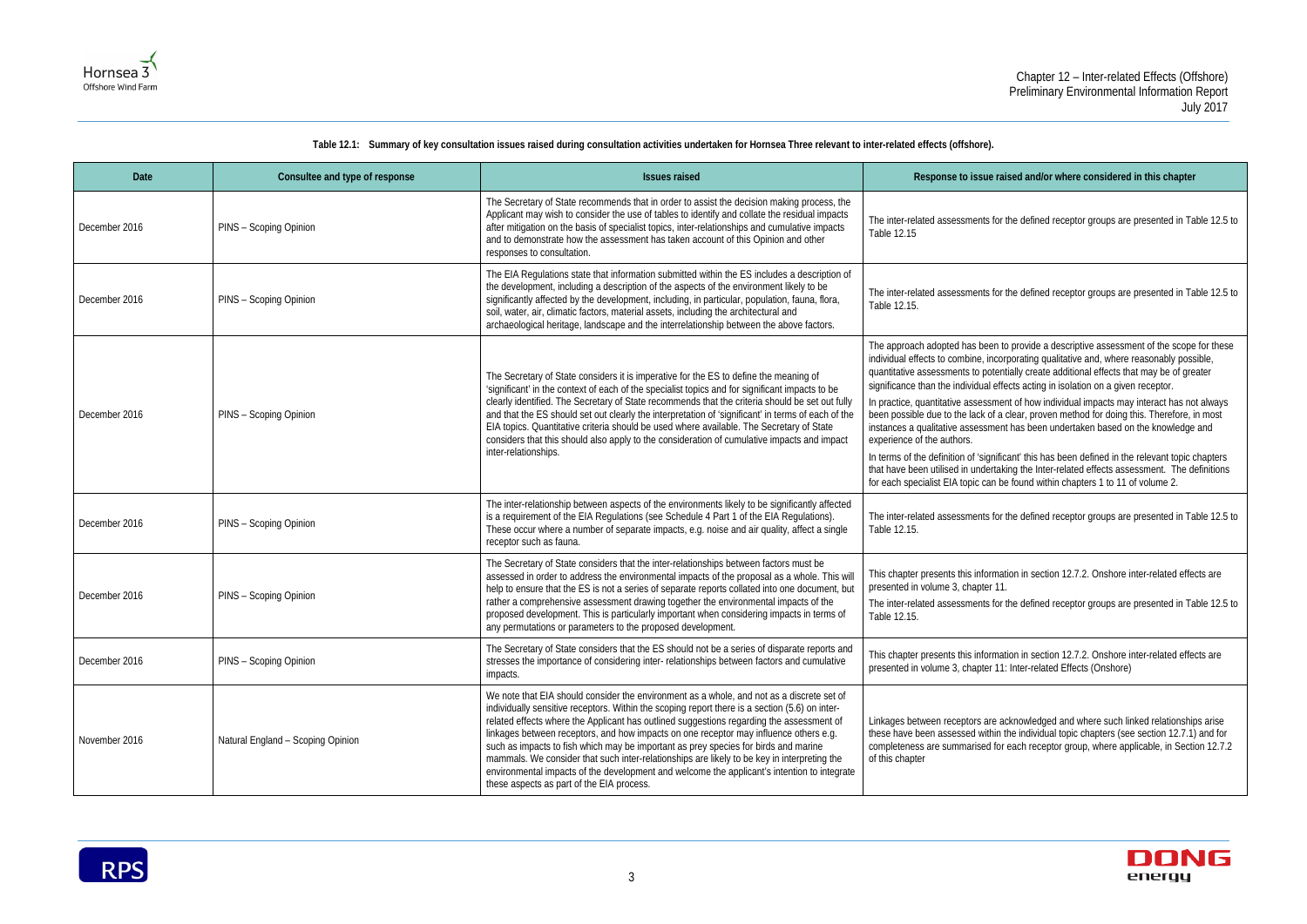

# Hornsea 3 Offshore Wind Farm

# <span id="page-8-0"></span>**12.6 Data sources**

- 12.6.1.1 The baseline environments for the receptor groups considered in this chapter are specific to each receptor group and are, therefore, set out in the relevant topic specific chapters. This chapter draws on the conclusions made within the individual chapters for the assessment of impacts acting in isolation on the receptor groups. The relevant sections drawn upon in this inter-related effects (offshore) assessment are presented in the following sections of the PEIR chapters:
	- Chapter 1: Marine Processes (sections 1.7 and 1.11);
	- Chapter 2: Benthic Subtidal and Intertidal Ecology (sections 2.7 and 2.11);
	- Chapter 3: Fish and Shellfish Ecology (sections 3.7 and 3.11);
	- Chapter 4: Marine Mammals (sections 4.7 and 4.11);
	- Chapter 5: Ornithology (sections 5.7 and 5.11);
	- Chapter 6: Commercial Fisheries (sections 6.7 and 6.11);
	- Chapter 7: Shipping and Navigation (sections 7.7 and 7.11);
	- Chapter 8: Aviation, Military and Communication (sections 1.11 and 1.16);
	- Chapter 9: Marine Archaeology and Ordnance (sections 9.7 and 9.10);
	- Chapter 10: Seascape and Visual Resources (sections 10.7 and 10.8); and
	- Chapter 11: Infrastructure and Other Users (sections 11.7 and 11.11).

# <span id="page-8-1"></span>**12.7 Impact assessment**

### **12.7.1 Impact assessment methodology**

12.7.1.1 The following sections present the approach for the inter-related effects (offshore) assessment for Hornsea Three, which is also described in volume 1, chapter 5: Environmental Impact Assessment Methodology. The following definition of inter-related effects has been applied throughout this chapter:

> "*Multiple effects upon the same receptor arising from Hornsea Three. These occur either where a single*  effect acts upon a receptor over time to produce a potential additive effect or where a number of *separate effects, such as underwater noise and collision risk, affect a single receptor, for example marine mammals*."

### *Guidance*

12.7.1.2 The approach to the inter-related effects assessment has been developed with specific regard to the following text (footnote 11, page 7) from PINS Advice Note 9 (PINS, 2012):

"*Inter-relationships consider impacts of the proposals on the same receptor. These occur where a number of separate impacts, e.g., noise and air quality, affect a single receptor such as fauna*."

12.7.1.3 The approach also serves to accommodate PINS Advice Note 9 (and Scoping Opinion; PINS, 2016) regarding the need to consider the assessment as a whole and not as a series of unconnected specialist reports.

### *Approach to assessment*

12.7.1.4 The approach to assessing inter-related effects within this chapter has followed a four stage process, as summarised in Table 12.2 and outlined below. More details of the approach summarised above and used to develop this chapter are presented in volume 1, chapter 3: Environmental Impact Assessment Methodology.

#### **Table 12.2: Summary of staged approach to the inter-related effects assessment for Hornsea Three.**

<span id="page-8-2"></span>

| <b>Stage</b> | <b>Description</b>                                                                                                                                                           |  |
|--------------|------------------------------------------------------------------------------------------------------------------------------------------------------------------------------|--|
|              | Assessment of effects undertaken for individual Environmental Impact Assessment (EIA) topic areas within chapters 1 to 11.                                                   |  |
|              | Review of assessments undertaken within chapters 1 to 11 to identify 'receptor groups' requiring assessment.                                                                 |  |
| 3            | Identification of potential inter-related (offshore) effects on receptor groups through review of the topic specific assessments<br>in the PEIR chapters.                    |  |
|              | Assessment undertaken on how individual effects may combine to create inter-related effects on each receptor group for:                                                      |  |
| 4            | • 'Project lifetime effects', i.e. during construction, operational and decommissioning phases; and<br>• 'Receptor-led effects', i.e. multiple effects on a single receptor. |  |

#### Stage 1: Topic specific assessments

12.7.1.5 The first stage of the assessment of inter-related (offshore) effects is presented in each of the individual offshore EIA topic chapters and comprises the individual assessments of effects on receptors across the construction, operation and maintenance and decommissioning of Hornsea Three.

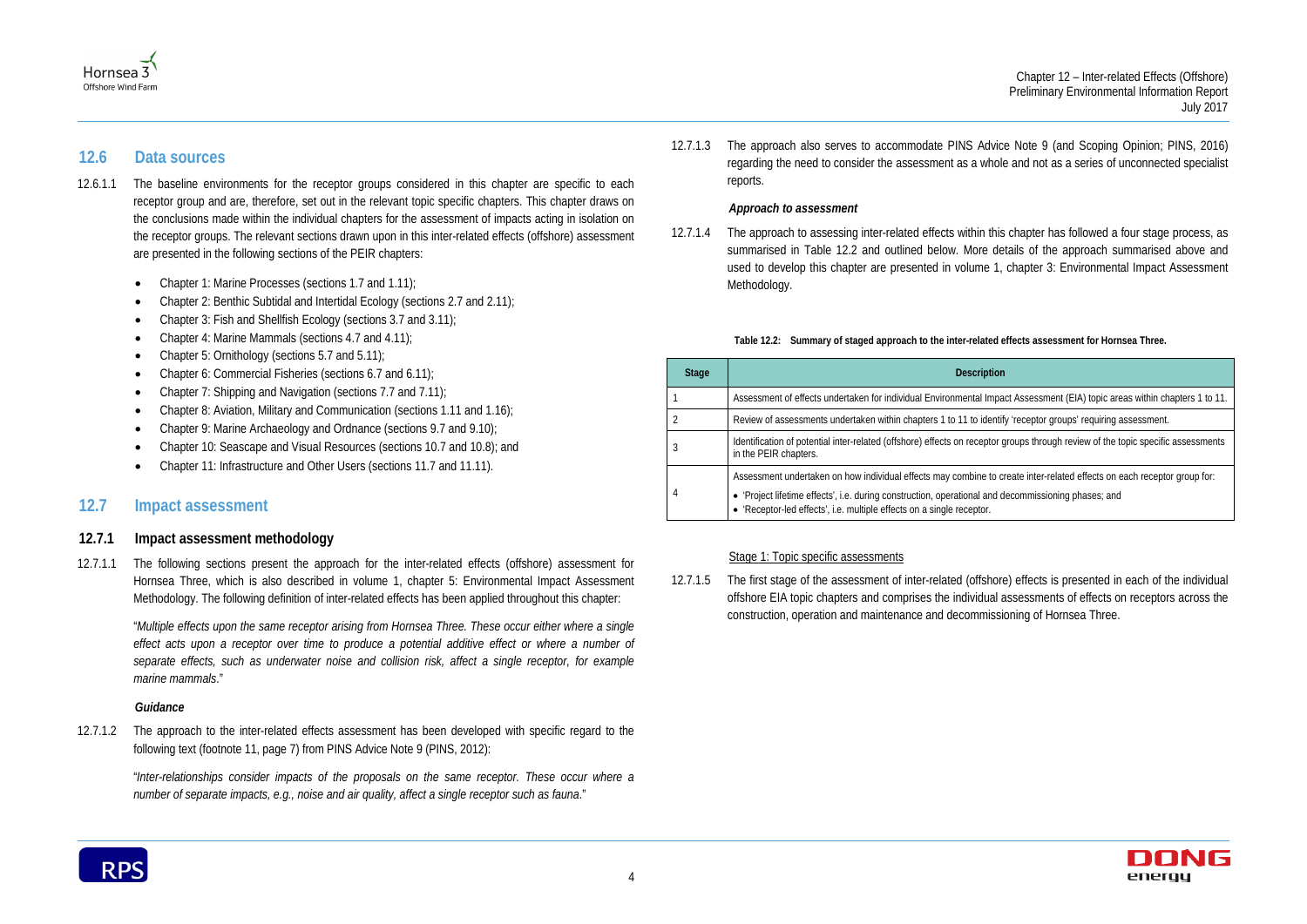tral to the assessment of potential effects on the integrity of en assessed within the topic specific chapter and within the nt. No additional levels of effect are therefore considered to in the individual chapters and the Draft Report to Inform

ion, Military and Communication, includes the consideration elevision broadcast and reception infrastructure. Therefore, red likely to occur beyond those identified in the specific Communication.

- 12.7.1.6 Stage 2 involved a review of the assessments undertaken in the topic specific chapters to identify 'receptor groups' requiring assessment within the inter-related effects assessment. The term 'receptor group' is used to highlight that the approach taken for the inter-related effects assessment will not assess every individual receptor assessed at the EIA stage, but rather potentially sensitive groups of receptors. The receptor groups assessed can be broadly categorised as those relating to the physical environment, the biological environment and the human environment, as follows:
	- Physical environment:
		- Marine Processes.
	- Biological environment:
		- Benthic subtidal and intertidal ecology;
		- Fish and shellfish ecology;
		- Marine mammals; and
		- Offshore ornithology.
	- Human environment:
		- Commercial fisheries;
		- Shipping and navigation;
		- Aviation, military and communication;
		- Marine archaeology;
		- Seascape and visual resources; and
		- Infrastructure and other users.
- 12.7.1.7 It is important to note that the significance of effects on different receptors in the same receptor group (i.e. different species of birds in 'offshore ornithology') may vary according to the sensitivity of receptors. Therefore, where a number of species have been considered within the assessments in this chapter, a range is provided for significance of effect.
- 12.7.1.8 For some other individual topic chapters, an assessment of potential inter-related effects is inherent within the chapter itself and as such, is not covered in this inter-related effect assessment. The topics where this applies are shown below in Table 12.3.



#### Stage 2: Identification of receptor group

a Items listed in the topic column do not necessarily correspond to a specific PEIR chapter. The topic name presented refers to individual topics or receptors within a chapter.

**Table 12.3: PEIR topics not included in the Hornsea Three inter-related effects assessment.**

<span id="page-9-0"></span>

| <b>Topica</b>                              | Definition                                                                                                                                                                                                                                                                          |
|--------------------------------------------|-------------------------------------------------------------------------------------------------------------------------------------------------------------------------------------------------------------------------------------------------------------------------------------|
| Marine Nature Conservation<br><b>Sites</b> | The assessment of inter-related effects is central to the ass<br>designated sites and, as such, has already been assessed<br>Draft Report to Inform Appropriate Assessment. No additio<br>occur at the site level beyond those identified in the individ<br>Appropriate Assessment. |
| Radio communications and<br>television     | The assessment presented in chapter 8: Aviation, Military a<br>of all potential impact pathways on radio and television bro<br>no additional inter-related effects are considered likely to o<br>assessment in chapter 8: Aviation, Military and Communica                          |

#### Stage 3: Identification of potential inter-related effects on receptor groups

12.7.1.9 Following the identification of receptor groups the potential inter-related effects on these receptor groups were identified via review of the impact assessment sections for each topic chapter. The judgement as to which impacts may result in inter-related effects upon receptors associated with Hornsea Three was based on the professional judgement and experience of the project team.

#### *Linked receptor groups*

species arising from changes to the physical environment (as described in chapter 1: Marine

• Chapter 4: Marine Mammals assesses the effects on marine mammal receptors arising from potential changes in the distribution of fish, which form their principal prey (as described in

- <span id="page-9-1"></span>12.7.1.10 It is important to recognise potential linkages between the topic-specific chapters within this PEIR, whereby effects assessed in each chapter have the potential for secondary effects on any number of other receptors. Examples include:
	- Chapter 2: Benthic Subtidal and Intertidal Ecology addresses effects on benthic habitats and Processes);
	- chapter 3: Fish and Shellfish Ecology);
	- impacts; and
	- described in chapter 1: Marine Processes).



• Chapter 6: Commercial Fisheries assesses the effects on commercial fisheries receptors arising from potential impacts on commercial species of fish and shellfish as a result of a combination of effects caused by EMF, suspended sediments, habitat alteration/loss and underwater noise

• Chapter 11: Infrastructure and Other Users assesses the effects on aggregate extraction areas arising from potential impacts on aggregate resource as a result of potential increase in suspended sediment concentrations (SSC) and deposition and effects on sediment transport pathways (as

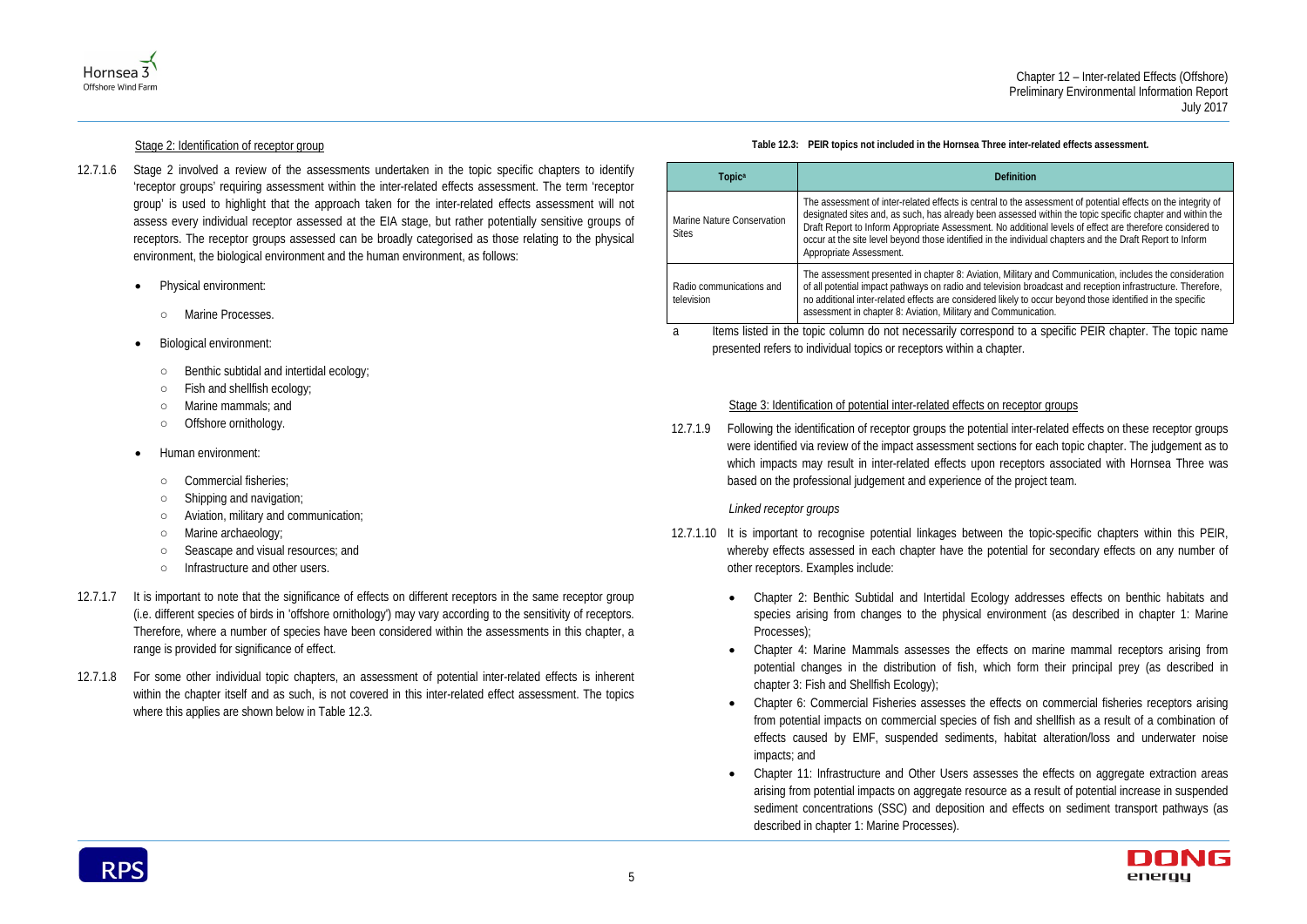



- 12.7.1.11 Where such linked relationships arise these have been fully assessed within the individual topic chapters. This chapter on inter-related effects (offshore) therefore summarises the consideration of these inter-related effects on linked receptors already set out in the preceding, topic specific chapters.
- 12.7.1.12 It should be noted that it is not considered that there are likely to be any receptor led effects from combined onshore and offshore activities and as a result this has not been considered further in this offshore inter-related effects chapter or the onshore inter-related effects chapter (volume 3, chapter 12).

#### Stage 4: Assessment of inter-related effects on each receptor group

- 12.7.1.13 Individual effects on each of the key receptors were identified across the three project phases (i.e. project lifetime effects) as well as the interaction of multiple effects on a receptor (i.e. receptor-led effects), as defined in [Table 12.4.](#page-10-0) This information has been presented within the assessment tables in this chapter (see [Table 12.5](#page-12-0) to [Table 12.15\)](#page-37-0).
- 12.7.1.14 It is important to note that the inter-related effects assessment considers only effects produced by Hornsea Three and not from other projects which are considered within the cumulative impact assessment sections of each topic chapter.

#### **Table 12.4: Definitions of project lifetime and receptor-led inter-related effects.**

<span id="page-10-0"></span>

| <b>Effect Type</b>                                                                                                                                                                                                                                                                                                                                                                                                                                                                                                                                          | <b>Definition</b>                                                                                                                                                                                                                                                                                                                                                                                                                |  |
|-------------------------------------------------------------------------------------------------------------------------------------------------------------------------------------------------------------------------------------------------------------------------------------------------------------------------------------------------------------------------------------------------------------------------------------------------------------------------------------------------------------------------------------------------------------|----------------------------------------------------------------------------------------------------------------------------------------------------------------------------------------------------------------------------------------------------------------------------------------------------------------------------------------------------------------------------------------------------------------------------------|--|
| Project lifetime effects                                                                                                                                                                                                                                                                                                                                                                                                                                                                                                                                    | Assessment of the scope for effects that occur throughout more than one phase of the project,<br>(construction, operation and maintenance and decommissioning) to interact to potentially create a more<br>significant effect on a receptor than if just assessed in isolation in these three key project stages (e.g.<br>underwater noise effects from construction piling, operational turbines, vessels and decommissioning). |  |
| Assessment of the scope for multiple effects to interact to create inter-related effects on a receptor. As an<br>example, multiple effects on a given receptor such as benthic habitats (e.g. direct habitat loss or<br>disturbance, sediment plumes, scour, jack-up vessel use etc.) may interact to produce a different or<br>Receptor-led effects<br>greater effect on this receptor than when the effects are considered in isolation. Receptor-led effects might<br>be short term, temporary or transient effects, or incorporate longer term effects. |                                                                                                                                                                                                                                                                                                                                                                                                                                  |  |

12.7.1.15 The significance of the individual effects, as defined in the topic specific chapters, is presented in the assessment tables for each receptor group (all conclusions for significance of effect for impacts defined in the topic chapters assume successful implementation of mitigation measures where appropriate, i.e. the residual effect has been used). A descriptive assessment of the scope for these individual effects to interact to create a different or greater effect is then undertaken (see Table 12.5 to Table 12.15). This assessment incorporates qualitative and, where reasonably possible, quantitative assessments. The assignment of significance of effect to any such inter-related effect is not undertaken, rather, any interrelated effects that may be of greater significance than the individual effects acting in isolation on a given receptor are identified and discussed within this chapter.

12.7.1.16 The inter-related effects assessment presents and utilises the maximum significant adverse effects for the project (i.e. the maximum design scenarios including successful implementation of mitigation measures where appropriate), noting that individual effects may not be significant at the topic-specific level but could become significant when their inter-related effect is assessed. Effects of negligible significance or greater (minor, moderate, major) may occur in only one phase of the project life-cycle (e.g. during construction but not operation and maintenance or decommissioning). Where this is the case, it has been made clear that, as a result, there will be no inter-related effects across the project phases. Effects of negligible significance identified in the individual topic assessments have been included since there is the potential for inter-related effects to increase the level (significance) of effect when considered with other sources.

# **12.7.2 Assessment of inter-related effects**

12.7.2.1 For each of the receptor groups listed above, the scope for impacts to these receptors to create project lifetime effects over all the project phases and/or receptor-led effects through interacting together on the receptor group in question has been explored and discussed in the following sections.

### *Physical environment*

### Marine processes

- 12.7.2.2 With respect to physical processes, the only receptor group identified with the potential for inter-related effects is the adjacent UK coastlines. The following potential impacts have been considered within the inter-related effects assessments:
	- Changes to the wave regime, with associated potential impacts to sandbanks and along adjacent shorelines; and
	- Changes to hydrodynamics, sediment transport and beach morphology at the landfall.
- 12.7.2.3 Table 12.5 lists the inter-related effects (project lifetime effects) that are predicted to arise during the construction, operation and maintenance and decommissioning of Hornsea Three, and the inter-related effects (receptor-led effects) that are predicted to arise for adjacent coastlines.

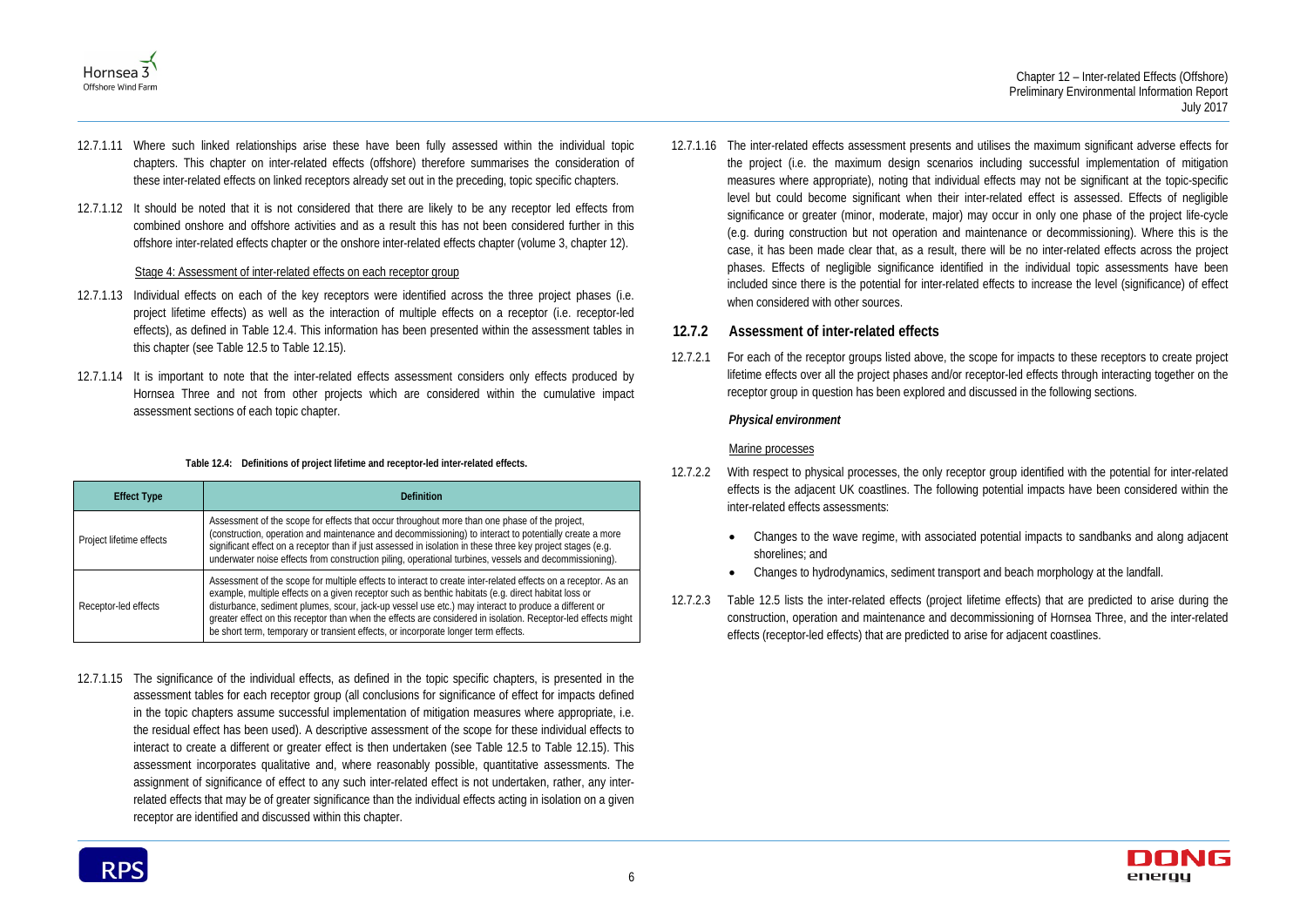



*Summary of linked receptor group assessments*

- 12.7.2.4 As noted in paragraph [12.7.1.10,](#page-9-1) effects on the sediment regime (i.e. from increases in SSC and sediment deposition above background levels or changes to sediment transport pathways), also have the potential to have secondary effects on other receptors which have been fully assessed in the topicspecific chapters. These receptors and effects are:
	- Benthic subtidal and intertidal ecology:
		- potential increases in SSC and sediment deposition resulting in indirect effects on benthic ecology during construction and decommissioning of minor adverse significance (chapter 2: Benthic Subtidal and Intertidal Ecology);
		- effects on physical processes, including scour effects and changes in wave and tidal regimes resulting in indirect effects on benthic ecology during operation and maintenance of minor adverse significance (chapter 2: Benthic Subtidal and Intertidal Ecology);
	- Fish and shellfish ecology:
		- potential increases in SSC and sediment deposition resulting in indirect effects of minor adverse significance during construction and decommissioning (chapter 3: Fish and Shellfish Ecology);
	- Marine mammals:
		- potential increases in SSC resulting in indirect effects on marine mammals (through reduction of foraging ability) during construction and decommissioning of negligible significance across all project phases (chapter 4: Marine Mammals);
	- Marine archaeology:
		- Sediment deposition resulting in indirect effects on heritage assets during construction of negligible significance;
	- Infrastructure and other users:
		- Potential increase in SSC and deposition resulting in indirect effects of negligible significance during construction and decommissioning on aggregate extraction areas (chapter 11: Infrastructure and other users); and
		- Effects on sediment transport pathways resulting in indirect effects of negligible significance during operation and maintenance on aggregate extraction areas (chapter 11: Infrastructure and other users).

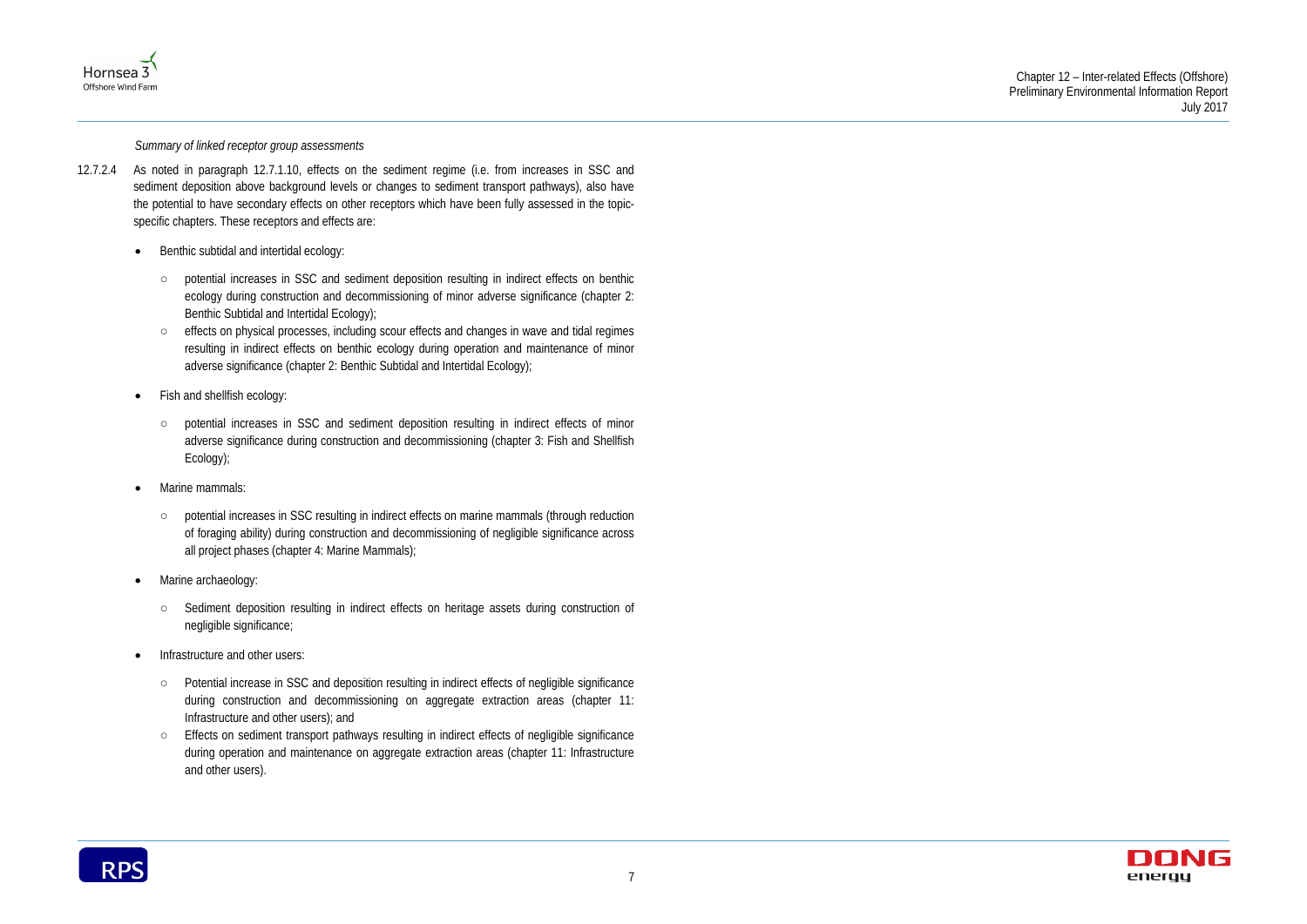tion of waves with installed project infrastructure nter-related effects across the project phases are predicted.

I changes to beach morphology, will initially arise in the ts during the operation and maintenance phase. However, mains buried for the lifetime of the project, these effects have d effect is limited as these potential effects will occur as etime, the effects on adjacent coastline are not anticipated to resented for each individual phase.



Potential exists for interactions to arise at shoreline in the immediate vicinity of the cable landfall site through a combination of changes in the wave regime due to the presence of offshore infrastructure and the change installation.

|                                                                                                                |               |                              |                 | <b>Adjacent UK coastlines</b>                                                                                                                                                                                                                                                                                                                                                                                                                                                                                                                                                                                                                                 |  |  |
|----------------------------------------------------------------------------------------------------------------|---------------|------------------------------|-----------------|---------------------------------------------------------------------------------------------------------------------------------------------------------------------------------------------------------------------------------------------------------------------------------------------------------------------------------------------------------------------------------------------------------------------------------------------------------------------------------------------------------------------------------------------------------------------------------------------------------------------------------------------------------------|--|--|
|                                                                                                                |               | <b>Residual effect</b>       |                 | Inter-related assessment                                                                                                                                                                                                                                                                                                                                                                                                                                                                                                                                                                                                                                      |  |  |
| Impact type                                                                                                    | Construction  | Operation and<br>maintenance | Decommissioning | Project lifetime effects                                                                                                                                                                                                                                                                                                                                                                                                                                                                                                                                                                                                                                      |  |  |
| Changes to the wave regime, with associated<br>potential impacts to sandbanks and along adjacent<br>shorelines |               | Negligible                   |                 | Potential impacts on adjacent UK shorelines due to changes in wave regime produced via the interact<br>(foundations) will only occur in the operation and maintenance phase of the project and as such, no in                                                                                                                                                                                                                                                                                                                                                                                                                                                 |  |  |
| Changes to hydrodynamics, sediment transport and<br>beach morphology at the landfall                           | Minor adverse | Negligible                   | Negligible      | Potential impacts on the shoreline due to landfall works, such as disruption to sediment transport and<br>construction phase and then in the decommissioning phase. There is also scope for additional impact<br>due to the mitigation measures proposed to bury the cable to sufficient depths to ensure the cable ren<br>been assessed as negligible to minor adverse in isolation. The scope for a project lifetime inter-related<br>discrete events, of short duration, separated by large periods of time. Therefore, across the project life<br>interact in such a way as to result in combined effects of greater significance than the assessments pr |  |  |
| Receptor-led effects                                                                                           |               |                              |                 |                                                                                                                                                                                                                                                                                                                                                                                                                                                                                                                                                                                                                                                               |  |  |

<span id="page-12-0"></span>Table 12.5: Summary of potential inter-related effects on adjacent UK coastlines (to Hornsea Three) from individual effects occurring across all phases of the project (project lifetime effects) and from multiple effects in

As described in volume 1, chapter 3 Project Description, Hornsea Three could be built out in multiple phases, up to a maximum of three phases each of which could involve an element of landfall works and foundation installa may be present within the Hornsea Three array area (from an earlier construction phase) at the point at which landfall works take place (for a later construction phase). This leads to the potential for operation and mainte installation works at the landfall. However, given measurable changes to the wave regime due to Hornsea Three are not expected to extend to adjacent coastlines and given the short duration and localised nature of changes t there will be any greater impact on the shoreline than that assessed within the individual assessments presented above. As such, these potential effects are not likely to interact in a way that will result in an effect of predicted for each individual effect (i.e. minor adverse significance).

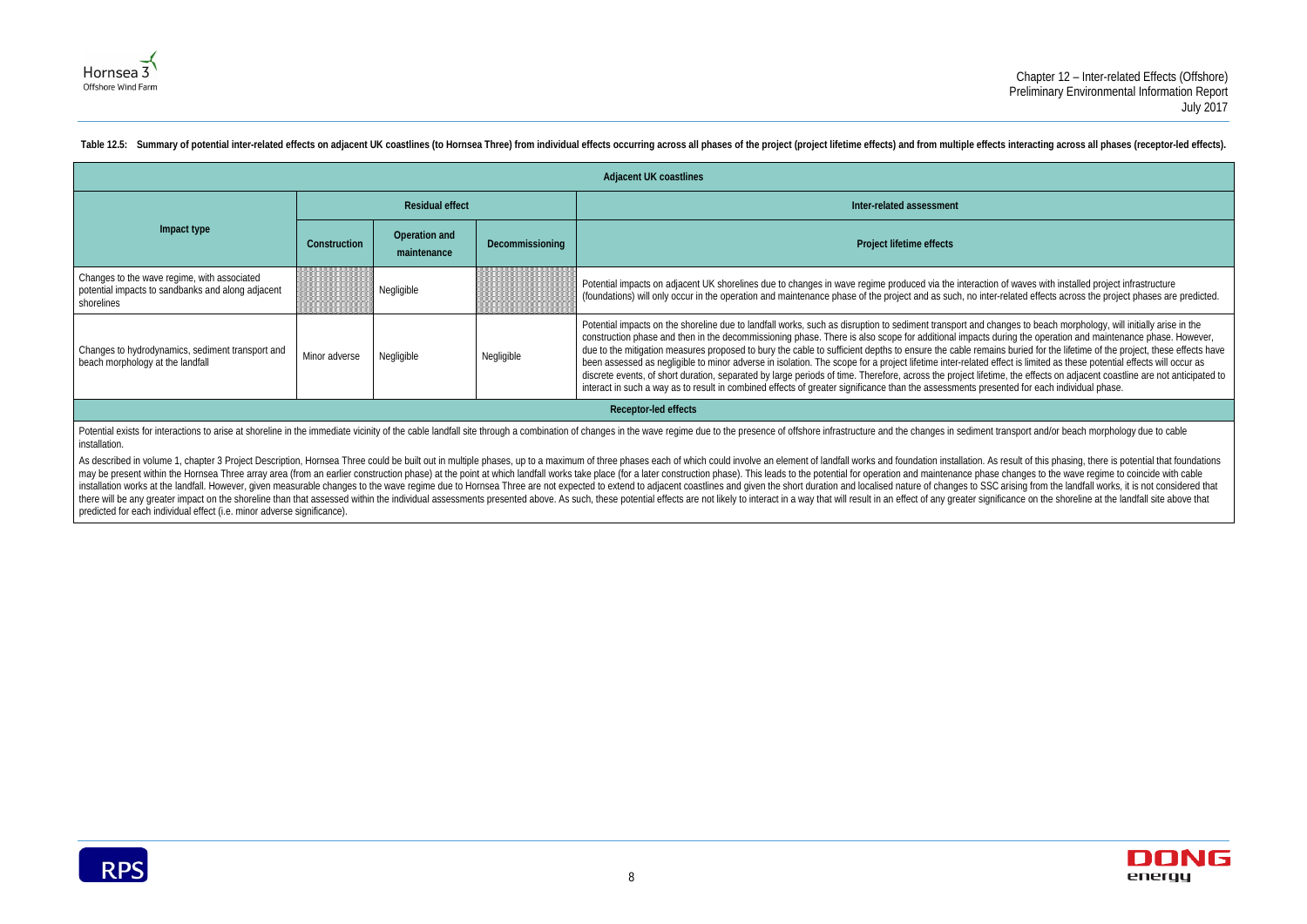



#### *Biological environment*

#### Benthic subtidal and intertidal ecology

- 12.7.2.5 For benthic subtidal and intertidal ecology, the following potential impacts have been considered within the inter-related assessments:
	- Temporary or long term loss or alteration of benthic habitat;
	- Temporary increases in SSC and deposition may affect benthic ecology;
	- Seabed disturbances leading to the release of sediment contaminants and resulting in potential effects on benthic ecology
	- Accidental release of pollutants (e.g. from accidental spillage/leakage) may affect benthic ecology
	- Introduction of invasive and non-native species;
	- Alteration of seabed habitats from effects on physical processes, including scour effects and changes in wave and tidal regimes; and
	- Seabed disturbance from maintenance operations.
- 12.7.2.6 Table 12.6 lists the inter-related effects (project lifetime effects) that are predicted to arise during the construction, operation and maintenance, and decommissioning of Hornsea Three and also the interrelated effects (receptor-led effects) that are predicted to arise for benthic ecology receptors.

#### *Summary of linked receptor group assessments*

- 12.7.2.7 As noted in paragraph [12.7.1.10,](#page-9-1) effects on benthic subtidal and intertidal receptors also have the potential to have secondary effects on other receptors which are fully considered in the topic-specific chapters. These receptors and effects are:
	- Fish and shellfish ecology:
		- temporary (during construction, operation and maintenance and decommissioning phase) or long term (during operation and maintenance phase only) habitat loss resulting in indirect effects on fish ecology of negligible to minor adverse significance (chapter 3: Fish and Shellfish Ecology);
	- Ornithology:
		- changes in habitat and prey availability as a result of loss/alteration of subtidal benthic habitats in all project phases resulting in indirect effects on ornithological receptors of negligible to moderate significance (chapter 5: Offshore Ornithology).

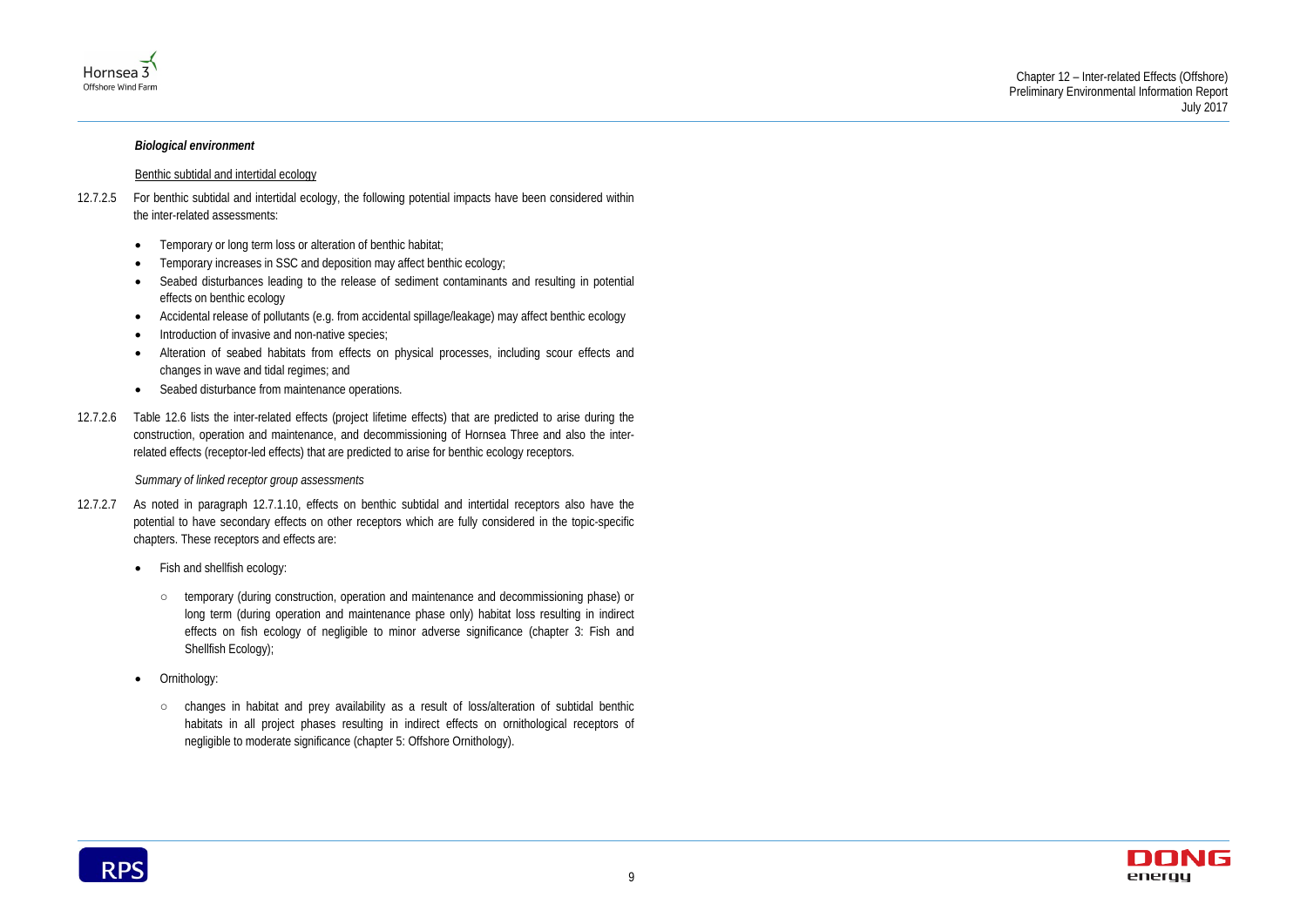ted is larger than when considered across an individual thin the vicinity of Hornsea Three and throughout the North ore, across the project lifetime, the effects on benthic ecology cance than the assessments presented for each individual

truction and decommissioning phases, with any effects being and/or high recoverability) of the species and habitats in esult in an effect of any greater significance than those

shore cable corridor, therefore it is not possible to assess this specific survey will be undertaken along the Hornsea Three ent for this impact in the final Environment Statement.

t will be applied throughout the various project stages (i.e. a a Code of Construction Practice (CoCP) during construction ence of such effects through time is limited. In addition, the on benthic ecology receptors are not anticipated to interact in each individual phase.

of origin other than the UK) may facilitate the spread of nonas non-indigenous species will require the hard substrate to ed to be of no greater significance than the operational



| Benthic subtidal and intertidal ecology                                                                                               |                              |                                |                              |                                                                                                                                                                                                                                                                                                                                                                                                                                                                                                                                                                                                                                                                                                      |  |  |  |  |
|---------------------------------------------------------------------------------------------------------------------------------------|------------------------------|--------------------------------|------------------------------|------------------------------------------------------------------------------------------------------------------------------------------------------------------------------------------------------------------------------------------------------------------------------------------------------------------------------------------------------------------------------------------------------------------------------------------------------------------------------------------------------------------------------------------------------------------------------------------------------------------------------------------------------------------------------------------------------|--|--|--|--|
|                                                                                                                                       |                              | <b>Residual effects</b>        |                              | Inter-related assessment                                                                                                                                                                                                                                                                                                                                                                                                                                                                                                                                                                                                                                                                             |  |  |  |  |
| Impact type                                                                                                                           | Construction                 | Operation and<br>maintenance   | Decommissioning              | Project lifetime effects                                                                                                                                                                                                                                                                                                                                                                                                                                                                                                                                                                                                                                                                             |  |  |  |  |
| Temporary or long term loss or alteration of benthic<br>habitats                                                                      | Minor to moderate<br>adverse | Negligible to minor<br>adverse | Neglible to minor<br>adverse | When habitat loss or alteration is considered additively across all phases, the total area of habitat affected is larger than when consider<br>phase (i.e. just construction). However, it should be noted that the habitats affected are widespread within the vicinity of Hornsea Three<br>Sea. Furthermore, all benthic habitats are predicted to recover within a maximum of five years. Therefore, across the project lifetime, th<br>receptors are not anticipated to interact in such a way as to result in combined effects of greater significance than the assessments pre<br>phase.                                                                                                       |  |  |  |  |
| Temporary increases in SSC and deposition may<br>affect benthic ecology                                                               | Minor adverse                |                                | Minor adverse                | The majority of the seabed disturbance (resulting in highest SSC/deposition) will occur during the construction and decommissioning ph<br>short lived (i.e. during the construction and decommissioning phases). Due to this, the low sensitivity (and/or high recoverability) of the<br>question, the interaction of these impacts across the stages of the project life-cycle is not predicted to result in an effect of any greater s<br>assessed in the individual project phases and presented here.                                                                                                                                                                                            |  |  |  |  |
| Seabed disturbances leading to the release of<br>sediment contaminants and resulting in potential<br>effects on benthic ecology       | <b>TBC</b>                   |                                | <b>TBC</b>                   | Site-specific subtidal sediment contamination data are currently not available for the Hornsea Three offshore cable corridor, therefore it<br>impact in the PEIR. However, as discussed in chapter 2 Benthic Subtidal and Intertidal Ecology a site-specific survey will be undertaken<br>offshore cable corridor, and sediment contaminant data acquired in this survey will inform the assessment for this impact in the final Engl                                                                                                                                                                                                                                                                |  |  |  |  |
| Accidental release of pollutants (e.g. from accidental<br>spillage/leakage) may affect benthic ecology                                | Negligible                   | Negligible                     | Negligible                   | The likelihood for project lifetime inter-related impacts to arise is low given the mitigation measures that will be applied throughout the v<br>Project Environmental Management and Monitoring Plan (PEMMP) during operation and maintenance, a Code of Construction Practice<br>and a Decommissioning Programme during decommissioning) which will ensure that the risk of occurrence of such effects through time<br>recoverability of habitats is considered to be moderate to high. Across the project lifetime, the effects on benthic ecology receptors are<br>such a way as to result in combined effects of greater significance than the assessments presented for each individual phase. |  |  |  |  |
| Introduction of non-indigenous species                                                                                                |                              | Minor adverse                  |                              | Although the operation of construction/decommissioning vessels in the area (potentially from countries of origin other than the UK) may<br>indigenous species across all phases, this effect will predominantly arise during the operational phase as non-indigenous species will re<br>be in place to provide substrate on which to settle. As a result, any additional inter-related effect is judged to be of no greater significant<br>phase effect assessed.                                                                                                                                                                                                                                    |  |  |  |  |
| Alteration of seabed habitats from effects on physical<br>processes, including scour effects and changes in<br>wave and tidal regimes |                              | Minor adverse                  |                              | This effect will only arise during operation and maintenance and as such there will be no inter-related effects across the project phases.                                                                                                                                                                                                                                                                                                                                                                                                                                                                                                                                                           |  |  |  |  |
| Seabed disturbance from maintenance operations                                                                                        |                              | Negligible adverse             |                              | This effect will only arise during operation and maintenance and as such there will be no inter-related effects across the project phases.                                                                                                                                                                                                                                                                                                                                                                                                                                                                                                                                                           |  |  |  |  |

<span id="page-14-0"></span>Table 12.6: Summary of potential inter-related effects on benthic subtidal and intertidal ecology from individual effects occurring across all phases of the project (project lifetime effects) and from multiple effects inte

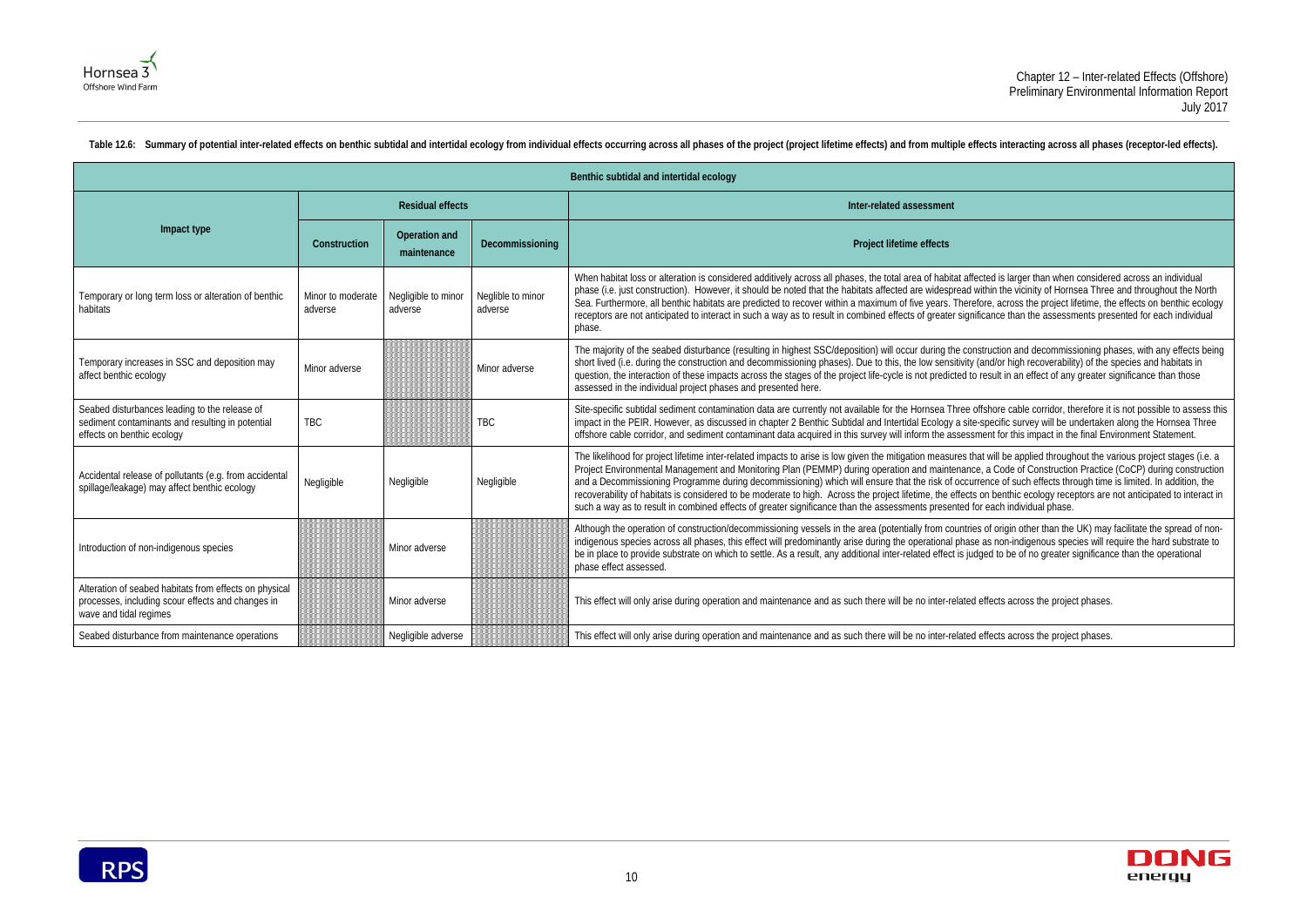



#### Receptor-led effects

Potential exists for spatial and temporal interactions between the effects arising from habitat loss/disturbance/alteration, increased SSC and associated sediment deposition, and contamination effects on benthic habitats d Based on current understanding, and expert knowledge, the greatest potential for inter-related impacts is predicted to arise through the following:

- i. the interaction of direct (both temporary and permanent) habitat loss /disturbance from foundation installation/jacking-up/anchor placement/scour, indirect habitat disturbance due to sediment deposition and indirect eff farm; and
- ii. the interaction of contamination due to accidental release of pollutants and re-suspension of contaminants from sediments.

With respect to interaction (i), these individual impacts were assigned a significance of minor adverse as standalone impacts and although potential combined impacts may arise (i.e. spatial and temporal overlap of direct h significant than the individual impacts in isolation. This is because the combined amount of habitat potentially affected would be very limited (typically restricted to the Hornsea Three array), the biotopes affected are w disturbance occurs, full recovery of the benthos is predicted. In addition, any effects due to changes in the physical processes are likely to be limited, both in extent (i.e. largely within the Hornsea Three array area) a to the scale of the changes predicted. As such, these interactions are predicted to be no greater than the individual effects assessed in isolation.

With respect to interaction (ii), the likelihood for accidental release of contaminants is low in the offshore environment given the mitigation measures proposed across each phase of the development. These impacts were ass concluded that the significance of effect produced by these interactions will be no greater than the individual effects assessed in isolation (i.e. negligible).

Site-specific subtidal sediment contamination data are currently not available for the Hornsea Three offshore cable corridor, therefore it is not possible to assess this impact in the PEIR. However, as discussed in chapter specific survey will be undertaken along the Hornsea Three offshore cable corridor and will inform the assessment for this impact in the Environmental Statement.

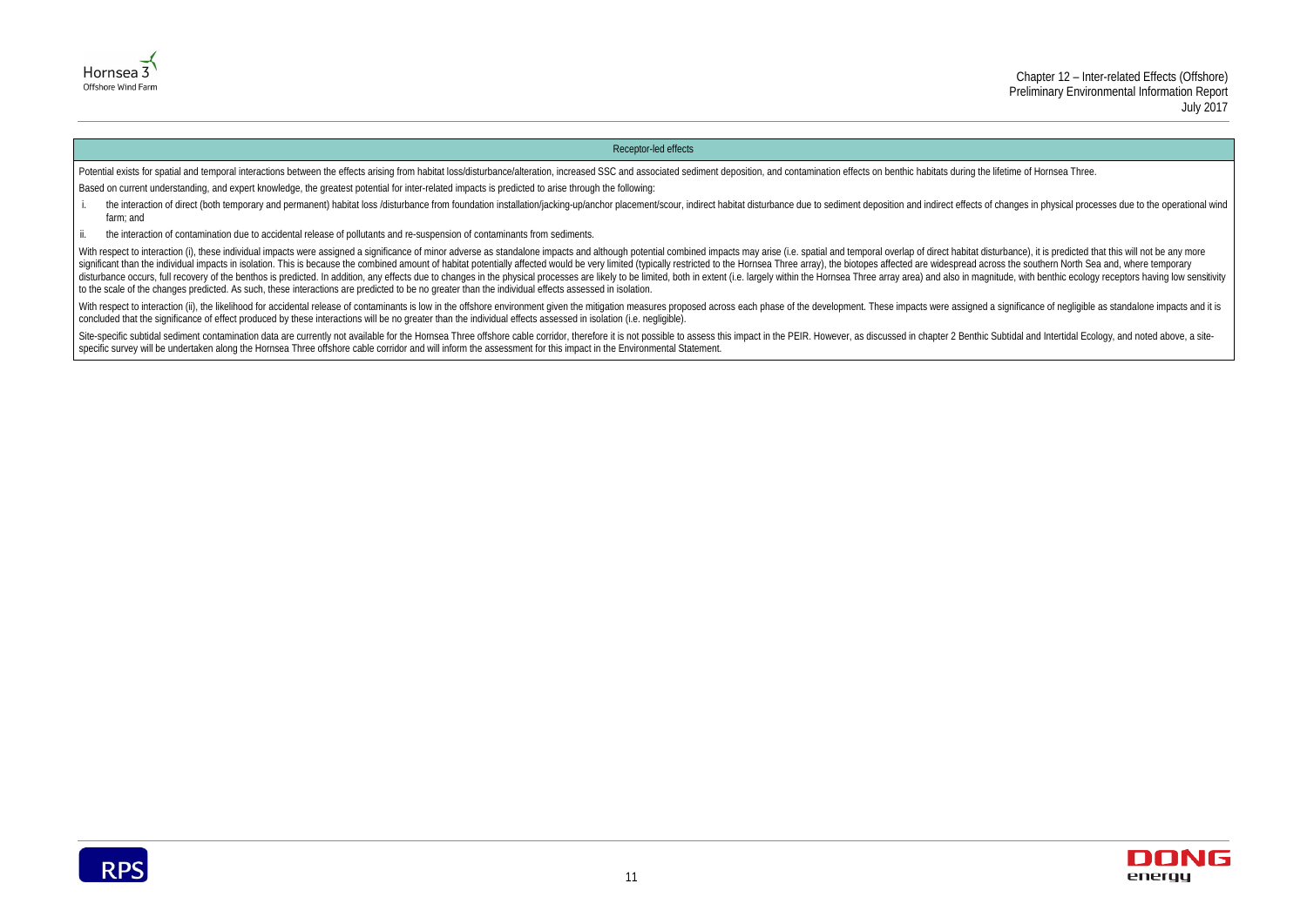



#### Fish and shellfish ecology

- 12.7.2.8 For fish and shellfish ecology, the following potential impacts have been considered within the interrelated assessment:
	- Temporary or long term loss of fish and shellfish habitats, including feeding, spawning and nursery habitats;
	- Increases in SSC and associated sediment resulting in potential effects on fish and shellfish receptors;
	- Underwater noise leading to injurious and behavioural impacts on fish and shellfish receptors;
	- Electromagnetic field (EMF) emissions leading to behavioural effects;
	- Redistribution of fishing pressure; and
	- Accidental release of pollutants (e.g. from accidental spillage/leakage) may affect fish and shellfish.
- 12.7.2.9 Table 12.7 lists the inter-related effects (project lifetime effects) that are predicted to arise during the construction, operation and maintenance phase, and decommissioning of Hornsea Three and also the inter-related effects (receptor-led effects) that are predicted to arise for fish and shellfish receptors.

*Summary of linked receptor group assessments*

- 12.7.2.10 As noted in paragraph [12.7.1.10,](#page-9-1) effects on fish and shellfish ecology also have the potential to have secondary effects on other receptors and these effects are fully considered in the topic-specific chapters. These receptors and effects are:
	- Marine mammals:
		- Changes in the fish and shellfish community during construction, operation and maintenance and decommissioning leading to loss of prey resources for, and indirect effects on, marine mammals of minor adverse significance (chapter 4: Marine Mammals)
	- Ornithology:
		- loss/change in distribution of prey resources resulting in indirect effects on ornithological receptors of negligible to moderate adverse significance (chapter 5: Offshore Ornithology);
	- Commercial fisheries:
		- potential impacts to commercially fished species of fish and shellfish resulting in indirect effects of negligible to moderate adverse significance on fishing fleets (chapter 6: Commercial Fisheries.

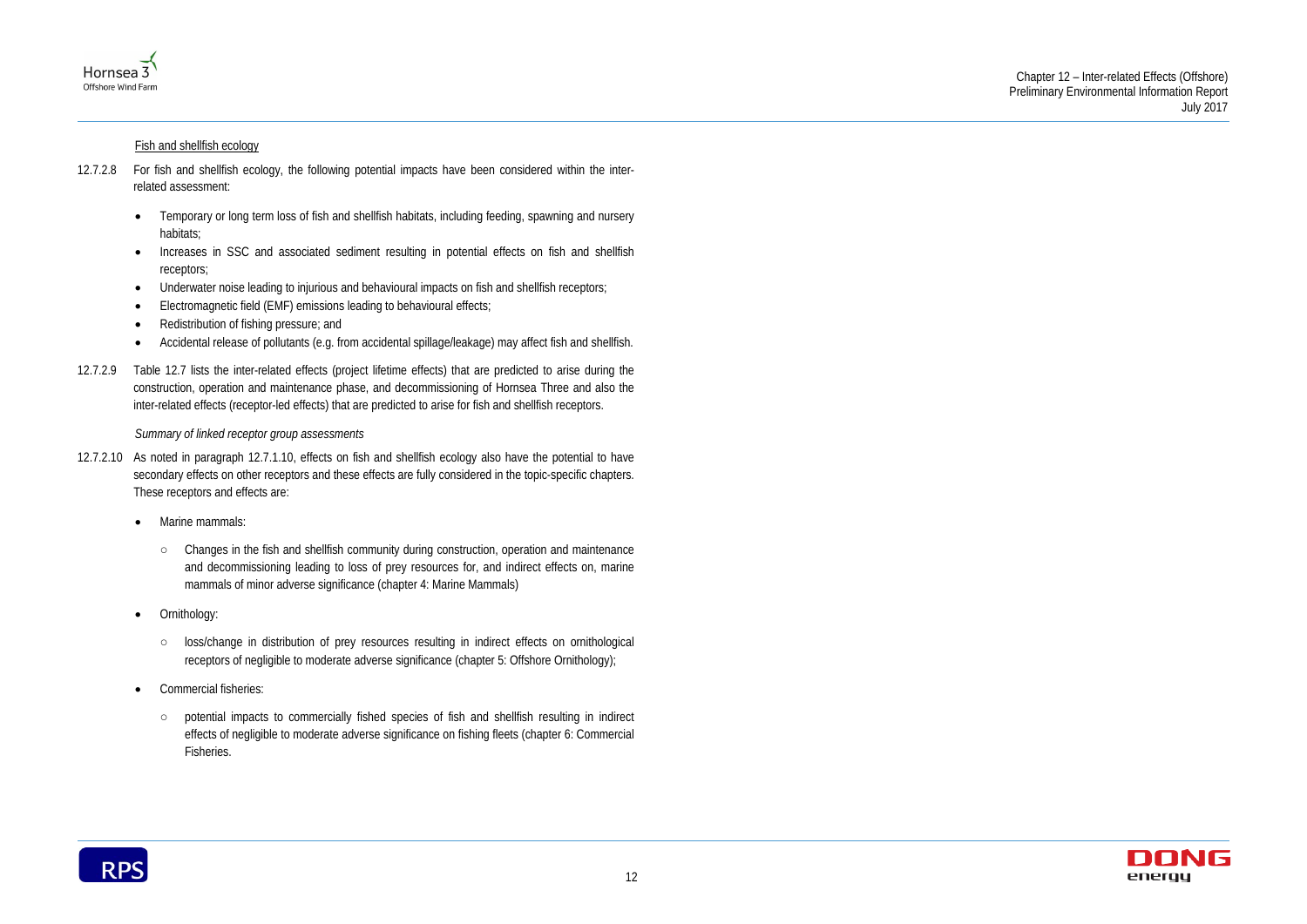f the project, although the total area of habitat affected is i Sea. During the operation and maintenance phase, the ted are predicted to recover. Therefore, across the project esult in combined effects of greater significance than the

Intruction and decommissioning phases. Receptors and  $\overline{\phantom{a}}$ recovered in the intervening period between the construction receptors are not anticipated to interact in such a way as to

oural effects) is predicted to result from piling during the ses was assessed to result in effects of negligible herefore, across the project lifetime, the effects on fish and ater significance than the assessments presented for each

Iter-related effects across the project phases.

iter-related effects across the project phases.

cularly from the Hornsea Three array, this effect will mainly in place during major maintenance works and as a result of If the effect mainly arising during operation and maintenance

nat will be applied throughout the various project stages (i.e. ch effects through time is limited. Therefore, across the as to result in combined effects of greater significance than



<span id="page-17-0"></span>

|               |                                      | Fish and shellfish ecology |                                                                                                                                                                                                                                                                                                                                                                                                                                                                                                                                     |
|---------------|--------------------------------------|----------------------------|-------------------------------------------------------------------------------------------------------------------------------------------------------------------------------------------------------------------------------------------------------------------------------------------------------------------------------------------------------------------------------------------------------------------------------------------------------------------------------------------------------------------------------------|
|               | <b>Residual effects</b>              |                            | Inter-related assessment                                                                                                                                                                                                                                                                                                                                                                                                                                                                                                            |
| Construction  | <b>Operations and</b><br>maintenance | Decommissioning            | Project lifetime effects                                                                                                                                                                                                                                                                                                                                                                                                                                                                                                            |
| Minor adverse | Negligible to minor<br>adverse       | Minor adverse              | When habitat loss (temporary and long term) or alteration is considered additively across all phases of the pr<br>larger than for the individual project stages, similar habitats are widespread within the southern North Sea. D<br>majority of the disturbance will be highly localised with little repeat disturbance and the habitats affected are p<br>lifetime, the effects on fish and shellfish receptors are not anticipated to interact in such a way as to result in<br>assessments presented for each individual phase. |
| Minor adverse |                                      | Minor adverse              | The majority of the seabed disturbance (resulting in highest SSC/deposition) will occur during the constructio<br>associated spawning/nursery habitats potentially affected by increased SSC and deposition will have recover<br>and decommissioning phases. Therefore, across the project lifetime, the effects on fish and shellfish receptor<br>result in combined effects of greater significance than the assessments presented for each individual phase.                                                                     |
| Minor adverse | Negligible                           | Negligible                 | The majority of disturbance from underwater noise (resulting in greatest potential for injury or behavioural eff<br>construction phase. Noise associated with the operation and maintenance and decommissioning phases was<br>significance with little potential for physiological damage or behavioural effects to fish and shellfish. Therefore<br>shellfish receptors are not anticipated to interact in such a way as to result in combined effects of greater sign<br>individual phase.                                        |
|               | Minor beneficial                     |                            | This effect will only arise during the operation and maintenance phase and as such there will be no inter-rela                                                                                                                                                                                                                                                                                                                                                                                                                      |
|               | Minor adverse                        |                            | This effect will only arise during the operation and maintenance phase and as such there will be no inter-rela                                                                                                                                                                                                                                                                                                                                                                                                                      |
|               | Negligible to minor<br>beneficial    |                            | Although construction safety zones may result in temporary, localised displacement of fisheries particularly fr<br>arise during the operation and maintenance phase as a result of 500 m operational safety zones put in place<br>logistical and safety reasons due to the physical presence of the Hornsea Three infrastructure. Due to the eff<br>phase there will be no inter-related effects across the project phases.                                                                                                         |
| Negligible    | Negligible                           | Negligible                 | The likelihood for project lifetime inter-related impacts to arise is low given the mitigation measures that will b<br>PEMMP, CoCP and Decommissioning Programme) which will ensure that the risk of interaction of such effec<br>project lifetime, the effects on fish and shellfish receptors are not anticipated to interact in such a way as to re<br>the assessments presented for each individual phase.                                                                                                                      |
|               |                                      |                            |                                                                                                                                                                                                                                                                                                                                                                                                                                                                                                                                     |

#### Table 12.7: Summary of potential inter-related effects on fish and shellfish ecology from individual effects occurring across all phases of the project (project lifetime effects) and from multiple effects interacting acros

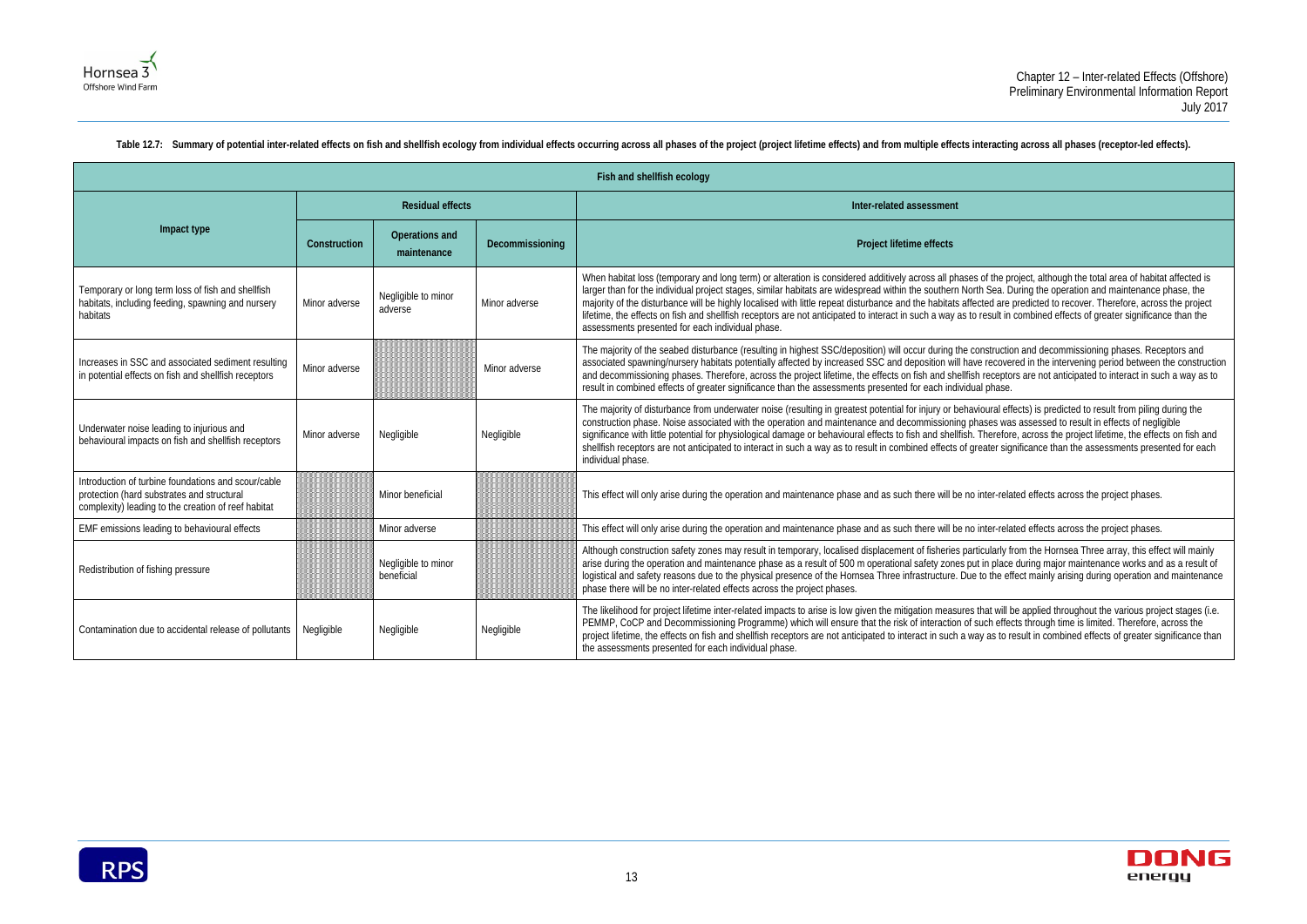



#### Receptor-led effects

Potential exists for spatial and temporal interactions between habitat loss/disturbance/alteration, increased SSC, sediment deposition, underwater noise, EMF and contamination effects during the lifetime of Hornsea Three. Therefore, based on current understanding, and expert knowledge, the greatest scope for potential inter-related impacts is predicted to arise through the following:

- i. The interaction of habitat loss/change (temporary and long term), increased SSC, underwater noise from piling/drilling during the construction phase and EMF effects during the operational phase; and
- ii. The interaction of contamination due to accidental release of pollutants and re-suspension of contaminants from sediments.

With respect to interaction (i), these individual impacts were assigned a significance of negligible or minor adverse as standalone impacts and although potential combined impacts may arise, it is important to recognise th mutually exclusive. For example, the majority of effects associated with an increase in SSC and deposition will arise from seabed preparation works for gravity base foundation installation or from the drilling of piled fou foundation piling for monopiles or jackets. Furthermore, underwater noise (should piling occur) will result in the displacement of mobile fish from areas around foundations which in turn will mean that these species will n any potential behavioural effects as a result of EMF would be likely to occur over the same area as habitat loss/change effects (i.e. within metres of the cable) and therefore habitat loss/change effects would not be addit individual impacts in isolation (i.e. negligible to minor adverse) are not predicted.

With respect interaction (ii), the likelihood for accidental release of contaminants is low given the controls that will be applied (e.g., implementation of a CoCP, PEMMP and Decommissioning Programme). In addition, the re be unlikely to result in adverse biological effects. As such, with the appropriate measures in place, it is concluded that the significance of effect will be no greater than the individual effects assessed in isolation wit

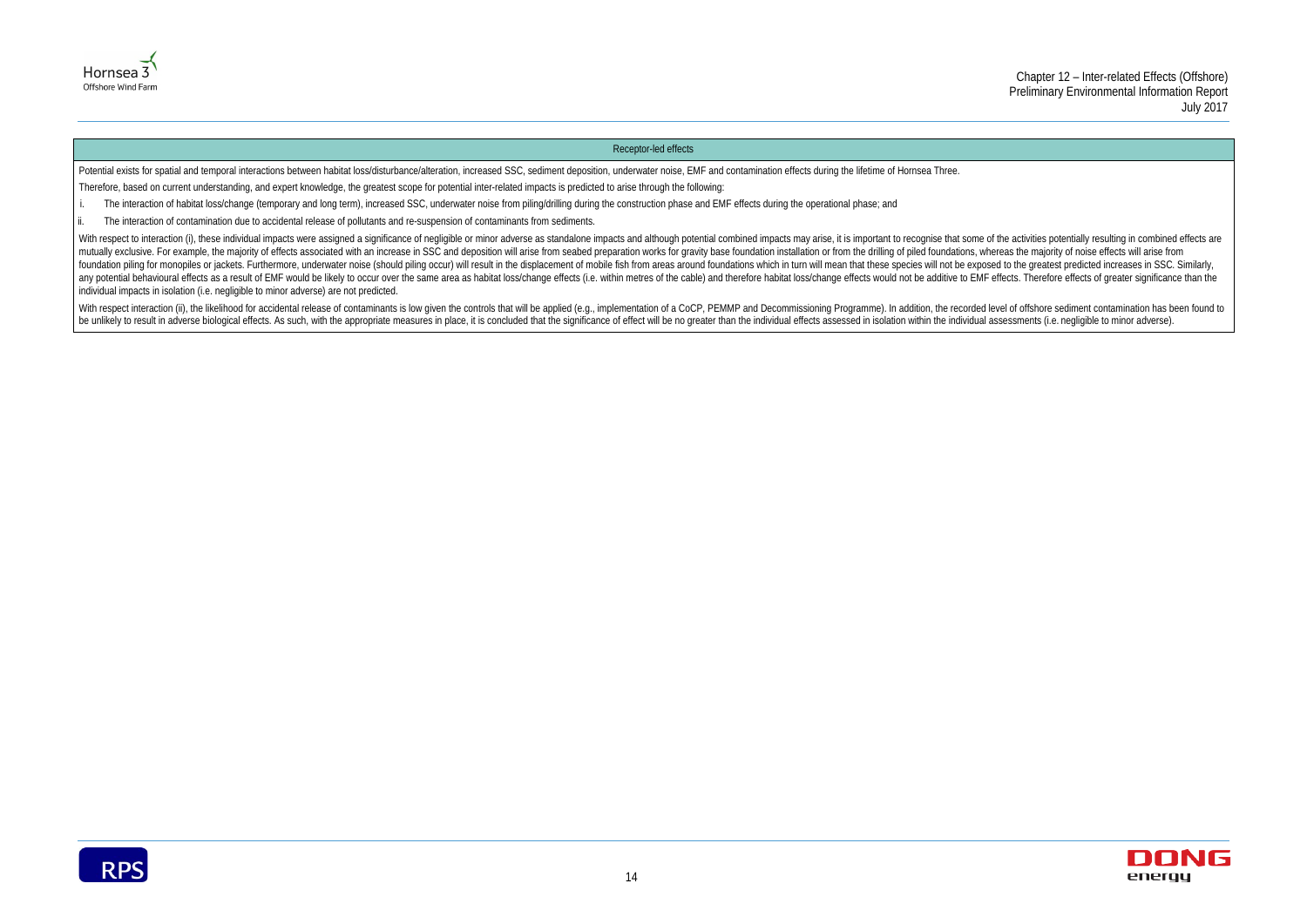



#### Marine mammals

- 12.7.2.11 For marine mammals, the following potential impacts have been considered within the inter-related assessment:
	- Underwater noise causing injury or disturbance to marine mammals;
	- EMF affecting marine mammal behaviour;
	- Increased suspended sediments reducing water clarity and impairing the foraging ability of marine mammals;
	- Increased vessel traffic resulting in an increase in disturbance, collision risk, or injury to marine mammals and;
	- Accidental pollution resulting in potential effects on marine mammals; and
	- Changes in the fish and shellfish community leading to loss of prey resources for marine mammals.
- 12.7.2.12 Table 12.8 lists the inter-related effects (project lifetime effects) that are predicted to arise during the construction, operation and maintenance, and decommissioning of Hornsea Three and also the interrelated effects (receptor-led effects) that are predicted to arise for marine mammal receptors.

#### *Summary of linked receptor group assessments*

12.7.2.13 As noted in paragraph [12.7.1.10,](#page-9-1) marine mammals and fish and shellfish ecology are linked receptor groups and the inter-related effects associated with a change in the distribution and/or abundance of prey species for marine mammals across each phase of the project has been fully assessed in chapter 4: Marine Mammals, with effects of minor adverse significance predicted during construction, effects of minor adverse and minor beneficial significance predicted during operation and maintenance, and effects of minor adverse significance predicted during decommissioning.

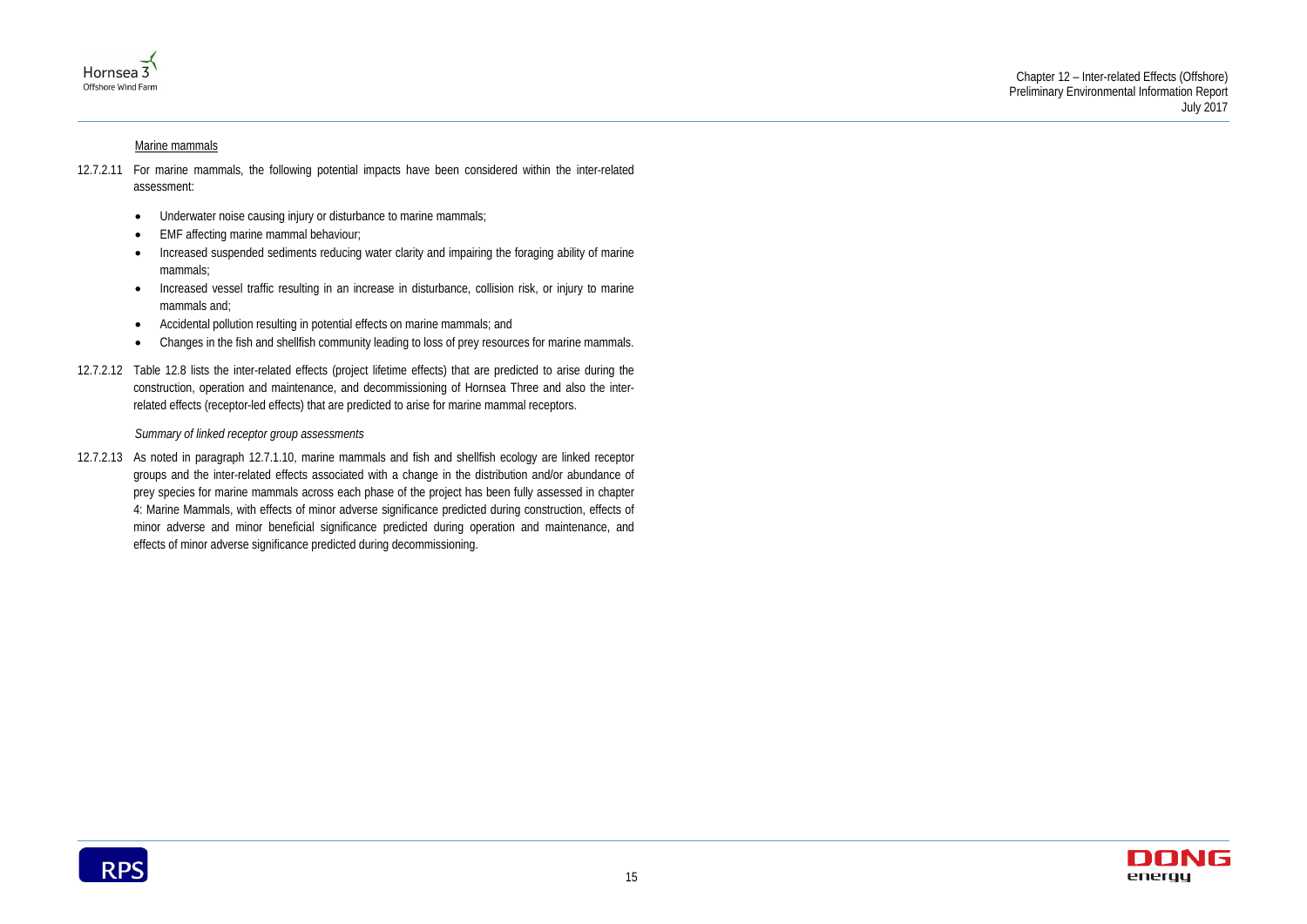during construction, and vessel noise during the operational the piling phase of the offshore construction period and  $\overline{0}$  604.8 days piling over a two and a half year piling period, al scenario). This PEIR describes the magnitude of impact mpacts. At this stage, however, it was not possible to provide way, which will have implications for the parameters Marine Mammals, section 4.11.1).

SC/deposition) will be during the construction and se. Any elevations in SSC are likely to be short lived harine mammals across the project lifetime are not anticipated ts presented for each individual phase.

etime effect. However, it is not predicted that the significance ges, rather be maintained at the same level throughout the he effects on marine mammals are not anticipated to interact ed for each individual phase.

hat will be applied throughout the various project stages (i.e. such effects through time is limited. Therefore, overall, such a way as to result in combined effects of greater

hitial loss during the construction phase (i.e. from underwater and long-term loss of prey items. The implementation of a ing Programme during decommissioning means that the not predicted to increase over and above the predictions



<span id="page-20-0"></span>

| Marine mammals                                                                                                      |               |                               |                 |                                                                                                                                                                                                                                                                                                                                                                                                                                                                                                                                                                                                                                                                                                                                                                                                                                                                                                                                                                                                                                                                           |  |  |  |  |
|---------------------------------------------------------------------------------------------------------------------|---------------|-------------------------------|-----------------|---------------------------------------------------------------------------------------------------------------------------------------------------------------------------------------------------------------------------------------------------------------------------------------------------------------------------------------------------------------------------------------------------------------------------------------------------------------------------------------------------------------------------------------------------------------------------------------------------------------------------------------------------------------------------------------------------------------------------------------------------------------------------------------------------------------------------------------------------------------------------------------------------------------------------------------------------------------------------------------------------------------------------------------------------------------------------|--|--|--|--|
|                                                                                                                     |               | <b>Residual effects</b>       |                 | Inter-related assessment                                                                                                                                                                                                                                                                                                                                                                                                                                                                                                                                                                                                                                                                                                                                                                                                                                                                                                                                                                                                                                                  |  |  |  |  |
| Impact type                                                                                                         | Construction  | Operations and<br>maintenance | Decommissioning | Project lifetime effects                                                                                                                                                                                                                                                                                                                                                                                                                                                                                                                                                                                                                                                                                                                                                                                                                                                                                                                                                                                                                                                  |  |  |  |  |
| Underwater noise causing injury or disturbance to<br>marine mammals                                                 | TBC           | Negligible                    | Negligible      | Underwater noise will be produced at all project stages, including for example piling and vessel noise during construction, and vessel noise during<br>and maintenance phase. The effects of subsea noise from pile-driving are predicted to occur during the piling phase of the offshore construction p<br>would affect marine mammals directly during the periods when pile-driving activity takes place (up to 604.8 days piling over a two and a half year<br>split into two phases with a gap of up to six years between phases for the maximum adverse temporal scenario). This PEIR describes the magnitu<br>from subsea noise on marine mammal receptors and the sensitivity of the receptors to the range of impacts. At this stage, however, it was not pos<br>a conclusion with respect to significance of effects due to the current engineering refinements underway, which will have implications for the parar<br>assessed for piling, noise assessment criteria, and magnitude and sensitivity criteria (see chapter 4: Marine Mammals, section 4.11.1). |  |  |  |  |
| Electromagnetic Fields (EMF) affecting marine<br>mammal behaviour                                                   |               | Negligible                    |                 | This effect will only arise during the operation and maintenance phase and as such there will be no inter-related effects across the project phases                                                                                                                                                                                                                                                                                                                                                                                                                                                                                                                                                                                                                                                                                                                                                                                                                                                                                                                       |  |  |  |  |
| Increased suspended sediments reducing water<br>clarity and impairing the foraging ability of marine<br>mammals     | Negligible    |                               | Negligible      | Project lifetime inter-related effects are unlikely as the majority of disturbance (resulting in highest SSC/deposition) will be during the construction<br>decommissioning phases with minimal disturbance likely during the operation and maintenance phase. Any elevations in SSC are likely to be sho<br>(especially so in the context of a project phase being considered here), and as such the effects on marine mammals across the project lifetime are<br>to interact in such a way as to result in combined effects of greater significance than the assessments presented for each individual phase.                                                                                                                                                                                                                                                                                                                                                                                                                                                           |  |  |  |  |
| Increased vessel traffic resulting in an increase in<br>disturbance, collision risk, or injury to marine<br>mammals | Minor adverse | Minor adverse                 | Minor adverse   | The potential for vessel strikes will arise at all stages of the project, resulting in a potential project lifetime effect. However, it is not predicted that tl<br>of any potential vessel strikes will increase due to the interaction of this impact across all project stages, rather be maintained at the same level th<br>project (with resultant minor adverse significance prediction). Therefore, across the project lifetime, the effects on marine mammals are not anticip<br>in such a way as to result in combined effects of greater significance than the assessments presented for each individual phase.                                                                                                                                                                                                                                                                                                                                                                                                                                                 |  |  |  |  |
| Accidental pollution resulting in potential effects on<br>marine mammals                                            | Negligible    | Negligible                    | Negligible      | The likelihood for project lifetime inter-related impacts to arise is low given the mitigation measures that will be applied throughout the various proj<br>a CoCP, PEMMP and Decommissioning Programme) which will ensure that the risk of interaction of such effects through time is limited. Therefore<br>across the project lifetime, the effects on marine mammal receptors are not anticipated to interact in such a way as to result in combined effects o<br>significance than the assessments presented for each individual phase.                                                                                                                                                                                                                                                                                                                                                                                                                                                                                                                              |  |  |  |  |
| Changes in the fish and shellfish community leading<br>to loss of prey resources for marine mammals                 | Minor adverse | Minor beneficial              | Minor adverse   | Impacts to fish and shellfish receptors will not result in an on-going, additive loss of prey, rather an initial loss during the construction phase (i.e. fr<br>noise impacts, temporary habitat loss etc.), followed by recovery of areas, leading to no large-scale and long-term loss of prey items. The impleme<br>CoCP during construction, a PEMMP in the operation and maintenance phase and a Decommissioning Programme during decommissioning mea<br>likelihood of accidental spillages will be low. Therefore, the significance of this inter-related effect is not predicted to increase over and above the p<br>made for the individual project phases.                                                                                                                                                                                                                                                                                                                                                                                                       |  |  |  |  |

#### Table 12.8: Summary of potential inter-related effects on marine mammals from individual effects occurring across all phases of the project (project lifetime effects) and from multiple effects interacting across all phases

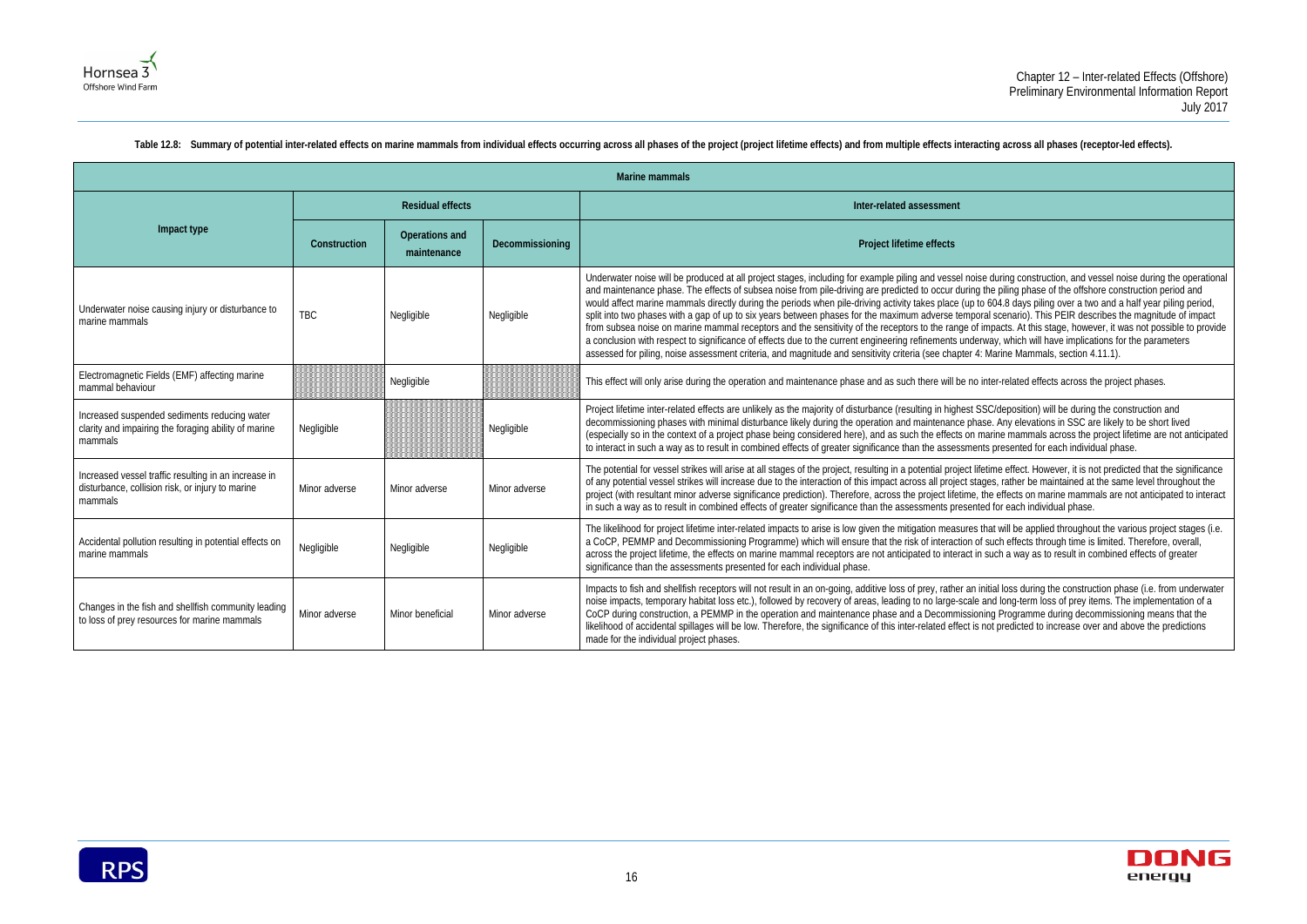



#### Receptor-led effects

Potential exists for spatial and temporal interactions between underwater noise, EMF, increased SSC, contamination effects and changes/disturbance of prey resources during the lifetime of Hornsea Three. As effects associat vicinity of the cable and are temporally restricted to the operation and maintenance phase, the potential for interaction with other effects is deemed unlikely.

The greatest scope for interaction of different effects on marine mammals is during the construction phase, when the most significant impact to marine mammals (i.e. underwater noise from piling) is likely to interact with knowledge, the greatest scope for potential inter-related impacts is predicted to arise through the following:

i. The interaction of noise, increased suspended sediments, increased vessel traffic (and collision risk) and disturbance / change to prey species abundance and distribution during the construction phase affecting marine m

With respect to interaction (i), with the exception of underwater noise effects, these individual impacts were assigned a significance negligible to minor adverse significance as standalone impacts and although combined im activities potentially resulting in combined effects are mutually exclusive and therefore will not interact to produce effects of greater significance. For example, the largest increases in SSC will, on the whole, arise fr the drilling of piled foundations, whereas the greatest noise effects will arise from foundation piling for monopiles or jackets. Furthermore, underwater noise (should piling occur) will result in the displacement of marin these species will not be exposed to the greatest predicted increases in SSC and will also be displaced from the areas of highest vessel traffic within the Hornsea Three array area. Although displacement effects for marine which might increase the potential for the interaction of effects associated with suspended sediments, these effects will be short lived and localised along the Hornsea Three offshore cable corridor. A situation may also a fact that as marine mammals are temporarily displaced from areas around piling, the fish that form part of their diet may also be temporarily displaced, thus remaining available for marine mammal feeding. Therefore, it is extent, to counter certain potential effects occurring and so effects of greater significance than the individual impacts in isolation are not predicted for marine mammals.

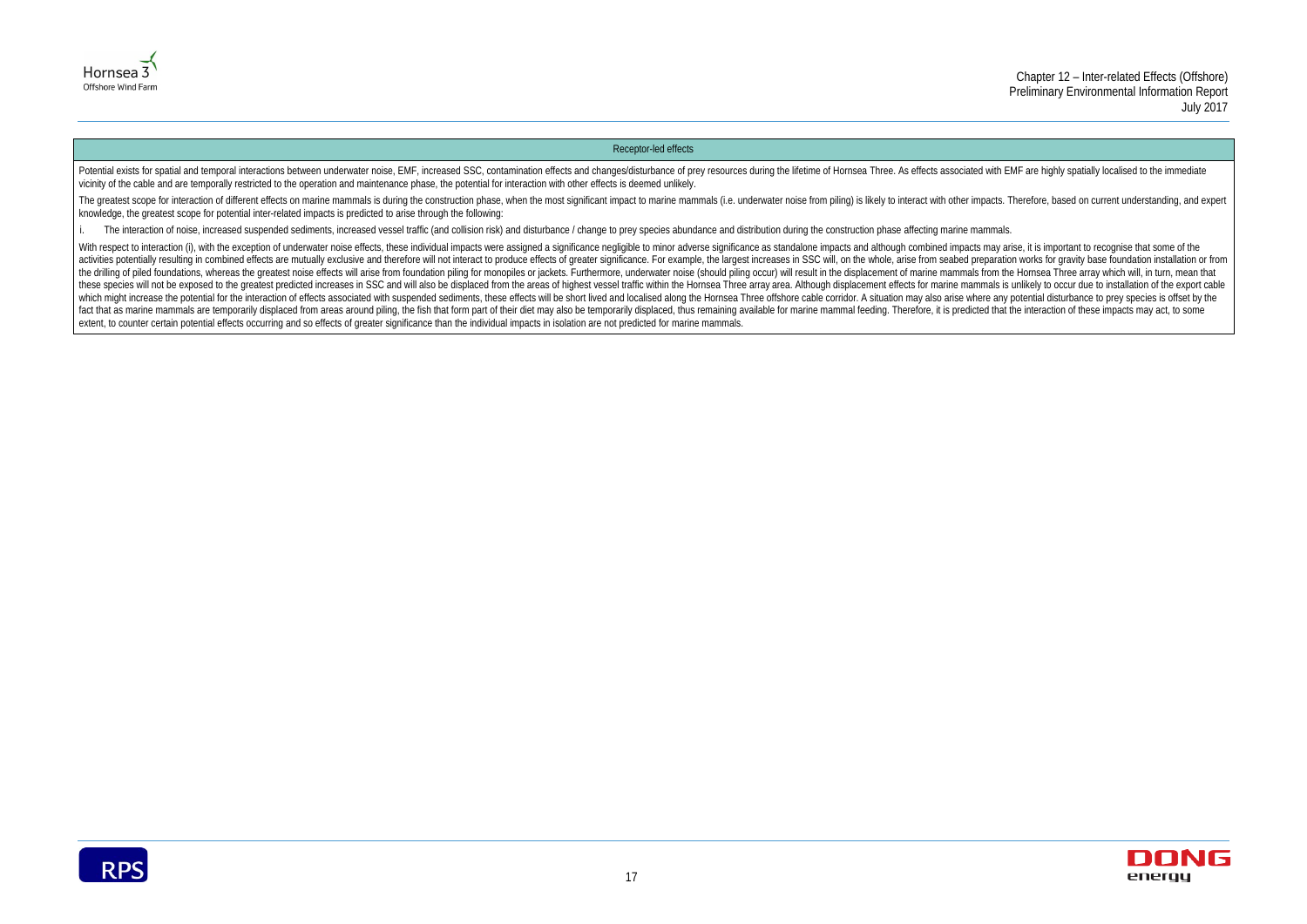



#### Offshore ornithology

- 12.7.2.14 For ornithology, the following potential impacts have been considered within the following inter-related assessments:
	- Disturbance and displacement due to construction activity;
	- Indirect effects, such as changes in habitat of and abundance and distribution of prey species;
	- Displacement due to presence of turbines and other ancillary structures;
	- Mortality from collision with rotating turbine blades;
	- Barrier effects may prevent clear transit of birds between foraging and breeding sites, or on migration;
	- Attraction to lit structures by migrating birds may cause disorientation, reduction in fitness and possible mortality; and
	- Accidental pollution leading to effects on ornithological receptors.
- 12.7.2.15 Table 12.9 lists the inter-related effects (project lifetime effects) that are predicted to arise during the construction, operation and maintenance, and decommissioning of Hornsea Three and also the interrelated effects (receptor-led effects) that are predicted to arise.

#### *Summary of linked receptor group assessments*

12.7.2.16 As noted in paragraph [12.7.1.10,](#page-9-1) ornithological receptors and fish and shellfish receptors are linked and the inter-related effects associated with a change to the prey resources of ornithological receptors has been fully assessed in chapter 5: Offshore Ornithology, with effects of negligible significance predicted during construction, effects of negligible to minor adverse significance predicted during the operational and maintenance phase and effects of negligible to minor adverse significance during decommissioning.

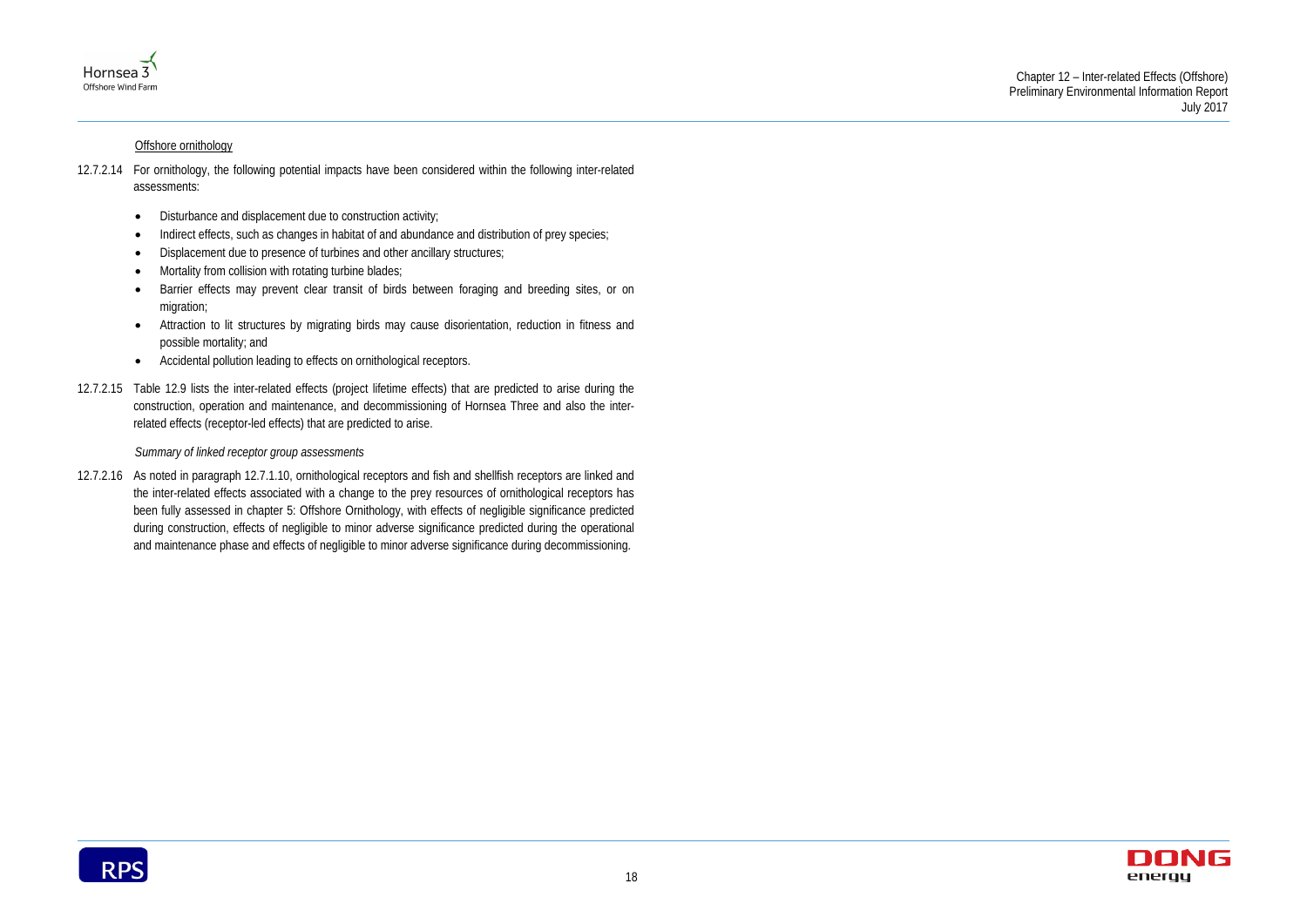ration and maintenance phase as major installation vessels ach year. Since impacts on individuals will be intermittent will result in birds that were subject to disturbance effects across the project lifetime, the effects on ornithological ificance than the assessments presented for each individual

as a result of effects associated with underwater noise from nt in the vicinity of the Hornsea Three array demonstrate a ical receptors are not anticipated to interact in such a way as

hter-related effects across the project phases.

ater-related effects across the project phases.

hter-related effects across the project phases.

ter-related effects across the project phases.

is low given the mitigation measures that will be applied interbrs are not anticipated to interact in such a way as to result in



<span id="page-23-0"></span>

|                                                                                                                             |                                |                                      |                                | Offshore ornithology                                                                                                                                                                                                                                                                                                                                                                                                                                                                                                                                                                                              |  |  |  |
|-----------------------------------------------------------------------------------------------------------------------------|--------------------------------|--------------------------------------|--------------------------------|-------------------------------------------------------------------------------------------------------------------------------------------------------------------------------------------------------------------------------------------------------------------------------------------------------------------------------------------------------------------------------------------------------------------------------------------------------------------------------------------------------------------------------------------------------------------------------------------------------------------|--|--|--|
|                                                                                                                             |                                | <b>Residual effects</b>              |                                | Inter-related assessment                                                                                                                                                                                                                                                                                                                                                                                                                                                                                                                                                                                          |  |  |  |
| Impact type                                                                                                                 | Construction                   | <b>Operations and</b><br>maintenance | Decommissioning                | Project lifetime effects                                                                                                                                                                                                                                                                                                                                                                                                                                                                                                                                                                                          |  |  |  |
| Disturbance and displacement due to construction<br>activity                                                                | Negligible to<br>minor adverse | Negligible to minor<br>adverse       | Negligible to minor<br>adverse | Vessel activity in any one given year will be at its peak in the construction phase, reducing in the operation and<br>leave the site leaving smaller numbers of predominantly smaller crew and supply vessels operating each year.<br>and likely to be relatively brief during all phases these effects are not predicted to be significant. This will result<br>during the construction phase returning to the site in the operation and maintenance phase. Overall, across the<br>receptors are not anticipated to interact in such a way as to result in combined effects of greater significance th<br>phase. |  |  |  |
| Indirect effects, such as changes in habitat or<br>abundance and distribution of prey                                       | Negligible                     | Negligible to minor<br>adverse       | Negligible to minor<br>adverse | Impacts to prey species (i.e. fish and shellfish) will be at their maximum during the construction phase as a res<br>piling, increased suspended sediments and habitat loss. In addition, the ornithological species present in the vi<br>high degree of habitat/prey flexibility. As a result, across the project lifetime, the effects on ornithological recept<br>to result in combined effects of greater significance than the assessments presented for each individual phase.                                                                                                                              |  |  |  |
| Displacement due to presence of turbines and other<br>ancillary structures                                                  |                                | Negligible to minor<br>adverse       |                                | This effect will only arise during the operation and maintenance phase and as such there will be no inter-relate                                                                                                                                                                                                                                                                                                                                                                                                                                                                                                  |  |  |  |
| Mortality from collision with rotating turbine blades                                                                       |                                | Negligible to minor<br>adverse       |                                | This effect will only arise during the operation and maintenance phase and as such there will be no inter-relate                                                                                                                                                                                                                                                                                                                                                                                                                                                                                                  |  |  |  |
| Barrier effects may prevent clear transit of birds<br>between foraging and breeding sites, or on migration                  |                                | Negligible to minor<br>adverse       |                                | This effect will only arise during the operation and maintenance phase and as such there will be no inter-relate                                                                                                                                                                                                                                                                                                                                                                                                                                                                                                  |  |  |  |
| Attraction to lit structures by migrating birds may<br>cause disorientation, reduction in fitness and<br>possible mortality |                                | Negligible to minor<br>adverse       |                                | This effect will only arise during the operation and maintenance phase and as such there will be no inter-relate                                                                                                                                                                                                                                                                                                                                                                                                                                                                                                  |  |  |  |
| Accidental pollution leading to effects on<br>ornithological receptors                                                      | Negligible                     | Negligible                           | Negligible                     | As discussed previously in this chapter, the likelihood for project lifetime inter-related impacts to arise is low giv<br>throughout the various project stages. Across the project lifetime, the effects on ornithological receptors are no<br>combined effects of greater significance than the assessments presented for each individual phase.                                                                                                                                                                                                                                                                |  |  |  |
| Receptor-led effects                                                                                                        |                                |                                      |                                |                                                                                                                                                                                                                                                                                                                                                                                                                                                                                                                                                                                                                   |  |  |  |

#### Table 12.9: Summary of potential inter-related effects on offshore ornithology from individual effects occurring across all phases of the project (project lifetime effects) and from multiple effects interacting across all

Potential exists for spatial and temporal interactions between disturbance from construction activity, changes to prey, accidental pollution, collision effects, displacement and barrier effects during the lifetime of Horns greatest scope for potential inter-related impacts is predicted to arise through the following:

With regards to interaction (ii), mortality arising from collisions and also from operational displacement are mutually exclusive as a species cannot simultaneously exhibit a high level of avoidance (displacement) and a hi effects is not easily achievable, for example by summing predicted mortality rates for each impact. Whilst the impacts may interact for some species, this would not be in such a way as to increase the significance of any o adverse).

With regards to the potential for receptor-led impacts on populations of non-seabird migrants (i.e. waders and wildfowl), arising from the interaction of offshore collision risk, collision mortality numbers for each specie will interact in such a way as to increase any of the individual significances of effect (assessed as negligible, as presented within chapter 5: Offshore Ornithology).



ii. The interaction of disturbance events, loss/displacement of prey species and loss of loafing/foraging habitat during the construction phase; and

iii. The interaction of collision, displacement and barrier effects from the operational turbines.

With regards to interaction (i), although there are relatively high peak abundances for some species within the survey area compared to regional populations, it is likely that only birds in close proximity to construction potential loss/displacement of prey species, a situation may arise where any loss/displacement of prey items is offset by the fact that, if birds are displaced by construction activities, the fish that form part of their d act, to some extent, to counter certain potential effects occurring. As such, effects of greater significance than the individual impacts in isolation (i.e. negligible to minor adverse) are not predicted during the constru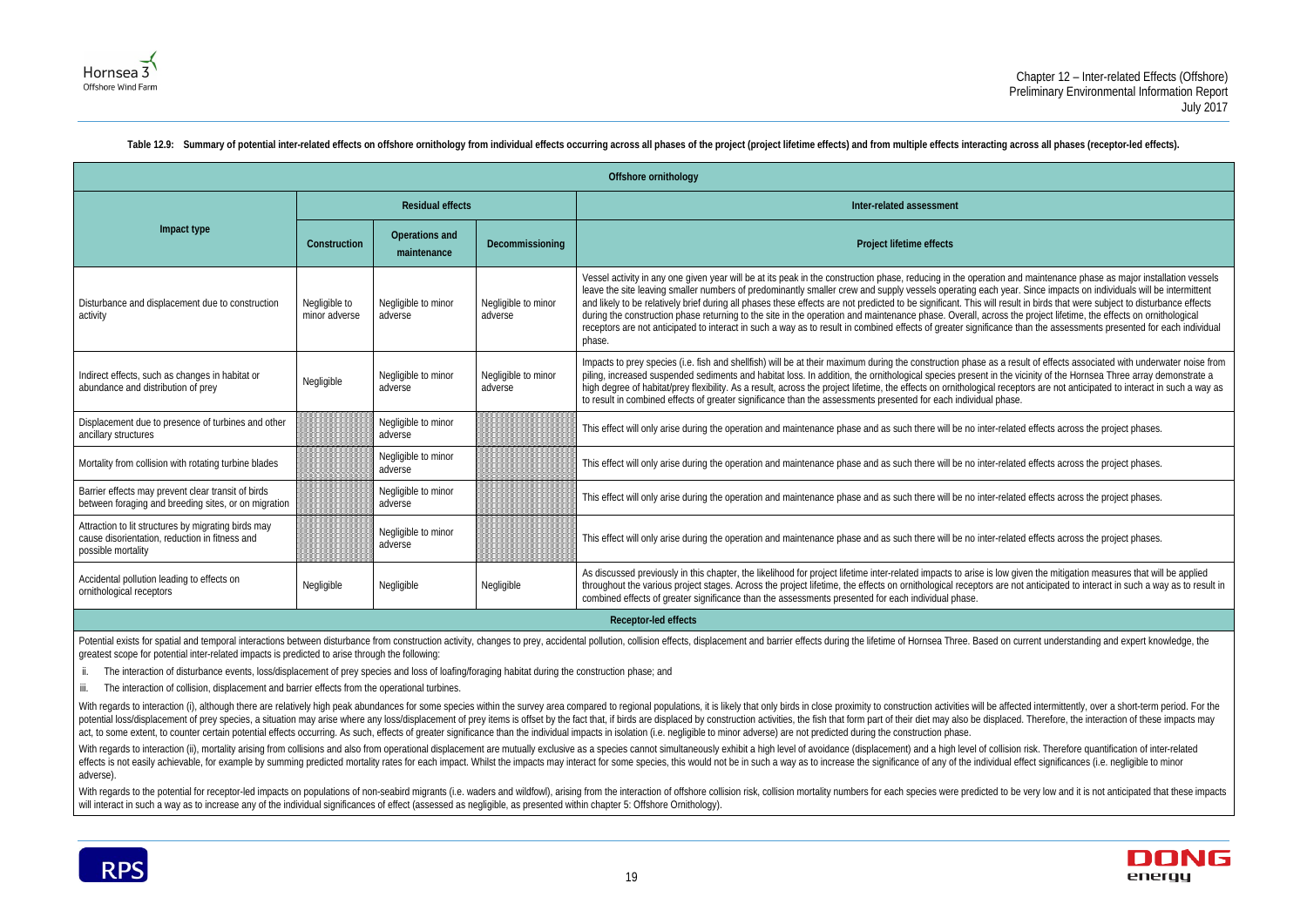



#### *Human environment*

#### Commercial fisheries

- 12.7.2.17 For commercial fisheries, the following potential impacts have been considered within the inter-related assessment:
	- Reduction in access to, or exclusion from, potential and/or established fishing grounds within the Hornsea Three array;
	- Reduction in access to, or exclusion from, potential and/or established fishing grounds within the Hornsea Three offshore cable corridor;
	- Displacement from the Hornsea Three array leading to gear conflict and increased fishing pressure on adjacent grounds;
	- Displacement from the Hornsea Three offshore cable corridor leading to gear conflict and increased fishing pressure on adjacent grounds;
	- Displacement or disruption of commercially important fish and shellfish resources;
	- Additional steaming to alternative fishing grounds for vessels that would otherwise be fishing within the array and export cable areas;
	- Increased vessel traffic within fishing grounds as a result of changes to shipping routes and construction vessel traffic leading to interference with fishing activity;
	- Gear snagging and obstruction due to seabed objects/ deposits within the Hornsea Three array; and
	- Gear snagging and obstruction due to seabed objects/ deposits within the Hornsea Three offshore cable corridor.
- 12.7.2.18 Table 12.10 lists the inter-related effects (project lifetime effects) that are predicted to arise during the construction, operation and maintenance, and decommissioning of Hornsea Three and also the interrelated effects (receptor-led effects) that are predicted to arise for commercial fisheries receptors.

#### *Summary of linked receptor group assessments*

12.7.2.19 As noted in paragraph [12.7.1.10,](#page-9-1) commercial fisheries and fish and shellfish ecology are linked receptors and the inter-related effects associated with a change to the targeted species of commercial fisheries has been fully assessed in chapter 6: Commercial Fisheries, with effects of minor adverse significance predicted for all project phases.

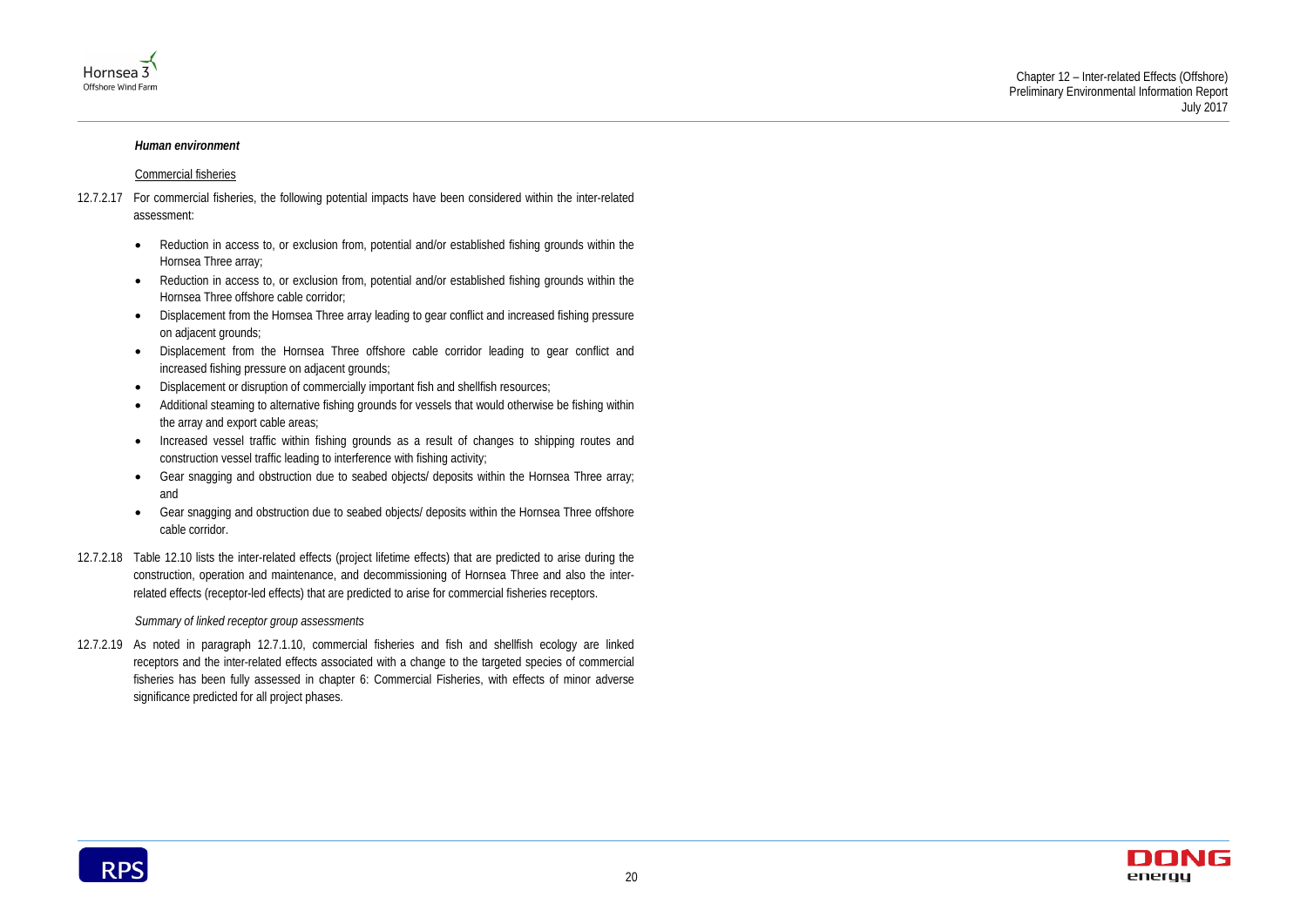om which commercial fishing will be excluded, will be highly turbines and platforms. During operation, fishing activity will oating turbines. However, the mobile gear fleets that operate hree array area. Therefore, while access maybe completely across the Hornsea Three array area where activity is not upted as the project is built out, as fishing activity is likely to fisheries across the phases are not anticipated to interact in or each individual phase.

guril be excluded, will be highly localised. During nd cable installation activities. During operation, there will be rms along the Hornsea Three offshore cable corridor and ddition, disruption to UK potters along the Hornsea Three Therefore, although there will be a small incremental likely to be able to continue, effects on commercial fisheries ater significance than the assessments presented for each

onstruction and decommissioning phases of Hornsea Three, he project with the presence of floating foundations and across the Hornsea Three array, the effects on commercial ficance than the assessments presented for each individual

I decommissioning phases with minimal disturbance likely to e activities) during the operation and maintenance phase. upon the reduction in access to, or exclusion from fishing pated to interact in such a way as to result in combined

as a result of effects associated with underwater noise from mmercial fisheries are not anticipated to interact in such a in dividual phase.

to avoid safety zones) will not be significant due to the ed that fishing will resume across the offshore export cable ediately west of Hornsea Three array area) to allow steaming nercial fisheries will not be restricted to these lanes. The egligible significance. As such, across the project lifetime, the effects of greater significance than the assessments



<span id="page-25-0"></span>

| <b>Commercial fisheries</b>                                                                                                                    |                                      |                                |                                   |                                                                                                                                                                                                                                                                                                                                                                                                                                                                                                                                                                                                                                                                                                                                                                                                                                                                |  |  |  |
|------------------------------------------------------------------------------------------------------------------------------------------------|--------------------------------------|--------------------------------|-----------------------------------|----------------------------------------------------------------------------------------------------------------------------------------------------------------------------------------------------------------------------------------------------------------------------------------------------------------------------------------------------------------------------------------------------------------------------------------------------------------------------------------------------------------------------------------------------------------------------------------------------------------------------------------------------------------------------------------------------------------------------------------------------------------------------------------------------------------------------------------------------------------|--|--|--|
|                                                                                                                                                |                                      | <b>Residual effects</b>        |                                   | Inter-related assessment                                                                                                                                                                                                                                                                                                                                                                                                                                                                                                                                                                                                                                                                                                                                                                                                                                       |  |  |  |
| Impact type                                                                                                                                    | Construction                         | Operations and<br>maintenance  | Decommissioning                   | Project lifetime effects                                                                                                                                                                                                                                                                                                                                                                                                                                                                                                                                                                                                                                                                                                                                                                                                                                       |  |  |  |
| Reduction in access to, or exclusion from, potential<br>and/or established fishing grounds within the<br>Hornsea Three array                   | Minor to<br>moderate<br>adverse      | Minor to moderate<br>adverse   | Minor to moderate<br>adverse      | During construction and decommissioning phases of project, safety zones, and therefore the areas fro<br>localised. During construction, for example, fishing will be excluded from 500 m safety zones around t<br>be excluded from the Hornsea Three array due to the presence of anchor and mooring systems for flo<br>within the Hornsea array can fish across the North Sea and are not exclusively tied to the Hornsea Th<br>removed during operation, during construction and decommissioning vessels will be able to operate a<br>taking place. While there will be a small incremental increase in the area in which fishing may be disru<br>be able to continue elsewhere during the operational and maintenance phase, effects on commercial<br>such a way as to result in combined effects of greater significance than the assessments presented fo |  |  |  |
| Reduction in access to, or exclusion from, potential<br>and/or established fishing grounds within the<br>Hornsea Three offshore cable corridor | Negligible to<br>moderate<br>adverse | Minor adverse                  | Negligible to<br>moderate adverse | During all phases of the project, safety zones, and therefore the areas from which commercial fishing<br>construction, for example, fishing will be excluded from temporary 500 m roaming safety zones aroun<br>no formal exclusion of fishing activity except for within the 500 m safety zones around manned platfor<br>within temporary 500 m roaming safety zones implemented during major maintenance activities. In ad<br>offshore cable corridor during construction will reduce during the operational and maintenance phase.<br>increase in the area in which fishing may be disrupted as the project is built out, as fishing activity is li<br>across the phases are not anticipated to interact in such a way as to result in combined effects of great<br>individual phase.                                                                       |  |  |  |
| Displacement from Hornsea Three array leading to<br>gear conflict and increased fishing pressure on<br>adjacent grounds                        | Negligible to<br>minor adverse       | Negligible to minor<br>adverse | Negligible to minor<br>adverse    | As discussed above, although fishing may be disrupted and partial exclusion may occur during the co<br>it is unlikely that fishing will still be possible within the Hornsea Three array area over the lifetime of th<br>mooring lines. However, due to the availability of alternate fishing grounds for the fleets that operate a<br>fisheries are not anticipated to interact in such a way as to result in combined effects of greater signifi<br>phase.                                                                                                                                                                                                                                                                                                                                                                                                   |  |  |  |
| Displacement from the offshore cable corridor<br>leading to gear conflict and increased fishing<br>pressure on adjacent grounds                | Negligible to<br>minor adverse       | Negligible to minor<br>adverse | Negligible to minor<br>adverse    | The majority of disturbance (resulting in displacement of fisheries) will be during the construction and<br>arise from maintenance activities (from temporary 500 m roaming safety zones for major maintenance<br>The expected level of significance stated for the construction and decommissioning phases is based u<br>grounds only. Therefore, across the project lifetime, the effects on commercial fisheries are not anticip<br>effects of greater significance than the assessments presented for each individual phase.                                                                                                                                                                                                                                                                                                                               |  |  |  |
| Displacement or disruption of commercially<br>important fish and shellfish resources                                                           | Negligible to<br>minor adverse       | Negligible to minor<br>adverse | Negligible to minor<br>adverse    | Impacts to prey species (i.e. fish and shellfish) will be at their maximum during the construction phase<br>piling, increased suspended sediments and habitat loss. Across the project lifetime, the effects on cor<br>way as to result in combined effects of greater significance than the assessments presented for each                                                                                                                                                                                                                                                                                                                                                                                                                                                                                                                                    |  |  |  |
| Additional steaming to alternative fishing grounds for<br>vessels that would otherwise be fishing within the<br>array and export cable areas   | Negligible to<br>minor adverse       | Negligible adverse             | Negligible to minor<br>adverse    | Any combined increase in steaming times across the construction and decommissioning phases (e.g.<br>limited scale and duration of safety zones. During the operation and maintenance phase, it is expecte<br>and, as such, additional steaming will not be necessary. A shipping corridor will be maintained (immed<br>to grounds north of Hornsea Three (namely to Dogger Bank). Although, it should be noted that comme<br>required deviation during the operational and maintenance phase has therefore been assessed as ne<br>effects on commercial fisheries are not anticipated to interact in such a way as to result in combined e<br>presented for each individual phase.                                                                                                                                                                             |  |  |  |

Table 12.10: Summary of potential inter-related effects on commercial fisheries from individual effects occurring across all phases of the project (project lifetime effects) and from multiple effects interacting across all

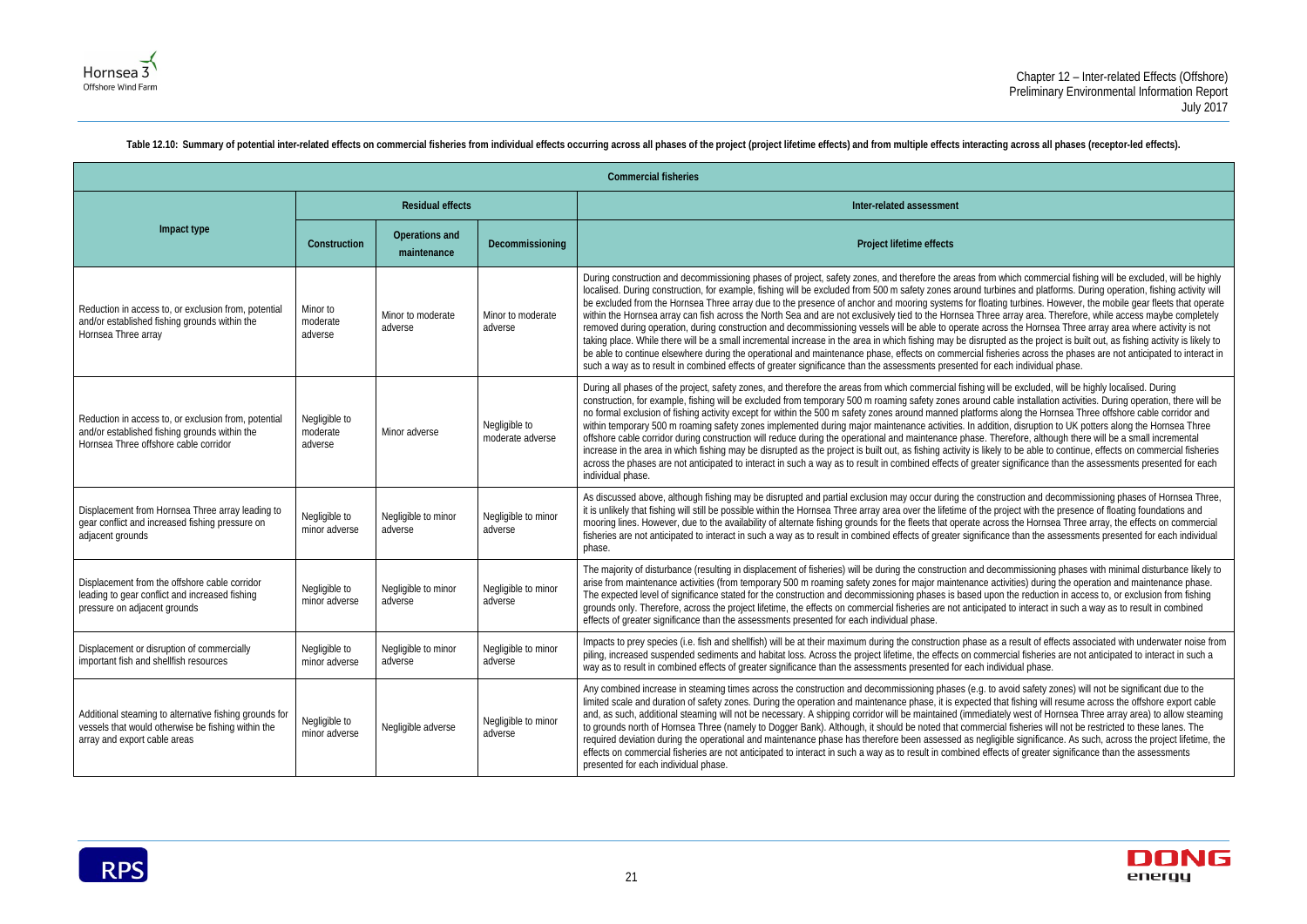Mariners (NTMs), preparation of a fisheries co-existence 0), no significant effects are predicted for the construction, ifetime, the effects on commercial fisheries are not ssessments presented for each individual phase.

ter-related effects across the project phases.

ection on the seabed and the presence of the export cable. g decommissioning. However, across the project lifetime, the ffects of greater significance than the assessments





|                                                                                                                                                                                   |                                |                                |                                | <b>Commercial fisheries</b>                                                                                                                                                                                                                                                                                                                                                                                                            |  |
|-----------------------------------------------------------------------------------------------------------------------------------------------------------------------------------|--------------------------------|--------------------------------|--------------------------------|----------------------------------------------------------------------------------------------------------------------------------------------------------------------------------------------------------------------------------------------------------------------------------------------------------------------------------------------------------------------------------------------------------------------------------------|--|
| Increased vessel traffic within fishing grounds as a<br>result of changes to shipping routes and construction<br>vessel traffic leading to interference with fishing<br>activity; | Negligible to<br>minor adverse | Negligible to minor<br>adverse | Negligible to minor<br>adverse | With the successful implementation of measures adopted for this development (i.e. issue of Notices to<br>and liaison plan, close liaison with the local vessels, see chapter 6: Commercial Fisheries, section 6.1<br>operation and maintenance, and decommissioning phases of the project. As such, across the project I<br>anticipated to interact in such a way as to result in combined effects of greater significance than the as |  |
| Gear snagging and obstruction due to seabed<br>objects / deposits within the Hornsea Three array                                                                                  |                                | Negligible to minor<br>adverse |                                | This effect will only arise during the operation and maintenance phase and as such there will be no int                                                                                                                                                                                                                                                                                                                                |  |
| Gear snagging and obstruction due to seabed<br>objects/ deposits within the offshore cable corridor                                                                               |                                | Negligible to minor<br>adverse | Negligible to minor<br>adverse | Impacts due to gear snagging will occur during the operation phase due to the presence of cable prote<br>During decommissioning this infrastructure will be removed although some may be left in situ following<br>effects on commercial fisheries are not anticipated to interact in such a way as to result in combined e<br>presented for each individual phase.                                                                    |  |
| <b>Receptor-led effects</b>                                                                                                                                                       |                                |                                |                                |                                                                                                                                                                                                                                                                                                                                                                                                                                        |  |

Potential exists for spatial and temporal interactions between the majority of the impacts outlined above. However, it should be noted that many of the effects will be mitigated through all project phases via use of mitiga and undertaking a post-construction debris survey (see chapter 6: Commercial Fisheries, section 6.10). Therefore, based on current understanding and expert knowledge, the greatest scope for potential inter-related impacts

With regards to interaction (i), during the construction and decommissioning phases, both effects will be temporary and short lived, with access to fishing grounds being prevented where construction and decommissioning act phases of Hornsea Three, safety zones, and therefore the areas from which commercial fishing will be excluded, will be highly localised. During construction and decommissioning, for example, fishing will be excluded from 5 operation the effects will be different depending on the receptors affected. For instance if floating foundations are present, the moorings and anchor systems in the Hornsea Three array area will exclude mobile fishing fle in the Hornsea Three array area, they will move to other fishing areas in the North Sea, which could put them into conflict with static gear (i.e. potting) fleets operating closer to shore and along the Hornsea Three offsh potential increases in pressure on their grounds. Mobile gear fleets are less sensitive to increases in fishing pressure as they can move to target other areas where pressure is less. It should be noted that while potting offshore cable route corridor during the construction and decommissioning phases, this will occur only temporarily during these phases and with sufficient notice, together with a quard vessel where appropriate, to facilita together and that any inter-related effect will not be of any greater significance than those already assessed in isolation (i.e. negligible to moderate adverse significance).



i. Reduction in access to fishing grounds and the subsequent increased pressure on adjacent grounds.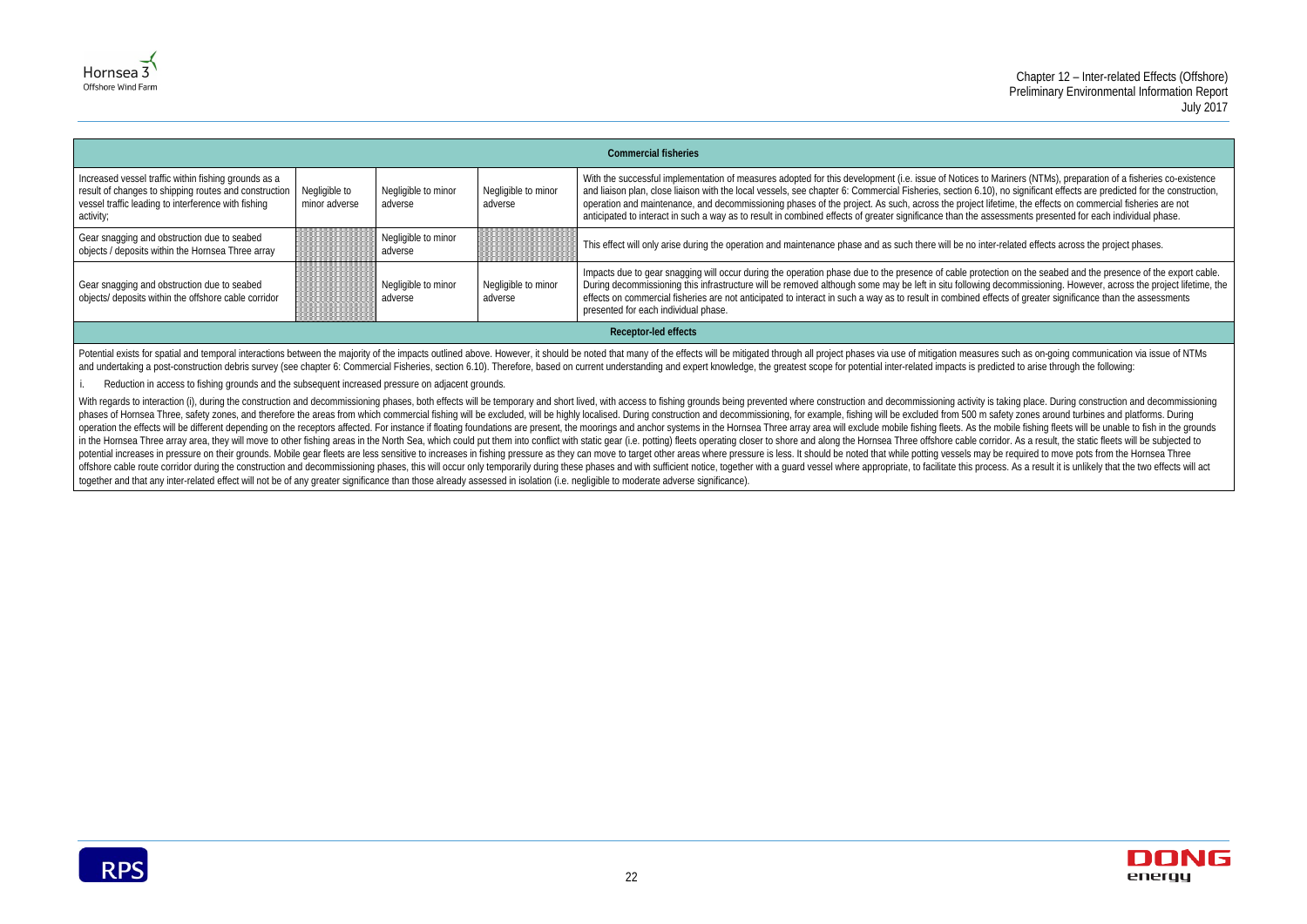



#### Shipping and navigation

- 12.7.2.20 For shipping and navigation, the following potential impacts have been considered within the interrelated assessment:
	- Increased journey times during periods of adverse weather;
	- Increase in vessel to structures allision risk (including emergency situations) both externally and internally within the array;
	- Increase in vessel to vessel collision risk;
	- Increased risk of gear snagging for commercial fishing vessels; and
	- Diminished emergency response capability (including search and rescue (SAR)) within the Hornsea Three array area and Hornsea Three offshore cable corridor.
- 12.7.2.21 Table 12.11 lists the inter-related effects (project lifetime effects) that are predicted to arise during the construction, operation and maintenance, and decommissioning of Project Two and also the inter-related effects (receptor-led effects) that are predicted to arise for shipping and navigation receptors.

#### *Summary of linked receptor group assessments*

12.7.2.22 As noted in paragraph [12.7.1.10,](#page-9-1) effects on shipping and navigation, due to an increase in vessels numbers also has the potential to have direct effects on marine mammals which has been fully assessed in chapter 4: Marine Mammals with effects of minor adverse significance predicted across all project phases and chapter 5: Offshore Ornithology with effects of no greater than minor adverse significance across all project phases.

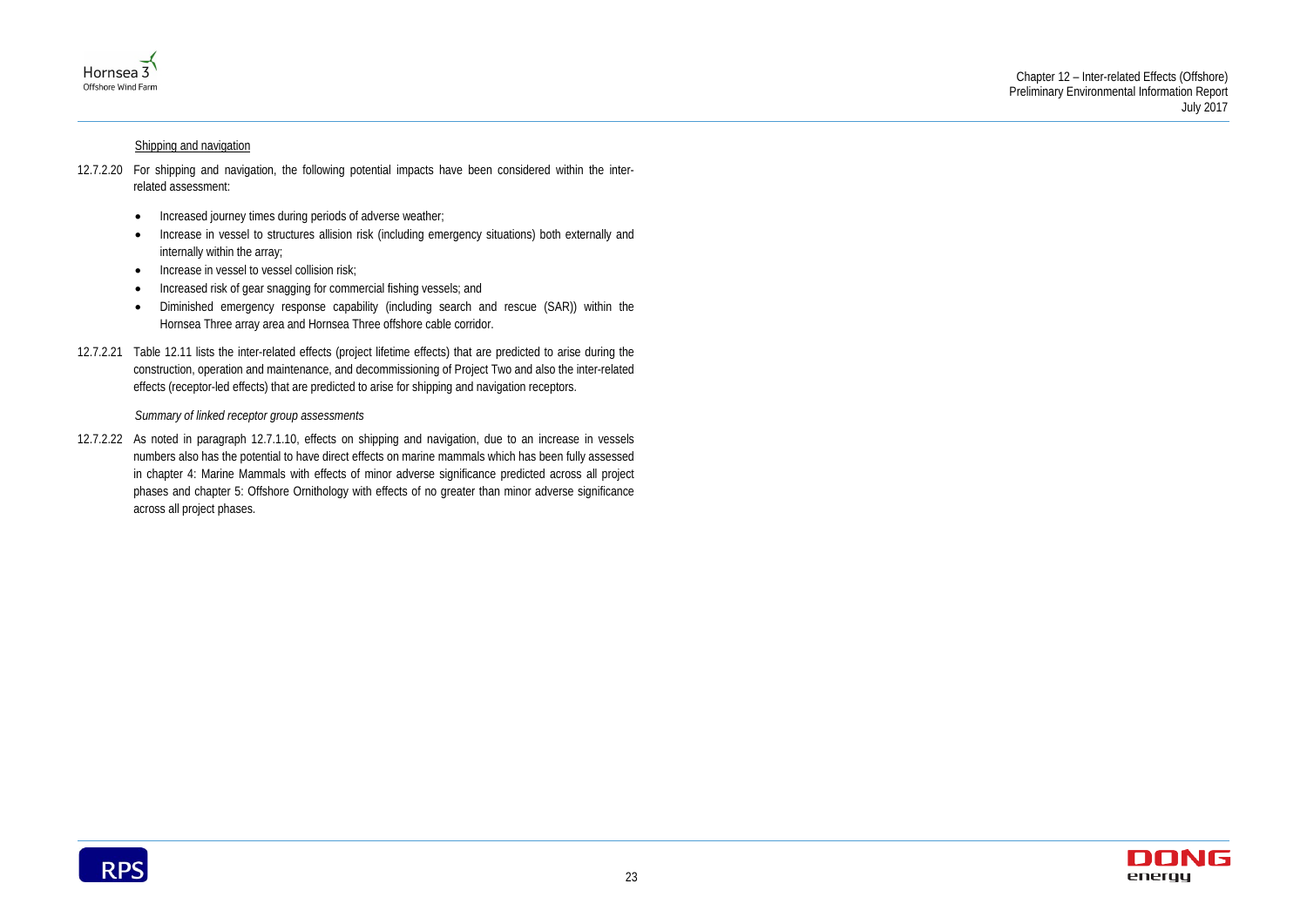phases (e.g., to avoid buoyed construction or umber of adverse weather routes identified (through ance phase has been assessed as minor adverse ighout the project. As such, across the project lifetime, the ed effects of greater significance than the assessments

bines and ancillary structures are installed and the offshore cluding lighting and marking, advisory safety zones of up to zones around manned offshore platforms during operation, n addition, the frequency of vessels not under command is across the project lifetime, the effects on shipping and ificance than the assessments presented for each individual

ter-related effects across the project phases.

ter-related effects across the project phases.

ements are installed and during the operation and noved. However, across the project lifetime, the effects on i combined effects of greater significance than the



<span id="page-28-0"></span>

|                                                                                                                                                  |               |                                                              |                 | Shipping and navigation                                                                                                                                                                                                                                                                                                                                                                                                                                                                                                                                                                                                                                           |
|--------------------------------------------------------------------------------------------------------------------------------------------------|---------------|--------------------------------------------------------------|-----------------|-------------------------------------------------------------------------------------------------------------------------------------------------------------------------------------------------------------------------------------------------------------------------------------------------------------------------------------------------------------------------------------------------------------------------------------------------------------------------------------------------------------------------------------------------------------------------------------------------------------------------------------------------------------------|
|                                                                                                                                                  |               | <b>Residual effects</b>                                      |                 | Inter-related assessment                                                                                                                                                                                                                                                                                                                                                                                                                                                                                                                                                                                                                                          |
| Impact type                                                                                                                                      | Construction  | <b>Operations and</b><br>maintenance                         | Decommissioning | Project lifetime effects                                                                                                                                                                                                                                                                                                                                                                                                                                                                                                                                                                                                                                          |
| Increased journey times and distances during<br>periods of adverse weather                                                                       | Minor adverse | Minor adverse                                                | Minor adverse   | Any combined increase in journey times and distances across the construction and decommissioning<br>decommissioning area), will not be significant due to the low frequency of adverse weather and low nu<br>consultation and data collection). However, the required deviation during the operational and maintena<br>significance. It is expected that the significance of this effect will be maintained at the same level throu<br>effects on shipping and navigation are not anticipated to interact in such a way as to result in combine<br>presented for each individual phase.                                                                           |
| Increase in vessel to structures allision risk (including<br>in emergency situations) - Hornsea Three array area                                 | Minor adverse | Minor to moderate<br>adverse (external and<br>internal risk) | Minor adverse   | The scale of effects to shipping receptors progressively increases during construction as the wind turb<br>cable corridor (including offshore HVAC booster stations) are installed. The designed in mitigation, inc<br>500 m around Hornsea Three structures during construction (and decommissioning) and 500 m safety<br>should reduce the likelihood of allision from a powered vessel as well as reducing the consequence. In<br>extremely low. Although the temporal effect is lengthened, with the proposed mitigation implemented,<br>navigation are not anticipated to interact in such a way as to result in combined effects of greater signi<br>phase. |
| Increase in vessel to vessel collision risk - Hornsea<br>Three array area                                                                        |               | Minor to moderate<br>adverse                                 |                 | This effect will only arise during the operation and maintenance phase and as such there will be no int                                                                                                                                                                                                                                                                                                                                                                                                                                                                                                                                                           |
| Design of the Hornsea Three array area may impact<br>on the ability of coastguard helicopters to access the<br>area to undertake SAR operations. |               | Minor adverse                                                |                 | This effect will only arise during the operation and maintenance phase and as such there will be no int                                                                                                                                                                                                                                                                                                                                                                                                                                                                                                                                                           |
| Increased risk of gear snagging for commercial<br>fishing vessels                                                                                | Minor adverse | Minor adverse                                                | Minor adverse   | The potential for gear snagging will arise during the construction as cables are laid and subsurface ele<br>maintenance phases of the project while they are in situ and during decommissioning as they are rem<br>shipping and navigation from gear snagging are not anticipated to interact in such a way as to result ir<br>assessments presented for each individual phase.                                                                                                                                                                                                                                                                                   |
|                                                                                                                                                  |               |                                                              |                 | Receptor-led effects                                                                                                                                                                                                                                                                                                                                                                                                                                                                                                                                                                                                                                              |

#### Table 12.11: Summary of potential inter-related effects on shipping and navigation from individual effects occurring across all phases of the project (project lifetime effects) and from multiple effects interacting across

The potential exists for spatial and temporal interactions between deviations resulting in vessel collision risk, vessel to structure allision risk and diminished emergency response capability. The greatest scope for poten

With regards to interaction (i), the deviation of commercial shipping routes may lead to an increase in encounters and therefore vessel to vessel collisions, however this has been fully assessed in the Navigation Risk Asse not be in such a way as to increase the significance of any of the individual effect significances (i.e. minor adverse).

With regard to interaction (ii), impacts to vessels arising from allision with offshore structures and also from deviation of vessels, are mutually exclusive as a vessel will not simultaneously exhibit a high level of disp structures. Impacts to vessels would not therefore interact.



i. The interaction of vessel collision risk and commercial shipping route deviation on shipping receptors; and

ii. The interaction of vessel allision risk and commercial shipping route deviation on shipping receptors.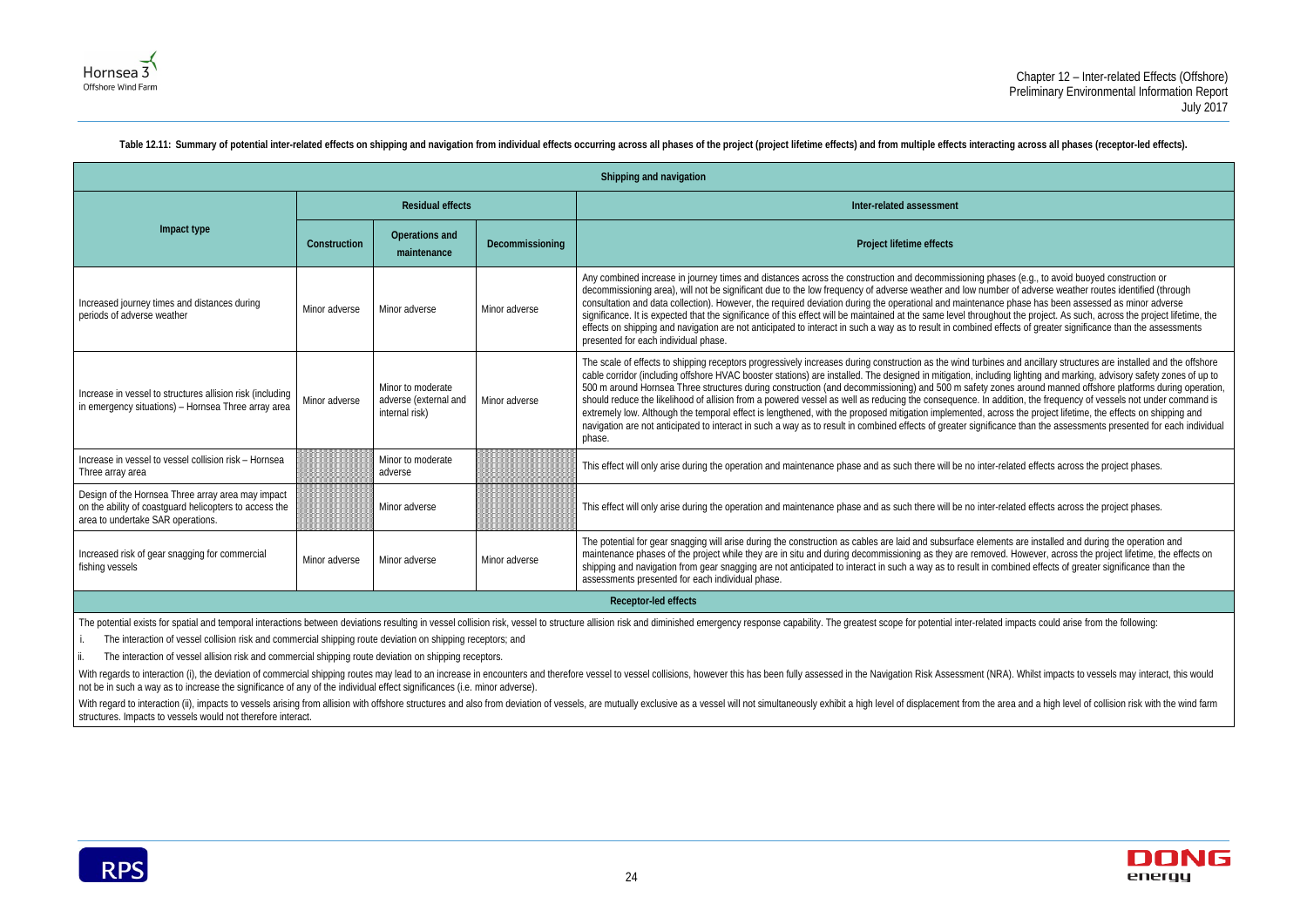



#### Aviation, military and communication

- 12.7.2.23 For Aviation, Military and Communication, the following impacts have been considered within the interrelated effects assessment:
	- Interference with operations within Military Practice Areas;
	- Disruption to helicopters using Helicopter Main Routes (HMRs);
	- Impact on available airspace for other users;
	- Disruption to cross-zone transit helicopter traffic;
	- Disruption of helicopter access to oil and gas platforms, drilling rigs and operational vessels; and
	- Disruption of radar coverage.
- 12.7.2.24 [Table 12.12](#page-30-0) lists the inter-related effects (project lifetime effects) that are predicted to arise during the construction, operation and maintenance, and decommissioning of Hornsea Three and also the interrelated effects (receptor-led effects) that are predicted to arise for Aviation, Military and Communication receptors.

*Summary of linked receptor group assessments*

12.7.2.25 Aviation, military and communication receptors and Infrastructure and other users receptors are linked receptors and the inter-related effects (i.e. restriction on access to infrastructure by both helicopter and vessel) are described in [Table 12.12](#page-30-0) below, with effects of minor adverse significance predicted.

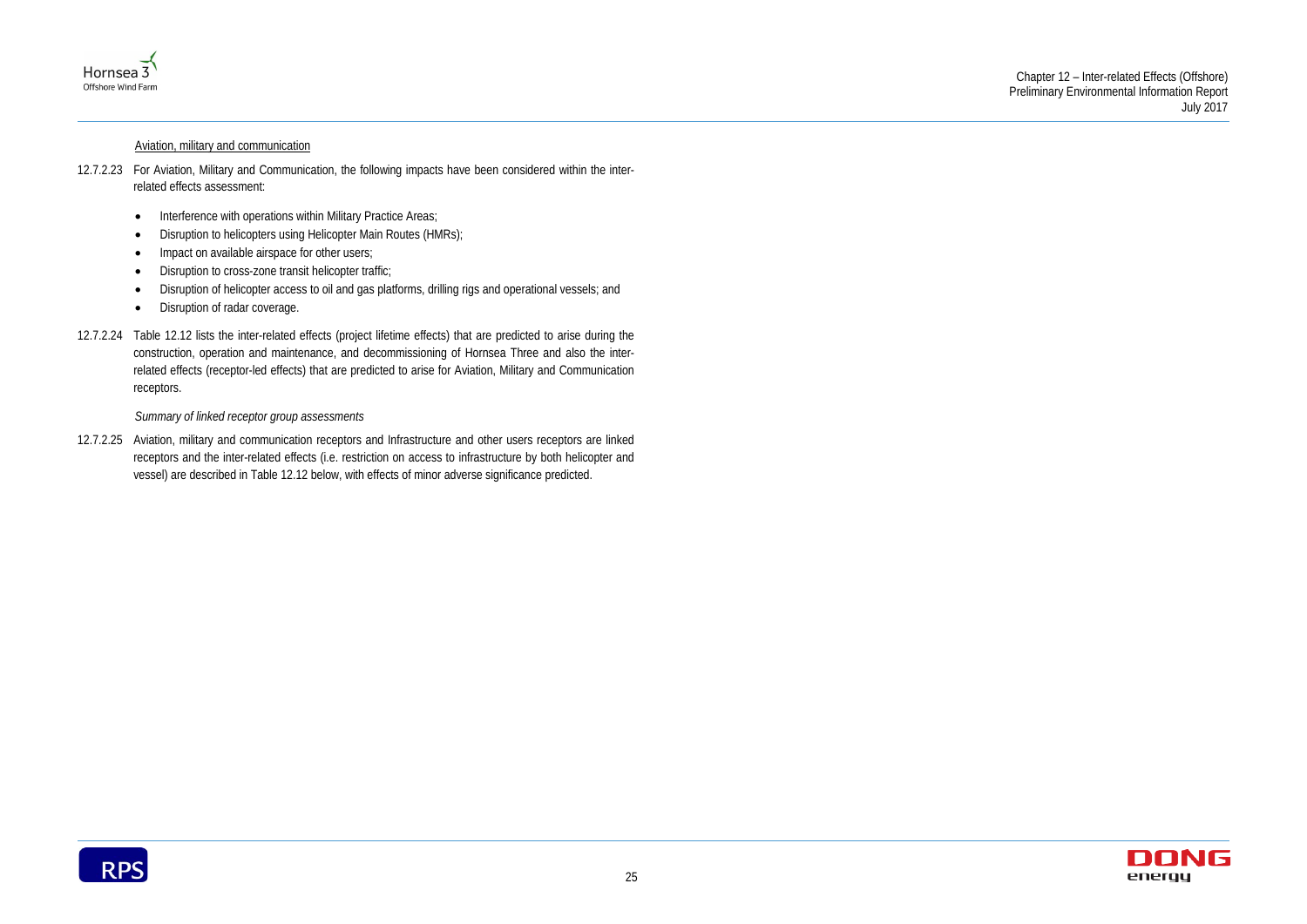

<span id="page-30-0"></span>Table 12.12: Summary of potential inter-related effects on Aviation, Military and Communication from individual effects occurring across all phases of the project (project lifetime effects) and from multiple effects intera

#### Chapter 12 – Inter-related Effects (Offshore) Preliminary Environmental Information Report July 2017

novements, safety zones and advisory safety distances may vith the Hornsea Three array area (albeit negligibly). The to date has not raised any concerns with regard to the out further consultation with MOD on the accuracy of the used as a Submarine Exercise Area. Therefore, across the iteract in such a way as to result in combined effects of

sioning phases within the area of HMR2 would preclude the tial impact would apply from when the turbines are installed phases. A similar impact but of lesser magnitude applies for t within the area of HMR3 and HMR5. An obstacle free route ed around the offshore HVAC booster stations. Therefore, cipated to interact in such a way as to result in combined

phases of Hornsea Three and these flights would be in be continuous across all project phases. Helicopter flights in inue to apply to helicopter operators within the southern a service to another user of the airspace. Therefore, across to interact in such a way as to result in combined effects of

inter-related effects across the project phases.

inter-related effects across the project phases.

inter-related effects across the project phases.



| Aviation, military and communication                                                               |               |                                |                 |                                                                                                                                                                                                                                                                                                                                                                                                                                                                                                                                                                                                                                                                                                                                                     |  |  |  |
|----------------------------------------------------------------------------------------------------|---------------|--------------------------------|-----------------|-----------------------------------------------------------------------------------------------------------------------------------------------------------------------------------------------------------------------------------------------------------------------------------------------------------------------------------------------------------------------------------------------------------------------------------------------------------------------------------------------------------------------------------------------------------------------------------------------------------------------------------------------------------------------------------------------------------------------------------------------------|--|--|--|
|                                                                                                    |               | <b>Residual effects</b>        |                 | Inter-related assessment                                                                                                                                                                                                                                                                                                                                                                                                                                                                                                                                                                                                                                                                                                                            |  |  |  |
| Impact type                                                                                        | Construction  | Operations and<br>maintenance  | Decommissioning | Project lifetime effects                                                                                                                                                                                                                                                                                                                                                                                                                                                                                                                                                                                                                                                                                                                            |  |  |  |
| Interference with operations within Military Practice<br>Areas                                     | Minor adverse | Minor adverse                  | Minor adverse   | Construction, operational and maintenance, and decommissioning activities with associated vessel mo<br>interfere with operations within the Military Practice Area in the Outer Silver Pit area which overlaps wi<br>effect can be considered to be continuous across all project phases. Consultation with the MOD/DIO to<br>proximity of the Hornsea Three array area to this Submarine Exercise Area. Hornsea Three will carry<br>boundary, and there is the potential that this negligible area of overlap would be restricted from being<br>project lifetime, the effects on Aviation, Military and Communication receptors are not anticipated to in<br>greater significance than the assessments presented for each individual phase.        |  |  |  |
| Disruption to helicopters using HMRs                                                               | Minor adverse | Minor adverse                  | Minor adverse   | The presence of wind turbines during the construction, operational and maintenance, and decommissi<br>use of this route by helicopters when flying in instrument meteorological conditions (IMC). This potenti<br>until they are removed and therefore the effect can be considered to be continuous across all project p<br>the offshore cable corridor, where the presence of the offshore HVAC booster stations may be located<br>is available as a deviation around the Hornsea Three array area and a minor deviation may be require<br>across the project lifetime, the effects on Aviation, Military and Communication receptors are not antici<br>effects of greater significance than the assessments presented for each individual phase. |  |  |  |
| Impact on available airspace for other users                                                       | Minor adverse | Minor adverse                  | Minor adverse   | Helicopters will be used during the construction, operational and maintenance, and decommissioning<br>addition to existing helicopter traffic levels in the southern North Sea. The effect can be considered to<br>the UK are highly regulated. The same rules of the air and Air Traffic Control (ATC) services will contir<br>North Sea and the provision of a service to Hornsea Three is not considered to affect the provision of<br>the project lifetime, the effects on Aviation, Military and Communication receptors are not anticipated t<br>greater significance than the assessments presented for each individual phase.                                                                                                               |  |  |  |
| Disruption to cross-zone transit helicopter traffic                                                |               | Minor adverse                  |                 | This effect will only arise during the operational and maintenance phase and as such there will be no i                                                                                                                                                                                                                                                                                                                                                                                                                                                                                                                                                                                                                                             |  |  |  |
| Disruption of helicopter access to oil and gas<br>platforms, drilling rigs and operational vessels |               | Negligible to minor<br>adverse |                 | This effect will only arise during the operational and maintenance phase and as such there will be no i                                                                                                                                                                                                                                                                                                                                                                                                                                                                                                                                                                                                                                             |  |  |  |
| Disruption of radar coverage                                                                       |               | No impact to minor<br>adverse  |                 | This effect will only arise during the operational and maintenance phase and as such there will be no i                                                                                                                                                                                                                                                                                                                                                                                                                                                                                                                                                                                                                                             |  |  |  |

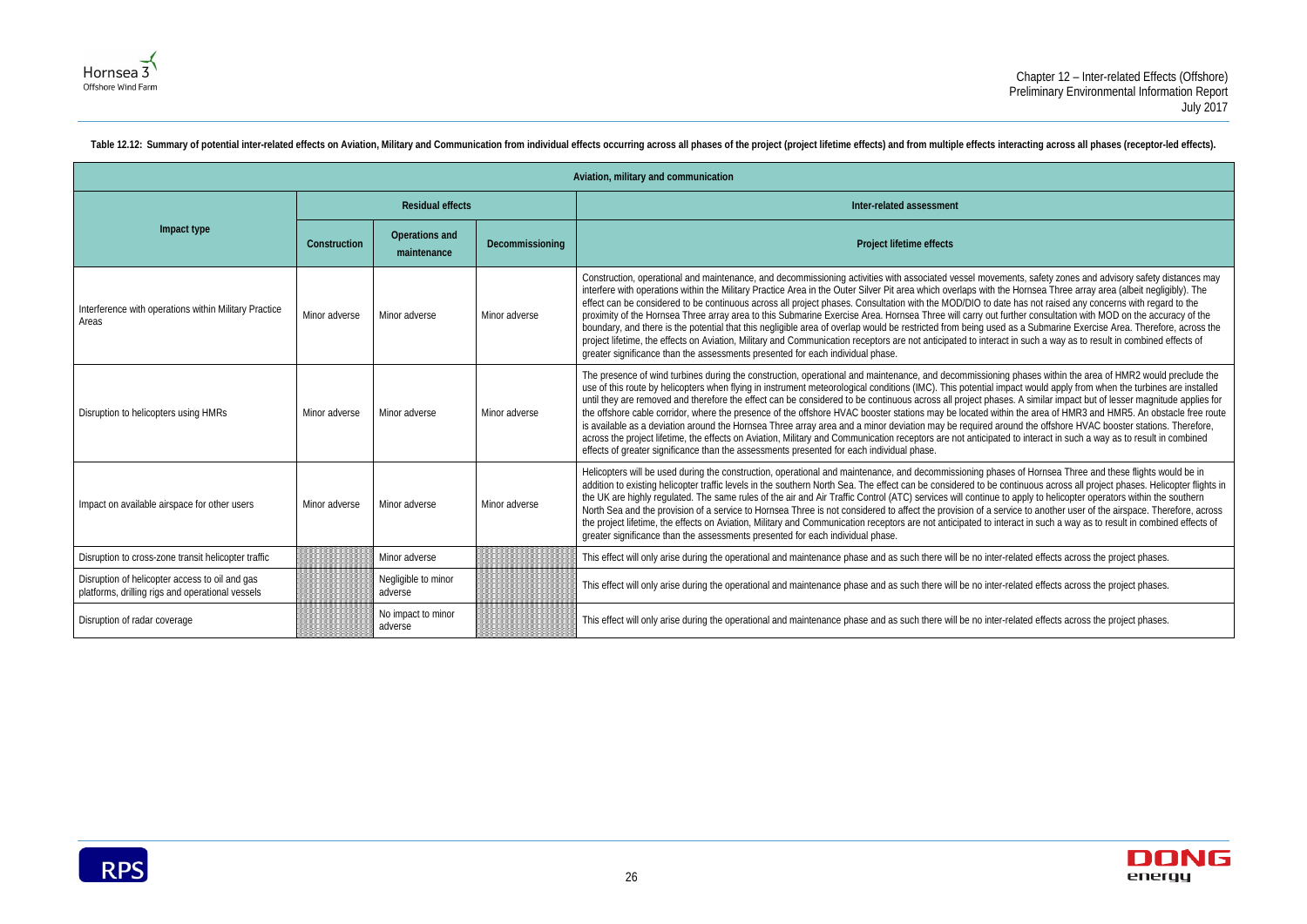



#### Receptor-led effects

Potential exists for spatial and temporal interactions between direct impacts to Aviation, Military and Communication receptors. Based on current understanding and expert knowledge, the greatest scope for potential inter-r

- i. The interaction of the disruption to helicopters using HMRs, impact on available airspace, and disruption to cross-zone transit helicopter traffic on the same receptor (helicopter operator); and
- ii. The interaction of disruption of helicopter access to oil and gas platforms, drilling rigs and operational vessels and disruption of vessel access to oil and gas platforms and subsea infrastructure on the same receptor

With regard to interaction (i), helicopters using HMRs may need to deviate around the Hornsea Three array area and/or offshore HVAC booster stations and may also be affected by increased helicopter traffic and associated i HMR that is deviated around the Hornsea Three array area, the deviation itself would mean that there is unlikely to also be an interaction with the impact of disruption to cross-zone helicopter traffic (and vice-versa). He air and ATC services will continue to apply to helicopter operators within the southern North Sea. No significant inter-related effect has therefore been identified.

With regards to interaction (ii), disruption of helicopter access to oil and gas platforms, drilling rigs and operational vessels has been assessed as minor adverse (with a 'Hold' currently included for a number of licence determined). Disruption of vessel access to oil and gas platforms and subsea infrastructure has also been assessed as minor adverse (see chapter 11: Infrastructure and Other Users). It is possible for both helicopter and v the presence of Hornsea Three. The suspended wells within the Hornsea Three array area (49/08c-4) and within 1 km of the Hornsea Three array area (Topaz) are the only existing infrastructure that fall within the relevant s Infrastructure and other users. Consultation has advised that these wells are likely to be decommissioned prior to Hornsea Three construction (see chapter 11: Infrastructure and Other Users). Close communication will be es ensure that future activities can be coordinated and any future operator will be aware of the Hornsea Three project and will have taken potential coexistence into consideration. Therefore, the significance of these combine significance than the effects when assessed in isolation (i.e. minor adverse).

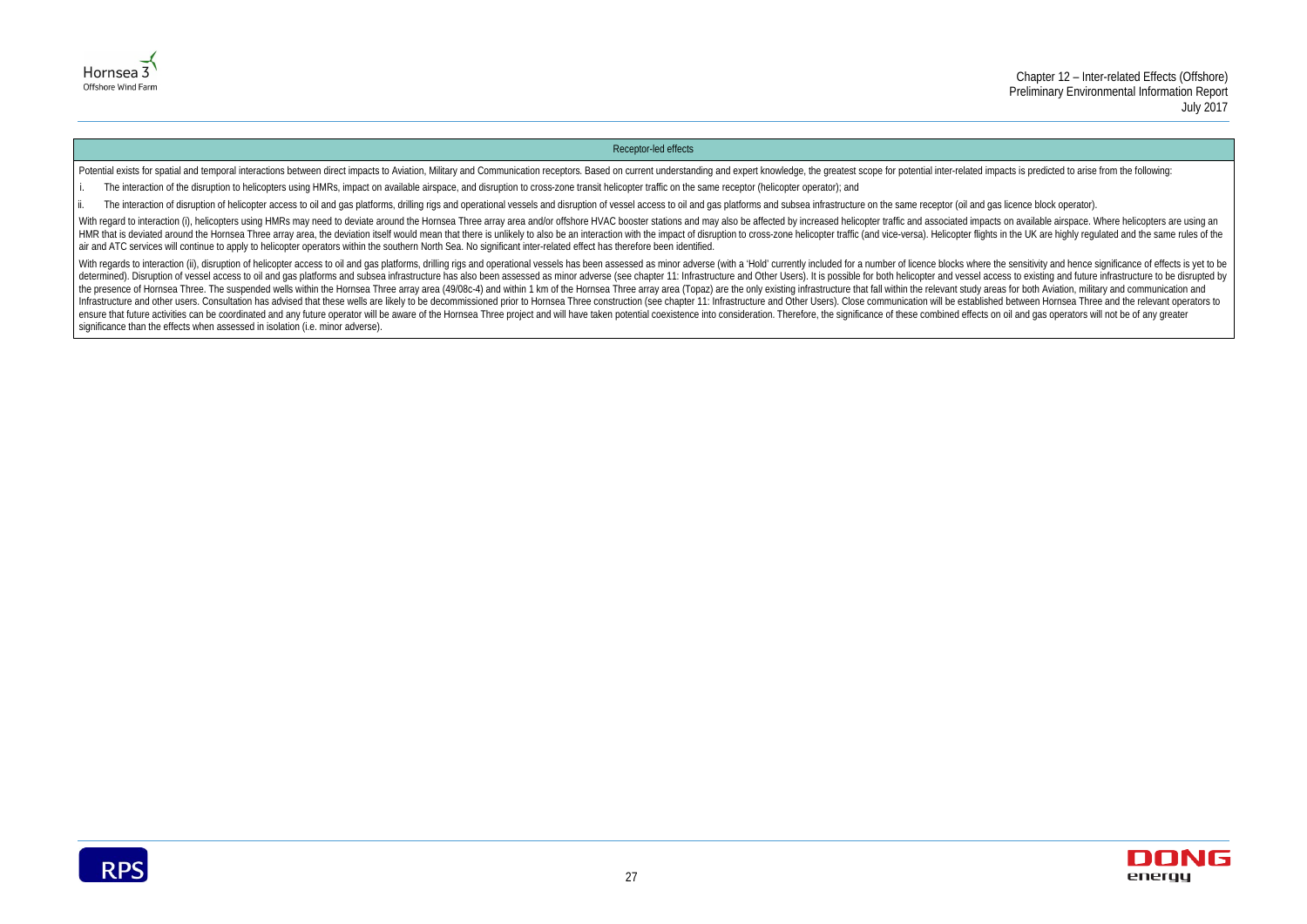

#### Marine archaeology

### Chapter 12 – Inter-related Effects (Offshore) Preliminary Environmental Information Report July 2017



- 12.7.2.26 For marine archaeology, the following potential impacts to heritage assets have been considered within the inter-related assessment:
	- Removal or disturbance of sediments resulting in a potential effect on near-surface prehistoric land surfaces;
	- Potential effects on maritime and aviation wrecks; and
	- Sediment deposition resulting in a potential effect on a variety of heritage assets.
- 12.7.2.27 Table 12.13 lists the inter-related effects (project lifetime effects) that are predicted to arise during the construction, operation and maintenance, and decommissioning of Project Two and also the inter-related effects (receptor-led effects) that are predicted to arise for marine archaeological receptors.

#### *Summary of linked receptor group assessments*

12.7.2.28 As noted in paragraph [12.7.1.10,](#page-9-1) marine archaeology and physical processes (i.e. sediment deposition) are linked receptors and the inter-related effects associated with a change to marine archaeological receptors has been fully assessed in chapter 9: Marine Archaeology with effects of negligible significance predicted during construction.

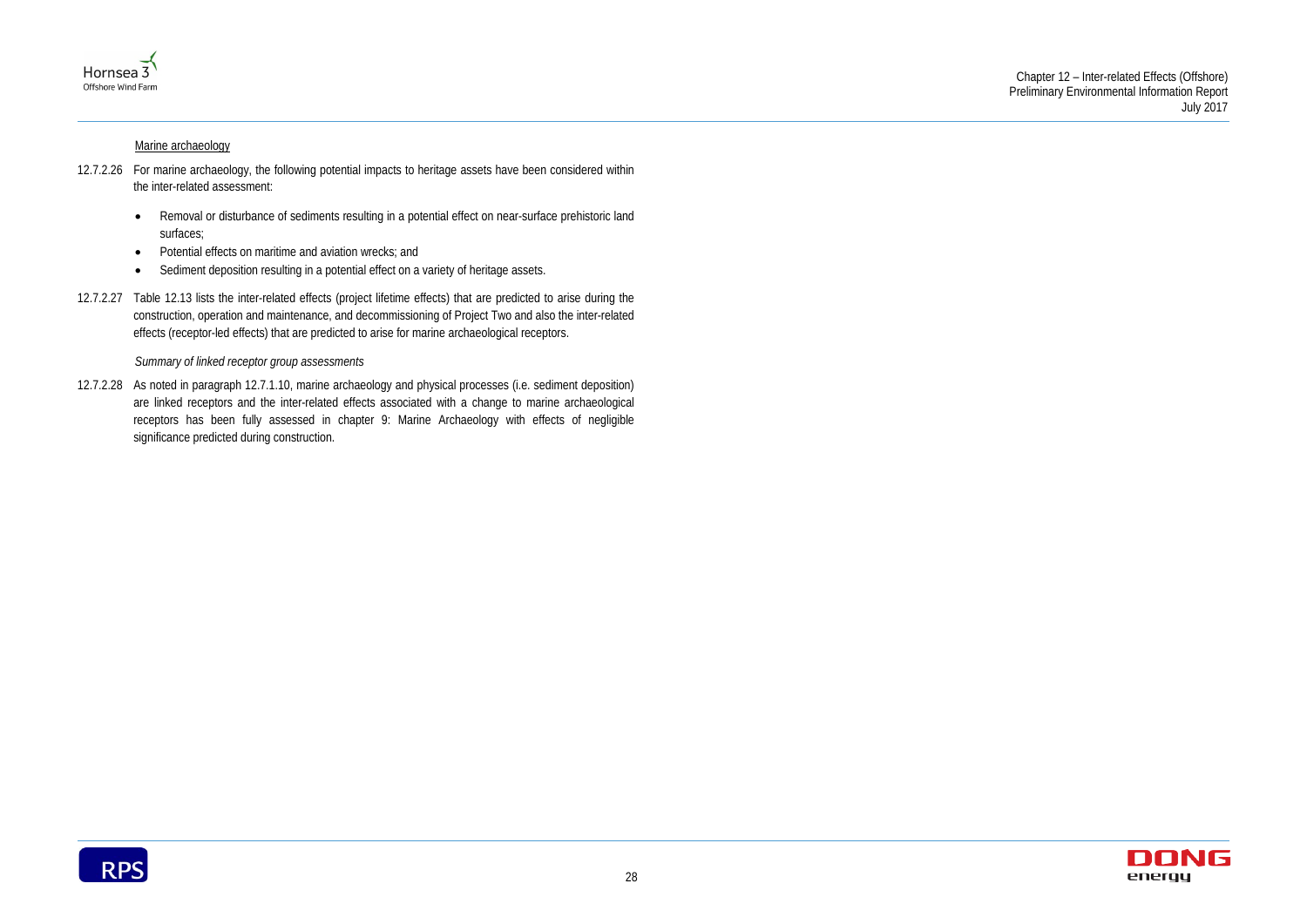ad surfaces) will be during the construction and becommissions the project lifetime, the effects on marine archaeological icance than the assessments presented for each individual

ommissioning phases. Therefore, across the project lifetime, t in combined effects of greater significance than the



<span id="page-33-0"></span>

|                                                                                                                     |               |                               |                 | Marine archaeology                                                                                                                                                                                                                                                                                                                                                                                                               |  |  |  |
|---------------------------------------------------------------------------------------------------------------------|---------------|-------------------------------|-----------------|----------------------------------------------------------------------------------------------------------------------------------------------------------------------------------------------------------------------------------------------------------------------------------------------------------------------------------------------------------------------------------------------------------------------------------|--|--|--|
|                                                                                                                     |               | <b>Residual effects</b>       |                 | Inter-related assessment                                                                                                                                                                                                                                                                                                                                                                                                         |  |  |  |
| Impact type                                                                                                         | Construction  | Operations and<br>maintenance | Decommissioning | Project lifetime effects                                                                                                                                                                                                                                                                                                                                                                                                         |  |  |  |
| Removal or disturbance of sediments resulting in a<br>potential effect on near-surface prehistoric land<br>surfaces | Minor adverse | Minor adverse                 | Minor adverse   | The majority of sediment disturbance/removal (resulting in greatest potential effects on prehistoric land surfaces) will be during the<br>decommissioning phases, with minimal disturbance likely from maintenance activities. Therefore, across the project lifetime, the ef<br>receptors are not anticipated to interact in such a way as to result in combined effects of greater significance than the assessments<br>phase. |  |  |  |
| Potential effects on maritime and aviation wrecks                                                                   | Minor adverse | Minor adverse                 | Minor adverse   | As noted above, the majority of sediment disturbance/removal will be during the construction and decommissioning phases. There<br>the effects on marine archaeological receptors are not anticipated to interact in such a way as to result in combined effects of grea<br>assessments presented for each individual phase.                                                                                                      |  |  |  |
| Sediment deposition resulting in a potential effect on<br>a variety of heritage assets                              | Negligible    |                               |                 | This effect will only arise during the construction phase and as such there will be no inter-related effects across the project phases                                                                                                                                                                                                                                                                                           |  |  |  |
| Receptor-led effects                                                                                                |               |                               |                 |                                                                                                                                                                                                                                                                                                                                                                                                                                  |  |  |  |

#### Table 12.13: Summary of potential inter-related effects on marine archaeology from individual effects occurring across all phases of the project (project lifetime effects) and from multiple effects interacting across all p

Potential exists for spatial and temporal interactions between direct and indirect impacts to marine archaeological receptors. Based on current understanding and expert knowledge, the greatest scope for potential inter-rel

i. Combined effects on different elements of the historic environment (e.g. submerged prehistoric land surfaces and wrecks); and

ii. The direct physical impact on heritage assets interacting with indirect impacts from sediment deposition which may lead to further damage to the same receptor, via increased exposure.

With regards to interaction (i), the mitigation measures proposed for Hornsea Three, which include implementation of Archaeological Exclusion Zones (AEZs) to avoid sites of identified archaeological significance as well as minimise combined effects on different elements of the historic environment. It is therefore, predicted that any inter-related effect will not be of any greater significance than those already assessed in isolation (i.e. m With regards to interaction (ii), the implementation of AEZs will minimise the combined inter-related effect so that it will not be of any greater significance than those already assessed is isolation (i.e. negligible).

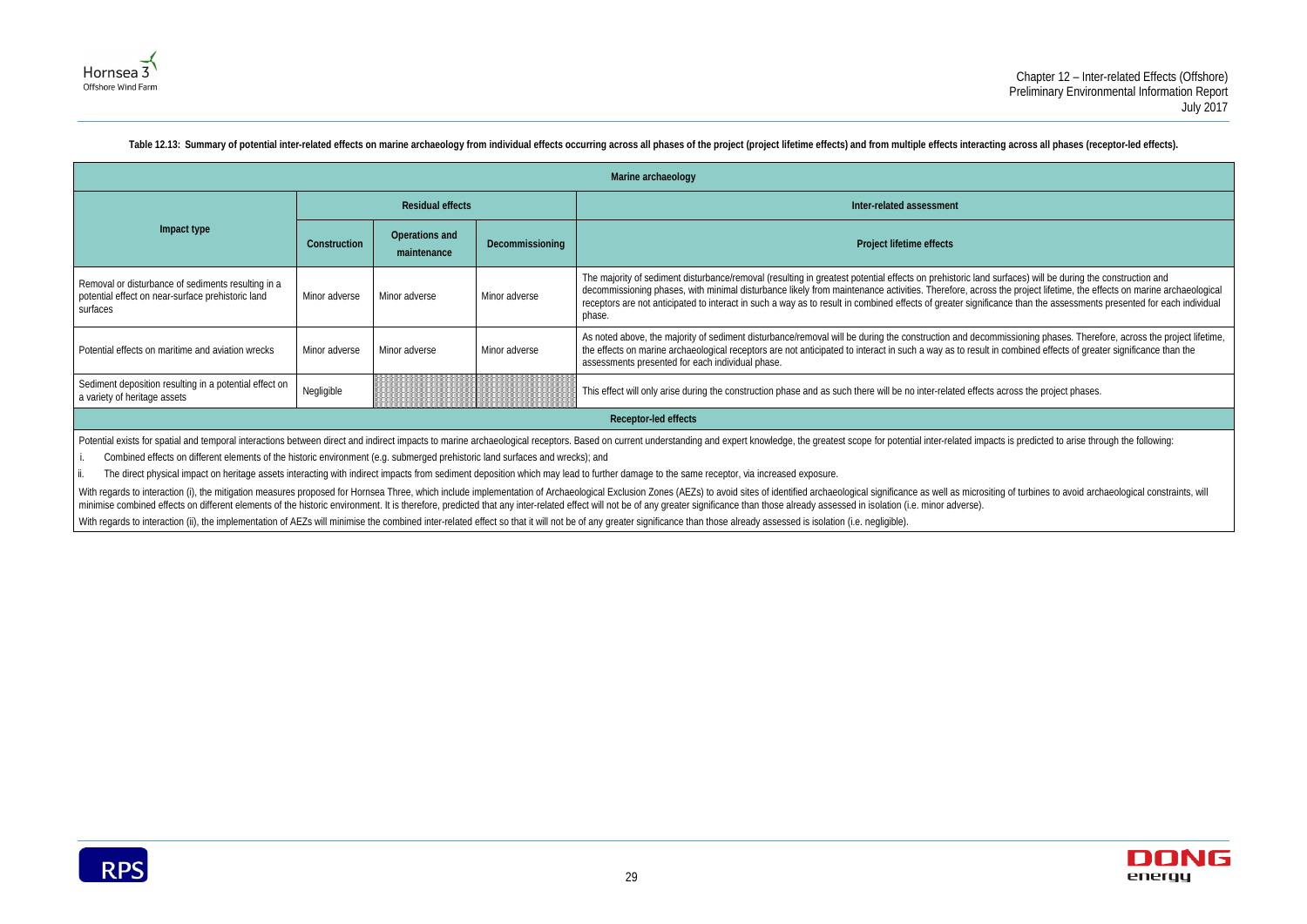

#### Seascape and visual resources

#### Chapter 12 – Inter-related Effects (Offshore) Preliminary Environmental Information Report July 2017



- 12.7.2.29 For seascape and visual resource receptors, the following potential impacts have been considered within the inter-related assessment:
	- Change to the existing present day seascape character through the introduction of new or uncharacteristic elements/features;
	- Change to the existing historic seascape character through the introduction of new or uncharacteristic elements/features; and
	- Change in the existing visual scenario may cause effects on a variety of visual receptors.
- 12.7.2.30 Table 12.14 lists the inter-related effects (project lifetime effects) that are predicted to arise during the construction, operation and maintenance, and decommissioning of Project Two and also the inter-related effects (receptor-led effects) that are predicted to arise for seascape and visual receptors. The significance of effects presented for this topic for the impacts in isolation, varies due to the differing sensitivity of the various seascape and visual receptors; this applies to each phase of the project.

*Summary of linked receptor group assessments*

12.7.2.31 Seascape and visual resources are not considered to be linked with any other offshore receptor group considered within the inter-related effects assessment.

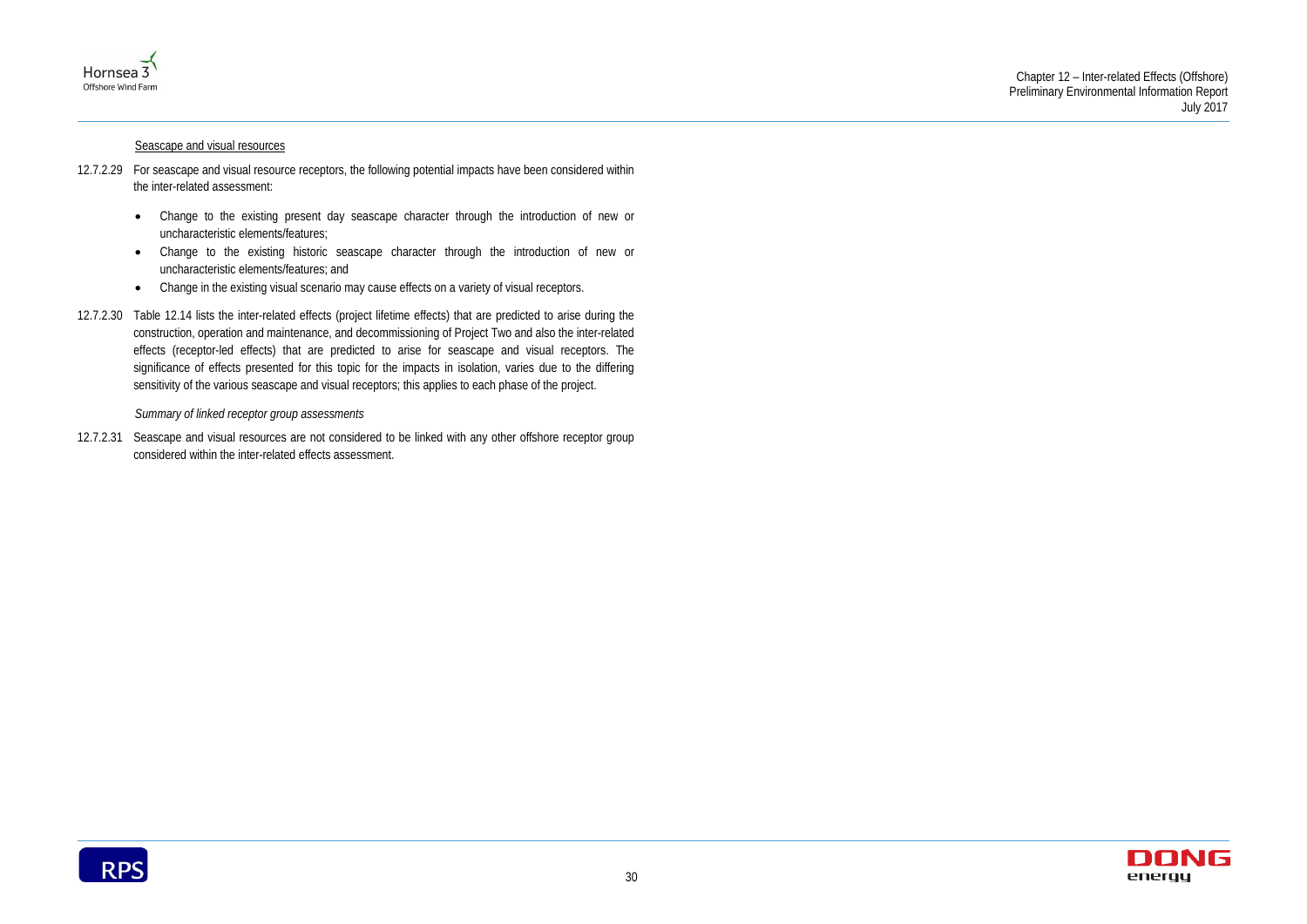Table 12.14: Summary of potential inter-related effects on seascape and visual resources from individual effects occurring across all phases of the project (project lifetime effects) and from multiple effects interacting a

#### Chapter 12 – Inter-related Effects (Offshore) Preliminary Environmental Information Report July 2017

on as the wind turbines and ancillary structures are installed. moved. Although this indicates that there is a potential lurces are not anticipated to interact in such a way as to

. All operational visual effects are capable of being reversed bugh this indicates that there is a potential lengthening of the tipated to interact in such a way as to result in combined



Potential exists for spatial and temporal interactions between the direct and indirect impacts to seascape and visual resources outlined above. Based on current understanding and expert knowledge, the greatest scope for po following:

<span id="page-35-0"></span>

|                                                                                                                                   |                                                                                                                   |                                                                                                          |                                                                                                                                                                                         | Seascape and visual resources                                                                                                                                                                                                                                                                                                                                                                                                                             |  |  |
|-----------------------------------------------------------------------------------------------------------------------------------|-------------------------------------------------------------------------------------------------------------------|----------------------------------------------------------------------------------------------------------|-----------------------------------------------------------------------------------------------------------------------------------------------------------------------------------------|-----------------------------------------------------------------------------------------------------------------------------------------------------------------------------------------------------------------------------------------------------------------------------------------------------------------------------------------------------------------------------------------------------------------------------------------------------------|--|--|
|                                                                                                                                   |                                                                                                                   | <b>Residual effects</b>                                                                                  |                                                                                                                                                                                         | Inter-related assessment                                                                                                                                                                                                                                                                                                                                                                                                                                  |  |  |
| Impact type                                                                                                                       | Construction                                                                                                      | <b>Operations and</b><br>maintenance                                                                     | Decommissioning                                                                                                                                                                         | Project lifetime effects                                                                                                                                                                                                                                                                                                                                                                                                                                  |  |  |
| Change to the existing present day seascape<br>character through the introduction of new or<br>uncharacteristic elements/features | Negligible to<br>minor adverse                                                                                    | Negligible to minor<br>adverse                                                                           | Minor adverse                                                                                                                                                                           | The scale of effects to the present day seascape character progressively increases during construction as th<br>However, during decommissioning the scale of effects decreases with time as more structures are removed.<br>lengthening of the temporal effect, across the project lifetime, the effects on seascape and visual resources<br>result in combined effects of greater significance than the assessments presented for each individual phase. |  |  |
| Change to the existing historic seascape character<br>through the introduction of new or uncharacteristic<br>elements/features    | Minor adverse                                                                                                     | Minor adverse                                                                                            | Minor                                                                                                                                                                                   | See above.                                                                                                                                                                                                                                                                                                                                                                                                                                                |  |  |
| Change in the existing visual scenario may cause<br>effects on a variety of visual receptors                                      | Negligible to<br>moderate<br>adverse<br>(moderate<br>adverse for<br>receptors<br>closest to the<br>turbine array) | Negligible to moderate<br>adverse (moderate<br>adverse for receptors<br>closest to the turbine<br>array) | Negligible to<br>moderate adverse<br>(moderate adverse for<br>receptors closest to<br>the turbine array.<br>Note: not significant in<br>terms of the SVIA<br>methodology)) <sup>c</sup> | Only those receptors closest to the array are predicted to experience effects of moderate significance. All op<br>through the removal of the above sea level elements of Hornsea Three during decommissioning. Although th<br>temporal effect, across the project lifetime, the effects on seascape and visual resources are not anticipated<br>effects of greater significance than the assessments presented for each individual phase.                 |  |  |
| Receptor-led effects                                                                                                              |                                                                                                                   |                                                                                                          |                                                                                                                                                                                         |                                                                                                                                                                                                                                                                                                                                                                                                                                                           |  |  |

With respect to interaction (i), combined effects on visual receptors will vary temporally and spatially across the seascape and visual resources study area according to the activities being undertaken. Due to the mobile n fishing vessels, dredging vessels, commercial ferries or commercial vessels), impacts will only occur when those receptors are in the vicinity of/passing by Hornsea Three and therefore the significance varies depending on receptors closest to the turbine array predicted to experience moderate effects. Construction effects will cease upon completion of construction and will give way to operation and maintenance phase effects which will be fu the significance of these combined effects on visual receptors will not be of any greater significance than the effects when assessed in isolation (i.e. negligible to moderate adverse).



i. The interaction of impacts on all visual receptors known to be present within the seascape and visual resources study area.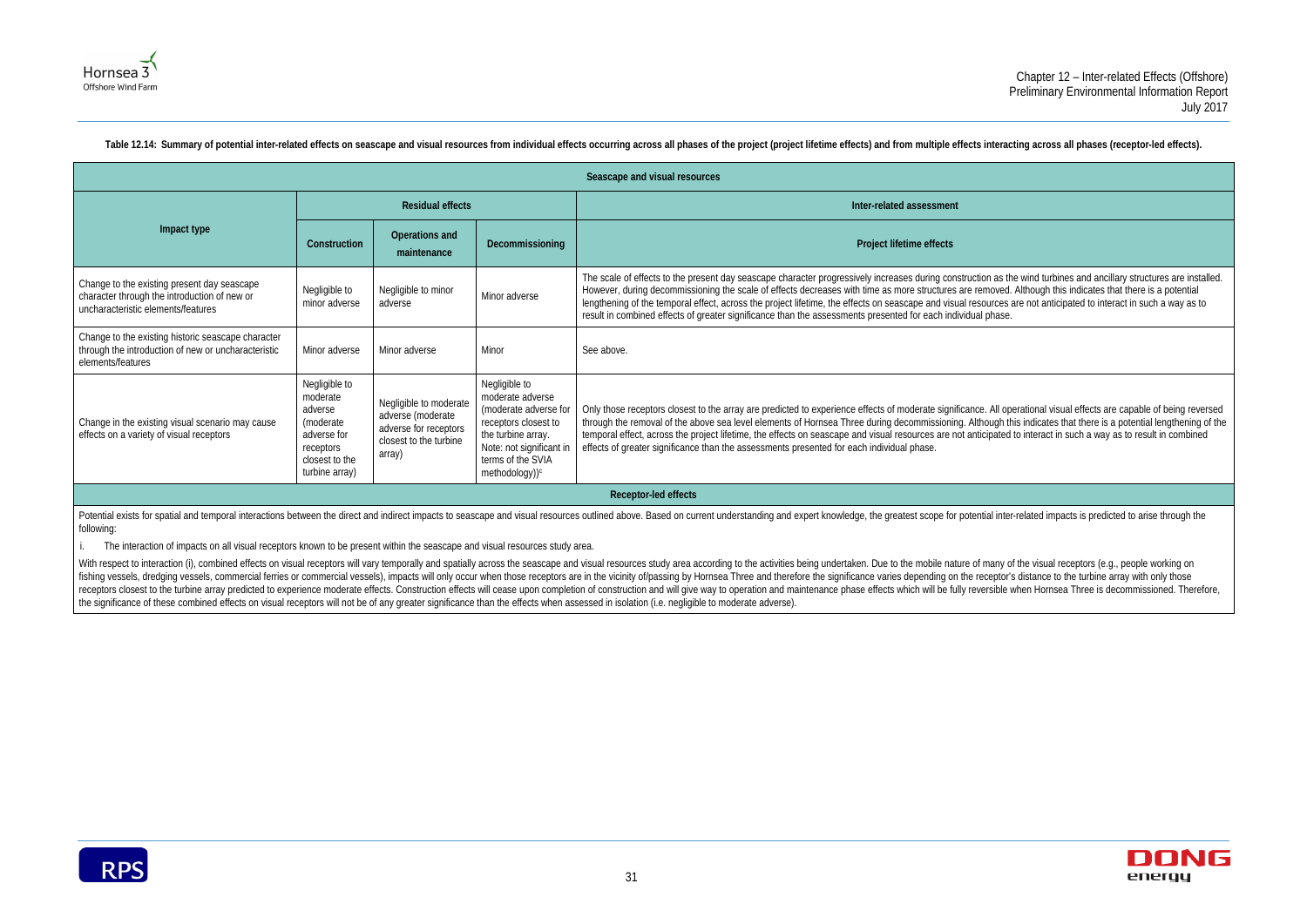



#### Infrastructure and other users

### 12.7.2.32 For infrastructure and other users, the following potential impacts have been considered within the interrelated effects assessment:

- Physical restriction on space for recreational activity/recreational fishing;
- Physical impact on or loss of access to existing cables and pipelines;
- Changes to physical processes resulting in impacts on aggregate resources;
- Physical restriction on space for future oil and gas seismic survey;
- Physical restriction on space for future oil and gas drilling and placement of infrastructure;
- Underwater noise generated by piling may acoustically interfere with oil and gas seismic survey operations;
- Potential impact on performance of Radar Early Warning Systems (REWS) on oil and gas platforms from physical presence of wind turbines; and
- Disruption of vessel access to oil and gas platforms and subsea infrastructure.
- 12.7.2.33 Table 12.15 lists the inter-related effects (project lifetime effects) that are predicted to arise during the construction, operation and maintenance, and decommissioning of Hornsea Three and also the interrelated effects (receptor-led effects) that are predicted to arise for infrastructure and other users receptors.

#### *Summary of linked receptor group assessments*

- 12.7.2.34 As noted in paragraph [12.7.1.10,](#page-9-1) infrastructure and other users receptors and physical processes are linked receptors and the inter-related effects (i.e. a change to the sediment regime) on aggregate receptors has been fully assessed in chapter 11: Infrastructure and Other Users, with effects of negligible significance predicted across all project phases.
- 12.7.2.35 Infrastructure and other users receptors and Aviation, military and communication receptors are also linked receptors and the inter-related effects (i.e. restriction on access to infrastructure by vessel and helicopter) are described in [Table 12.15](#page-37-0) below, with effects of minor adverse significance predicted.

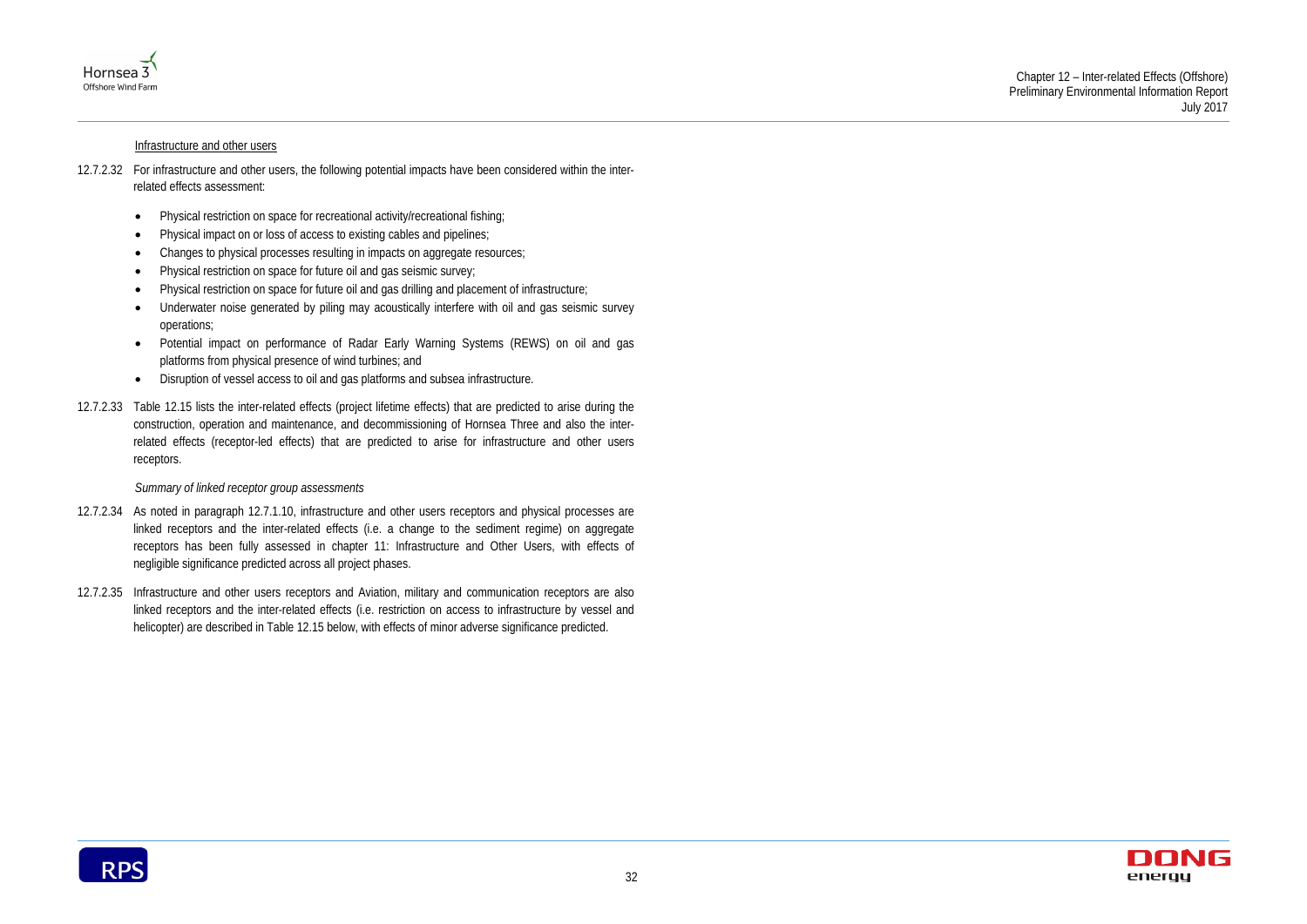ase may result in the displacement of recreational craft and During the operational and maintenance phase, the distances around maintenance activities may result in the and along the offshore cable corridor. During the hay result in the displacement of recreational craft and The level of recreational activity within the Hornsea Three re cable corridor, with boating and angling also taking place exception of at the offshore HVAC booster station ling are not anticipated to interact in such a way as to result

ddition, the presence of Hornsea Three infrastructure, safety ruction, maintenance and decommissioning activities. Cable nt cable and pipeline operator to minimise the potential for rastructure as far as practical during the Hornsea Three ation and planning between the affected parties to ensure e and other users are not anticipated to interact in such a way<br>ridual phase.

oning phases has the potential to increase SSC within the short term. During the operational and maintenance phase it insport pathways that would indirectly affect aggregate ticipated to interact in such a way as to result in combined

nes and advisory safety distances will exclude seismic survey ion and decommissioning phases. The physical presence of ssociated with maintenance activities within the Hornsea bwever seismic survey activity will not be restricted along the any temporary maintenance activity. The effect can be nt along the offshore cable corridor with the exception of at incident with the Hornsea Three array area and offshore ed blocks has aimed to address any future operational issues I be aware of Hornsea Three and will have taken potential other users are not anticipated to interact in such a way as



<span id="page-37-0"></span>

|                                                                                 |                                |                                | Infrastructure and other users |                                                                                                                                                                                                                                                                                                                                                                                                                                                                                                                                                                                                                                                                                                                                                                                                                                                                                                                                                                                                                                                                                                                                                                                                                                                                                                                                       |  |
|---------------------------------------------------------------------------------|--------------------------------|--------------------------------|--------------------------------|---------------------------------------------------------------------------------------------------------------------------------------------------------------------------------------------------------------------------------------------------------------------------------------------------------------------------------------------------------------------------------------------------------------------------------------------------------------------------------------------------------------------------------------------------------------------------------------------------------------------------------------------------------------------------------------------------------------------------------------------------------------------------------------------------------------------------------------------------------------------------------------------------------------------------------------------------------------------------------------------------------------------------------------------------------------------------------------------------------------------------------------------------------------------------------------------------------------------------------------------------------------------------------------------------------------------------------------|--|
|                                                                                 | <b>Residual effects</b>        |                                |                                | Inter-related assessment                                                                                                                                                                                                                                                                                                                                                                                                                                                                                                                                                                                                                                                                                                                                                                                                                                                                                                                                                                                                                                                                                                                                                                                                                                                                                                              |  |
| Impact type                                                                     | Construction                   | Operations and<br>maintenance  | Decommissioning                | Project lifetime effects                                                                                                                                                                                                                                                                                                                                                                                                                                                                                                                                                                                                                                                                                                                                                                                                                                                                                                                                                                                                                                                                                                                                                                                                                                                                                                              |  |
| Physical restriction on space for recreational<br>activity/recreational fishing | Negligible                     | Negligible                     | Negligible                     | The presence of infrastructure, safety zones and advisory safety distances during the construction phase may res<br>recreational fishing vessels from the Hornsea Three array area and along the offshore cable corridor. During the c<br>presence of infrastructure, operational safety zones and temporary safety zones and advisory safety distances are<br>displacement of recreational craft and recreational fishing vessels from the Hornsea Three array area and along tl<br>decommissioning phase, the presence of infrastructure, safety zones and advisory safety distances may result in<br>recreational fishing vessels from the Hornsea Three array area and along the offshore cable corridor. The level of<br>array area is low. There is low to medium recreational vessel activity in nearshore areas of the offshore cable corr<br>closer to shore, however any displacement along the offshore cable corridor will be temporary with the exception<br>locations. Therefore, across the project lifetime, the effects on recreational users and recreational fishing are not a<br>in combined effects of greater significance than the assessments presented for each individual phase.                                                                                                                            |  |
| Physical impact on or loss of access to existing<br>cables and pipelines        | Minor adverse                  | Minor adverse                  | Minor adverse                  | Existing cables and pipelines may be affected where they are crossed by Hornsea Three cables. In addition, the p<br>zones and advisory safety distances may restrict access to existing cables and pipelines during construction, mair<br>and pipeline crossing and proximity agreements will be developed and implemented with each relevant cable and<br>any impact. Crossing agreements will include the ability of a cable/pipeline operator to access their infrastructure<br>construction and decommissioning phases and the crossing agreements will ensure close communication and pla<br>disruption of activities is minimised. Therefore, across the project lifetime, the effects on infrastructure and other u<br>as to result in combined effects of greater significance than the assessments presented for each individual phase.                                                                                                                                                                                                                                                                                                                                                                                                                                                                                      |  |
| Changes to physical processes resulting in impacts<br>on aggregate resources    | Negligible                     |                                | Negligible                     | The installation and removal of Hornsea Three infrastructure during the construction and decommissioning phase<br>water column and also to deposit disturbed sediments on the surrounding seabed. The impact will be short term. I<br>was concluded that the presence of Hornsea Three will not result in a change to regional sediment transport path<br>resources. Therefore, across the project lifetime, the effects on aggregate extraction areas are not anticipated to i<br>effects of greater significance than the assessments presented for each individual phase.                                                                                                                                                                                                                                                                                                                                                                                                                                                                                                                                                                                                                                                                                                                                                          |  |
| Physical restriction on space for future oil and gas<br>seismic survey          | Negligible to<br>Minor adverse | Negligible to Minor<br>adverse | Negligible to Minor<br>adverse | The installation/removal and presence of Hornsea Three infrastructure and the presence of safety zones and advi<br>vessels from the Hornsea Three array area and along the offshore cable corridor during the construction and deco<br>infrastructure and presence of operational safety zones and safety zones/advisory safety distances associated wit<br>Three array area will continue to restrict activity throughout the operational and maintenance phase however seisr<br>offshore cable corridor with the exception of at the offshore HVAC booster station locations and during any tempo<br>considered to be continuous across all project phases for the Hornsea Three array area but intermittent along the<br>the offshore HVAC booster station locations. The receptors are the operators of the licence blocks coincident with<br>cable corridor who may change over the project lifetime. Consultation with the operators of the affected blocks has<br>and establish a line of communication to ensure coexistence can be achieved. Any future operator will be aware c<br>coexistence into consideration. Therefore, across the project lifetime, the effects on infrastructure and other users<br>to result in combined effects of greater significance than the assessments presented for each individual phase. |  |

Table 12.15: Summary of potential inter-related effects on infrastructure and other users from individual effects occurring across all phases of the project (project lifetime effects) and from multiple effects interacting

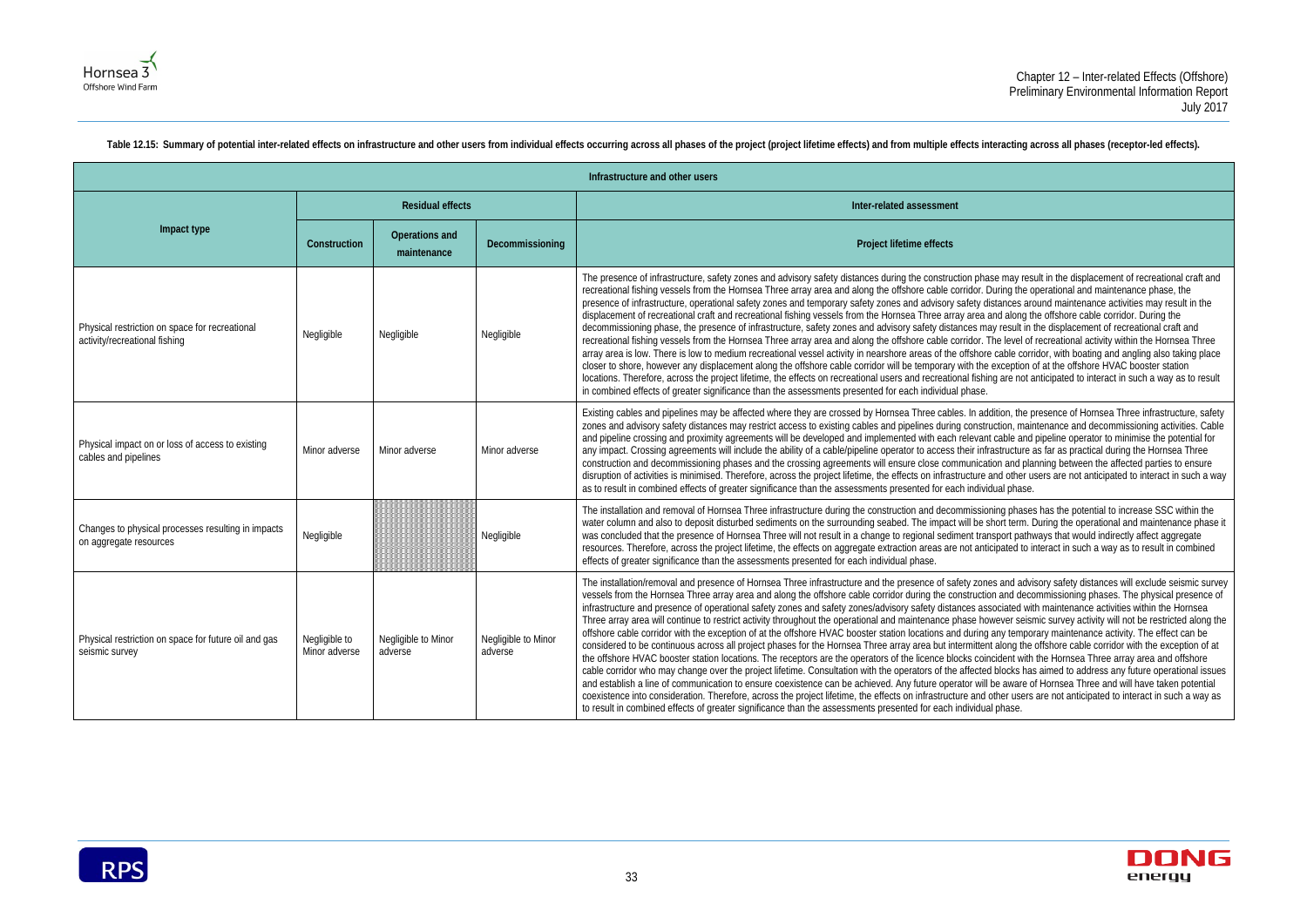ree array area and from within 1 km of the array area during from any advisory safety distances associated with in the offshore cable corridor during the construction, C booster station search area, with further restrictions from . The effect can be considered to be continuous across all perators of the licence blocks coincident with the Hornsea with the operators of the affected blocks has aimed to an be achieved. Any future operator will be aware of Hornsea me, the effects on infrastructure and other users are not ssessments presented for each individual phase.





| Infrastructure and other users                                                                                                                |                                |                                |                                |                                                                                                                                                                                                                                                                                                                                                                                                                                                                                                                                                                                                                                                                                                                                                                                                                                                                                                                                                                                                                                                                                                                                                                                                                                                                                                                                                                                                                                                                                                                                                                             |
|-----------------------------------------------------------------------------------------------------------------------------------------------|--------------------------------|--------------------------------|--------------------------------|-----------------------------------------------------------------------------------------------------------------------------------------------------------------------------------------------------------------------------------------------------------------------------------------------------------------------------------------------------------------------------------------------------------------------------------------------------------------------------------------------------------------------------------------------------------------------------------------------------------------------------------------------------------------------------------------------------------------------------------------------------------------------------------------------------------------------------------------------------------------------------------------------------------------------------------------------------------------------------------------------------------------------------------------------------------------------------------------------------------------------------------------------------------------------------------------------------------------------------------------------------------------------------------------------------------------------------------------------------------------------------------------------------------------------------------------------------------------------------------------------------------------------------------------------------------------------------|
| Physical restriction on space for future oil and gas<br>drilling and placement of infrastructure                                              | Negligible to<br>Minor adverse | Negligible to Minor<br>adverse | Negligible to Minor<br>adverse | Drilling and the placement of infrastructure will be restricted (but not prohibited) within the Hornsea Three array area and from within 1 km of the arr<br>the construction, operational and maintenance and decommissioning phases, with further restrictions from any advisory safety distances associated<br>construction, maintenance and decommissioning vessels. Drilling activities will also be restricted within the offshore cable corridor during the constr<br>operational and maintenance and decommissioning phases and from within 1 km of the offshore HVAC booster station search area, with further res<br>any advisory safety distances associated with installation, maintenance and decommissioning vessels. The effect can be considered to be continuo<br>project phases for the Hornsea Three array area and offshore cable corridor. The receptors are the operators of the licence blocks coincident with the<br>Three array area and offshore cable corridor who may change over the project lifetime. Consultation with the operators of the affected blocks has ai<br>address any future operational issues and establish a line of communication to ensure coexistence can be achieved. Any future operator will be away<br>Three and will have taken potential coexistence into consideration. Therefore, across the project lifetime, the effects on infrastructure and other use<br>anticipated to interact in such a way as to result in combined effects of greater significance than the assessments presented for each individual pha |
| Underwater noise generated by piling may<br>acoustically interfere with oil and gas seismic survey<br>operations                              | Minor adverse                  |                                |                                | This effect will only arise during the construction phase and as such there will be no inter-related effects across the project phases.                                                                                                                                                                                                                                                                                                                                                                                                                                                                                                                                                                                                                                                                                                                                                                                                                                                                                                                                                                                                                                                                                                                                                                                                                                                                                                                                                                                                                                     |
| Potential impact on performance of Radar Early<br>Warning Systems (REWS) on oil and gas platforms<br>from physical presence of wind turbines. |                                | Minor to moderate<br>adverse   |                                | This effect will only arise during the operational and maintenance phase and as such there will be no inter-related effects across the project phases.                                                                                                                                                                                                                                                                                                                                                                                                                                                                                                                                                                                                                                                                                                                                                                                                                                                                                                                                                                                                                                                                                                                                                                                                                                                                                                                                                                                                                      |
| Disruption of vessel access to oil and gas platforms<br>and subsea infrastructure                                                             |                                | Minor adverse                  |                                | This effect will only arise during the operational and maintenance phase and as such there will be no inter-related effects across the project phases.                                                                                                                                                                                                                                                                                                                                                                                                                                                                                                                                                                                                                                                                                                                                                                                                                                                                                                                                                                                                                                                                                                                                                                                                                                                                                                                                                                                                                      |
|                                                                                                                                               |                                |                                |                                | Receptor-led effects                                                                                                                                                                                                                                                                                                                                                                                                                                                                                                                                                                                                                                                                                                                                                                                                                                                                                                                                                                                                                                                                                                                                                                                                                                                                                                                                                                                                                                                                                                                                                        |

Potential exists for spatial and temporal interactions between direct and indirect impacts to infrastructure and other users receptors. Based on current understanding and expert knowledge, the greatest scope for potential

i. The interaction of the physical restriction of seismic survey activity, the interference of piling noise with seismic survey activity and the physical restriction of drilling and the placement of infrastructure on the s

ii. The interaction of the physical presence of wind turbines within the Hornsea Three array area on REWS and the deviation of shipping routes towards platforms with REWS installed; and

iii. The interaction of disruption of vessel access to oil and gas platforms and subsea infrastructure and disruption of helicopter access to oil and gas platforms, drilling rigs and operational vessels and subsea infrastr This potential inter-related effect is considered and presented i[n Table 12.12](#page-30-0)

With regard to interaction (i) the operator of a licence block will typically conduct seismic survey activity, drilling and the laying of infrastructure in a progressive order within a licence block. Restrictions on seismi the potential for drilling and so has an interactive effect. The licence blocks which have the greatest potential to be affected by all three impacts are those located within the Hornsea Three array area. There is also pot the Hornsea Three array area and offshore cable corridor, whereby a greater area of that licence block will be affected in total when considering both project areas, although this scenario only applies to three licence blo instances, consultation with the operators of the blocks in proximity to the Hornsea Three array area has aimed to address any future operational issues and establish a line of communication to ensure coexistence can be ac aware of the Hornsea Three project and will have taken potential coexistence into consideration. No significant inter-related effect has therefore been identified.

With regards to interaction (ii) the displacement of shipping routes and its impact on oil and gas platforms will be assessed and presented in the Environmental Statement.

For interaction (iii) this potential inter-related effect is considered and presented i[n Table 12.12.](#page-30-0)

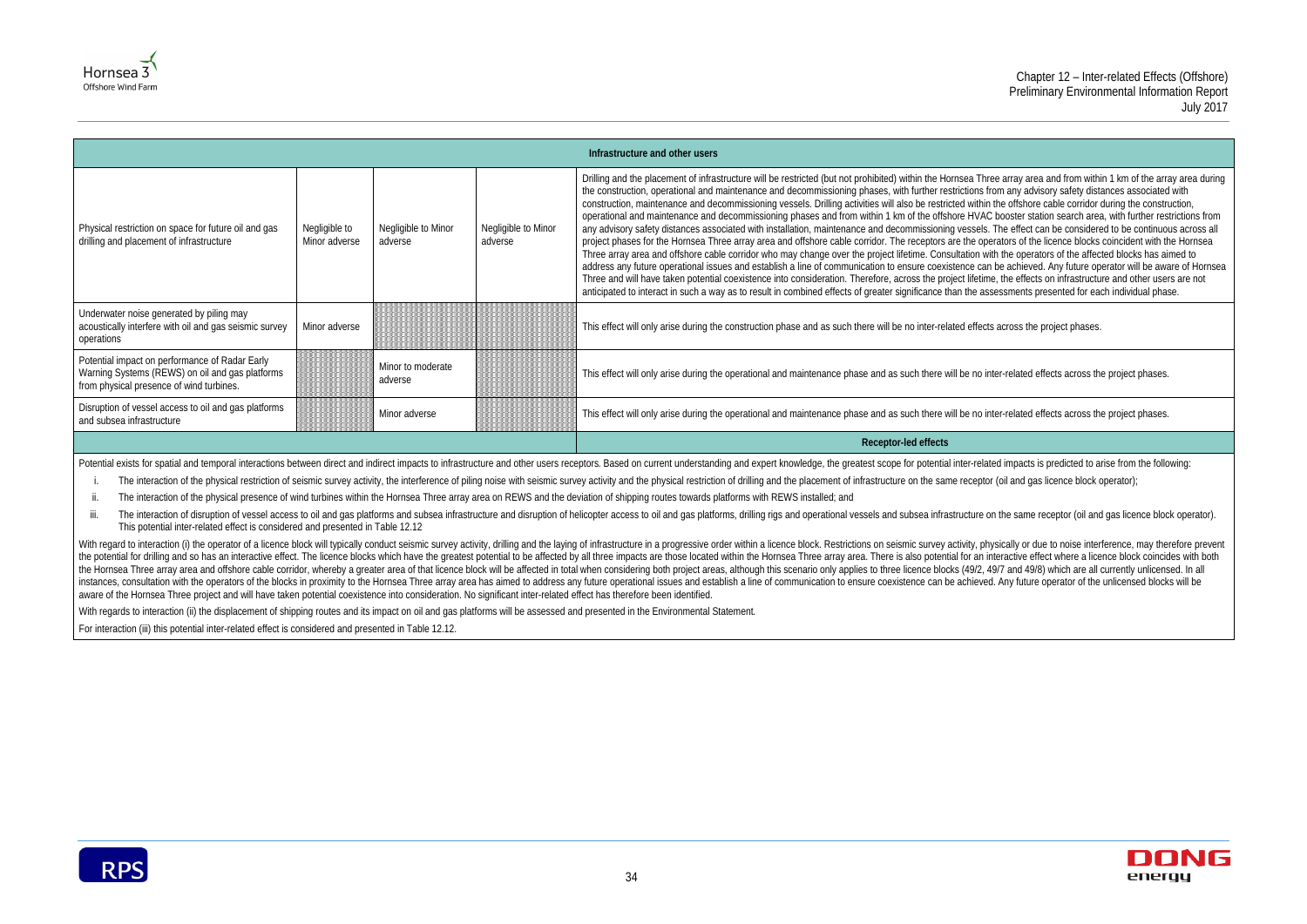



# <span id="page-39-0"></span>**12.8 Summary**

12.8.1.1 The tables presented within this chapter assess potential inter-related effects arising from Hornsea Three on a range of receptor groups. Much of the content of these tables has been based upon assessments of individual impacts presented in the topic specific PEIR chapters. The identification of potential inter-related effects has been based on a largely qualitative assessment using expert judgement, and noting that inter-related effects have already been accounted for, in many instances, within the assessments in the topic specific chapters. The following conclusions arise in the context of physical, biological and human environments.

# <span id="page-39-1"></span>**12.9 Conclusion**

- 12.9.1.1 This chapter has defined the potential inter-related effects considered to arise from Hornsea Three. Project lifetime and receptor-led effects have been defined in order to differentiate the two types of interrelated effects that may arise as a result of Hornsea Three.
- 12.9.1.2 Based on the detailed assessments presented in the preceding offshore chapters of this PEIR, both project lifetime and receptor-led related effects have been identified. However, based on one or a combination of the following factors: the low sensitivity of receptors; temporary and small scale nature of effects; availability of alternative habitats; and also factoring in proposed mitigation measures adopted as part of the project, the overall significance of any inter-related effects was not judged to increase above the significance value assessed for individual effects in the topic-specific chapters.